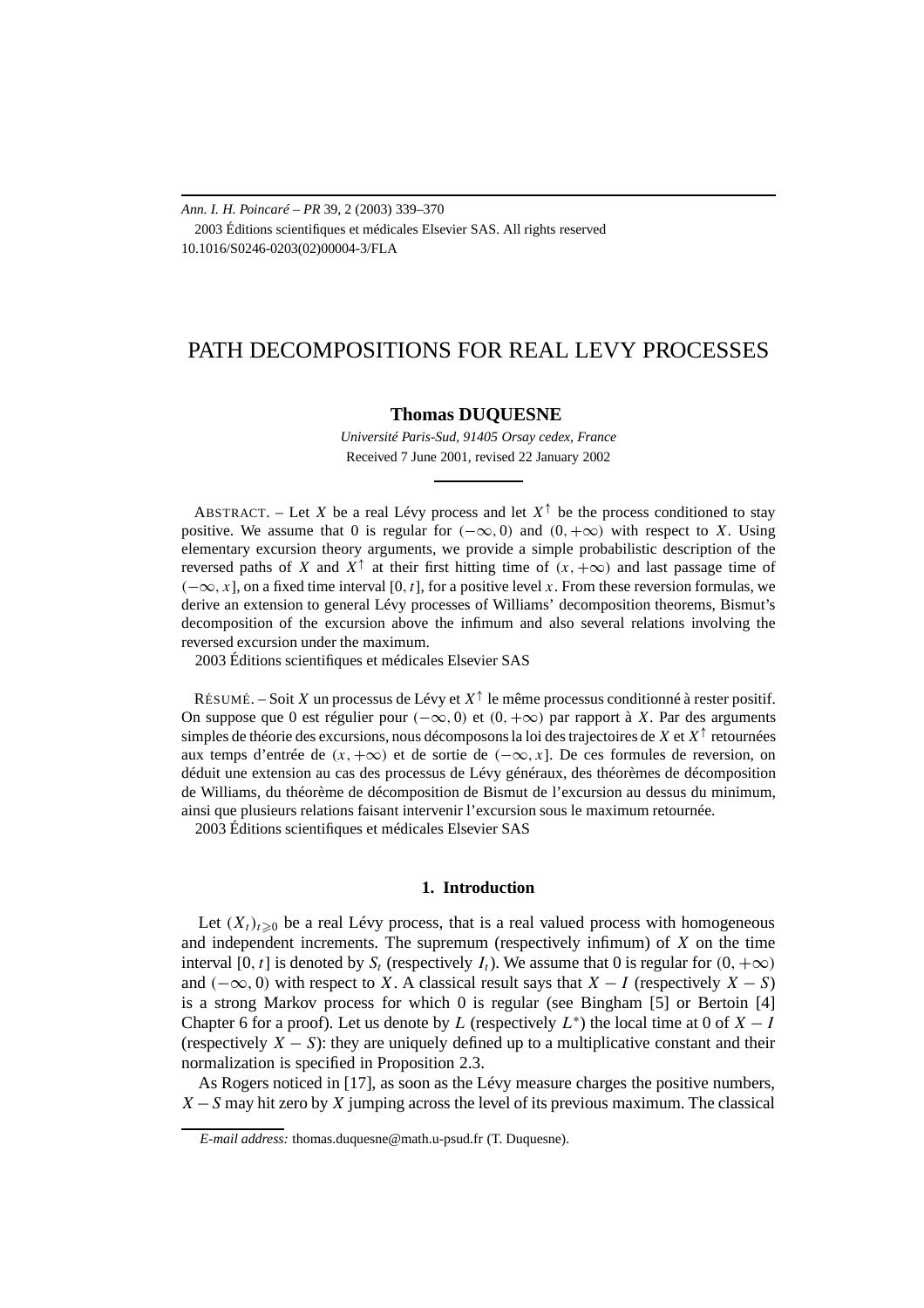Itô excursion measure of  $S - X$  loses the information about this jump. Let us introduce the relevant definition of the excursion measure under the maximum (respectively above the infimum) denoted by  $N^*$  (respectively *N*). It has the property to record the final jump of the excursion, which represents the amount the excursion overshoots when *X* attains a new maximum (respectively infimum). Let  $(g_i, d_i)$ ,  $i \in \mathcal{I}$  (respectively  $(g_i, d_i)$ ,  $j \in \mathcal{I}^*$ ) the excursion intervals of  $X - I$  (respectively  $S - X$ ) above 0. We define the excursions above the infimum and under the supremum by

$$
\begin{cases}\n\omega^i(s) = X_{(g_i+s)\wedge d_i} - X_{g_i}, & i \in \mathcal{I}, \\
\omega^j(s) = X_{(g_j+s)\wedge d_j} - X_{g_j}, & j \in \mathcal{I}^*.\n\end{cases}
$$

Then, the point measures

$$
\sum_{i \in \mathcal{I}} \delta_{(L_{g_i}, \omega^i)} \quad \text{and} \quad \sum_{j \in \mathcal{I}^*} \delta_{(L_{g_j}^*, \omega^j)}
$$

are distributed respectively as  $\mathbf{1}_{\{l \leq \eta\}}\mathcal{N}(dl \, d\omega)$  and  $\mathbf{1}_{\{l \leq \eta^*\}}\mathcal{N}^*(dl \, d\omega)$ , where  $\mathcal N$  and  $\mathcal N^*$ are Poisson measures with respective intensities  $dl N(d\omega)$  and  $dl N^*(d\omega)$ , and where

$$
\begin{cases} \eta = \inf\{t \geq 0: \ \mathcal{N}([0, t] \times \{\zeta(\omega) = \infty\}) \geq 1\}, \\ \eta^* = \inf\{t \geq 0: \ \mathcal{N}^*([0, t] \times \{\zeta(\omega) = \infty\}) \geq 1\} \end{cases}
$$

 $(\zeta(\omega))$  being the lifetime of the path  $\omega$ ). The random variables  $\eta$  and  $\eta^*$  have the same law as respectively  $L_{\infty}$  and  $L_{\infty}^{*}$ , that are exponentially distributed or infinite a.s.

In Section 3, Theorem 3.3 provides a decomposition of the law of the excursion under the supremum reversed at its final jump: More precisely, we decompose the law of  $(\omega_{\zeta(\omega)} - \omega_{(\zeta(\omega)-s)-}; 0 \leq s \leq \zeta(\omega))$  under  $N^*(\cdot \bigcap {\omega_{\zeta} > 0})$ , in terms of the law of *X* and its Lévy measure. Theorems 3.2 and 3.1 give similar results for  $(X_{\tau_x} - X_{(\tau_x - s) -}; 0 \leq s \leq$  $\tau_x$ ) under  $\mathbf{P}(\cdot \mid X_{\tau_x} > x)$  and  $(X_{\sigma_x(t)} - X_{(\sigma_x(t) - s)} -; 0 \leq s \leq \sigma_x(t))$  under  $\mathbf{P}(\cdot \mid X_{\sigma_x(t)} > x)$ , where we have set for any  $x, t > 0$ :

$$
\tau_x = \inf\{s \geqslant 0: \ X_s > x\} \quad \text{and} \quad \sigma_x(t) = \sup\{s \in [0, t]: \ X_s \leqslant x\}.
$$

Williams in [19], and many authors after him, explored the connections between the Brownian motion, the three-dimensional Bessel process and the Brownian excursion (see for instance Pitman [16] and Bismut [6]). Many of these identities in the Brownian case hold in a more general setting for totally asymetric Lévy processes: see Bertoin [2] for a generalized Pitman theorem for spectrally negative Lévy processes and Chaumont [7– 9] for Williams' theorems and Bismut's decomposition in the spectrally positive case. Let us mention that Chaumont has also explored the stable case in detail in [10] and [7], providing several path-constructions and identities concerning the stable meander, the normalised excursion and the stable bridge. In these results the role of the three-dimensional Bessel process is played by the Lévy process conditioned to stay positive. This process, denoted by  $X^{\uparrow}$ , has been introduced by Bertoin in a general setting (see [3]). Bertoin's construction of  $X^{\uparrow}$  is recalled in Section 2.2. We use it in combination with Theorems 3.2 and 3.1 to get in Section 4.1 the generalized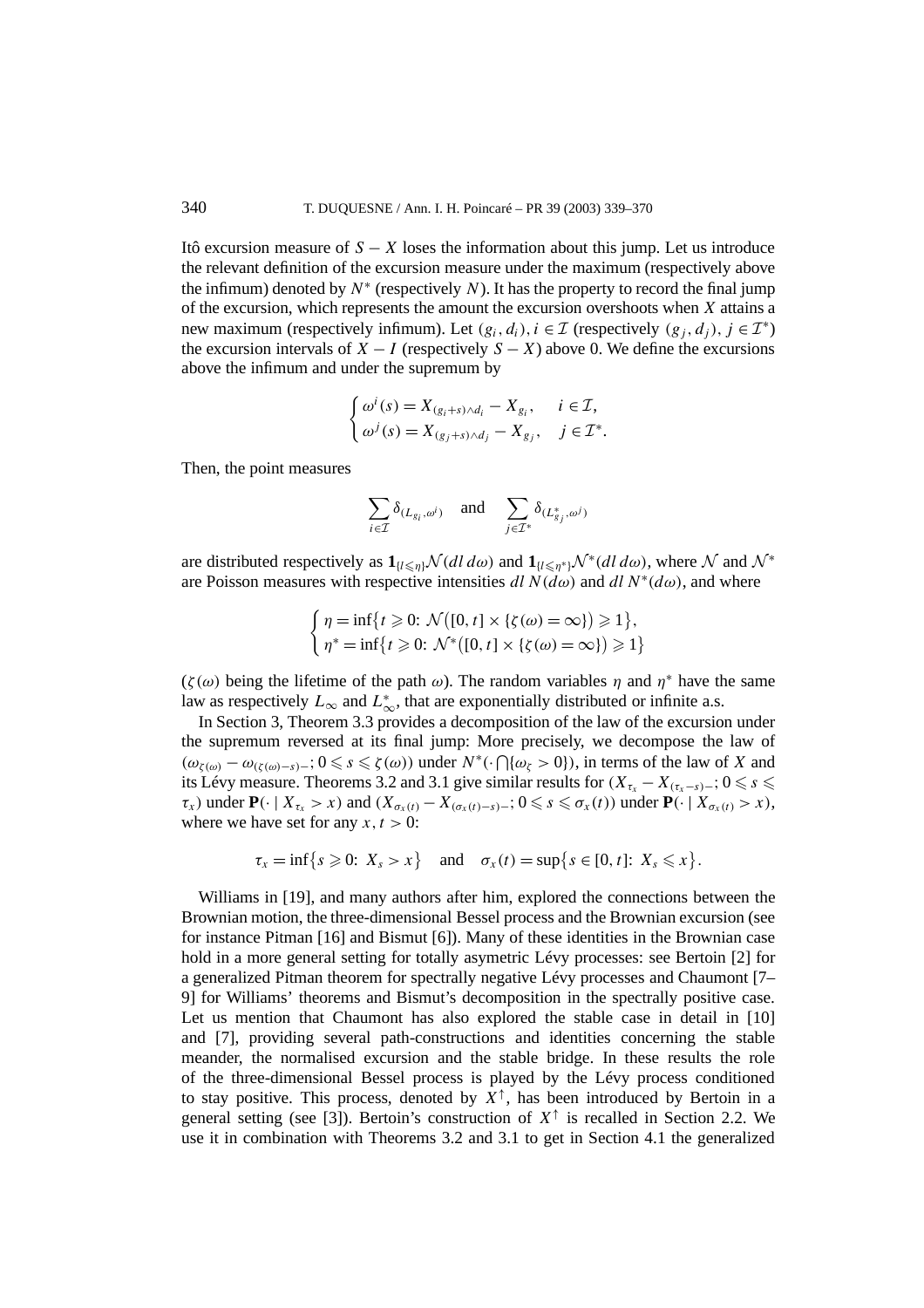first Williams' decomposition theorem, then Bismut's decomposition of the excursion above the infimum in Section 4.2 and the second Williams' decomposition theorem in Section 4.3.

Let us explain more precisely these results: For any  $t > 0$ , we define  $U_t^* = X_{L_t^{*-1}}$  if  $L^*_{\infty} > t$  and  $U_t^* = +\infty$  if not. The process  $(U_t^*; t \geq 0)$  is a subordinator (see Bertoin [4], Chapter 6) and its drift coefficient is denoted by *d*<sup>∗</sup>. A classical result due to Kesten (see [11]) ensures that  $P(X_{\tau_x} = x) > 0$  iff  $d^* > 0$ . We assume that  $d^* > 0$  and that X does not drift to  $-\infty$ . Then, we can show that  $\sigma_x^{\uparrow} = \sup\{s \geq 0: X_s^{\uparrow} \leq x\}$  is finite a.s. Theorem 4.2 show that

$$
\mathbf{P}(X_{\sigma_x^{\uparrow}}^{\uparrow}=x)=\mathbf{P}(X_{\tau_x}=x)
$$

and that  $(x - X_{(\tau_x - s) - z}; 0 \leqslant s \leqslant \tau_x)$  under  $\mathbf{P}(\cdot | X_{\tau_x} = x)$  has the same law as  $(X_s^{\uparrow}; 0 \leqslant$  $s \leq \sigma_x^{\uparrow}$ ) under  $\mathbf{P}(\cdot \mid X_{\sigma_x^{\uparrow}}^{\uparrow} = x)$ .

We also prove in Theorem 4.5 a path decomposition of the excursion above the infimum similar to Bismut's decomposition of the Brownian excursion: we show that for any nonnegative measurable functionals *G* and *D* on the space of càdlàg paths with a finite lifetime and for any nonnegative measurable function *f* ,

$$
N\Bigg(\int\limits_{0}^{\zeta(\omega)}dt\,G(\omega_{s};0\leqslant s\leqslant t)f(\omega_{t})D(\omega_{t+s};0\leqslant s\leqslant \zeta(\omega)-t)\Bigg)\\
=\int\limits_{0}^{+\infty}dx\,f(x)u^{*}(x)\mathbf{E}\big[G(X_{s}^{\uparrow};0\leqslant s\leqslant \sigma_{x}^{\uparrow})\mid X_{\sigma_{x}^{\uparrow}}^{\uparrow}=x\big]\mathbf{E}\big[D(X_{s};0\leqslant s\leqslant \tau_{-x})\big],
$$

where  $\tau_{-x} = \inf\{s \geq 0: X_s < -x\}$  and where  $u^*$  is the co-excessive version of the density of the potential measure associated with the subordinator *U*<sup>∗</sup>.

Section 4.3 is devoted to the proof of Theorem 4.10 that can be seen as an analogue for general Lévy processes of the second Williams' decomposition theorem that originally concerns the Brownian excursion split at its maximum. Let us describe our result: For any  $x > 0$ , we set  $\tau_x^{\uparrow} = \inf\{s \geq 0: X_s^{\uparrow} > x\}$ . Proposition 4.7 shows that

$$
\mathbf{P}(X_{\tau_x}^{\uparrow} = x) > 0 \quad \text{iff} \quad d^* > 0.
$$

Let us denote by  $X^{\downarrow}$  the process X conditioned to stay negative (that is defined in Section 2.2); we write  $\bar{g}(\omega)$  the instant when the excursion  $\omega$  attains its maximum. Theorem 4.10 shows the law of  $\omega_{\overline{g}(\omega)}$  under *N* admits a density with respect to Lebesgue measure that we specify. Under  $N(\cdot \mid \omega_{\overline{g}(\omega)} = x)$ , the processes  $(\omega_s; 0 \leq s \leq \overline{g}(\omega))$  and  $(\omega_{s+\overline{g}(\omega)}; 0 \leq s \leq \zeta(\omega) - \overline{g}(\omega))$  are mutually independent. Furthermore,

 $-$  the process  $(\omega_s; 0 \le s \le \overline{g}(\omega))$  is distributed as  $(X_s^{\uparrow}; 0 \le s \le \tau_x^{\uparrow})$  under  $\mathbf{P}(\cdot | X_{\tau_x^{\uparrow}}^{\uparrow} =$ *x x)*;

– the law of  $(ω_{s+g(ω)}$ ; 0 ≤  $s$  ≤  $\zeta(ω) - g(ω))$  is absolutely continuous with respect to the law of  $(X_s^{\downarrow}; 0 \leq s \leq \tau_{-x}^{\downarrow})$  (with an evident notation for  $\tau_{-x}^{\downarrow}$ ) and the corresponding density has the form  $\varphi(X_{\tau_{-x}^{\downarrow}}^{\downarrow})$ , where the function  $\varphi$  is specified.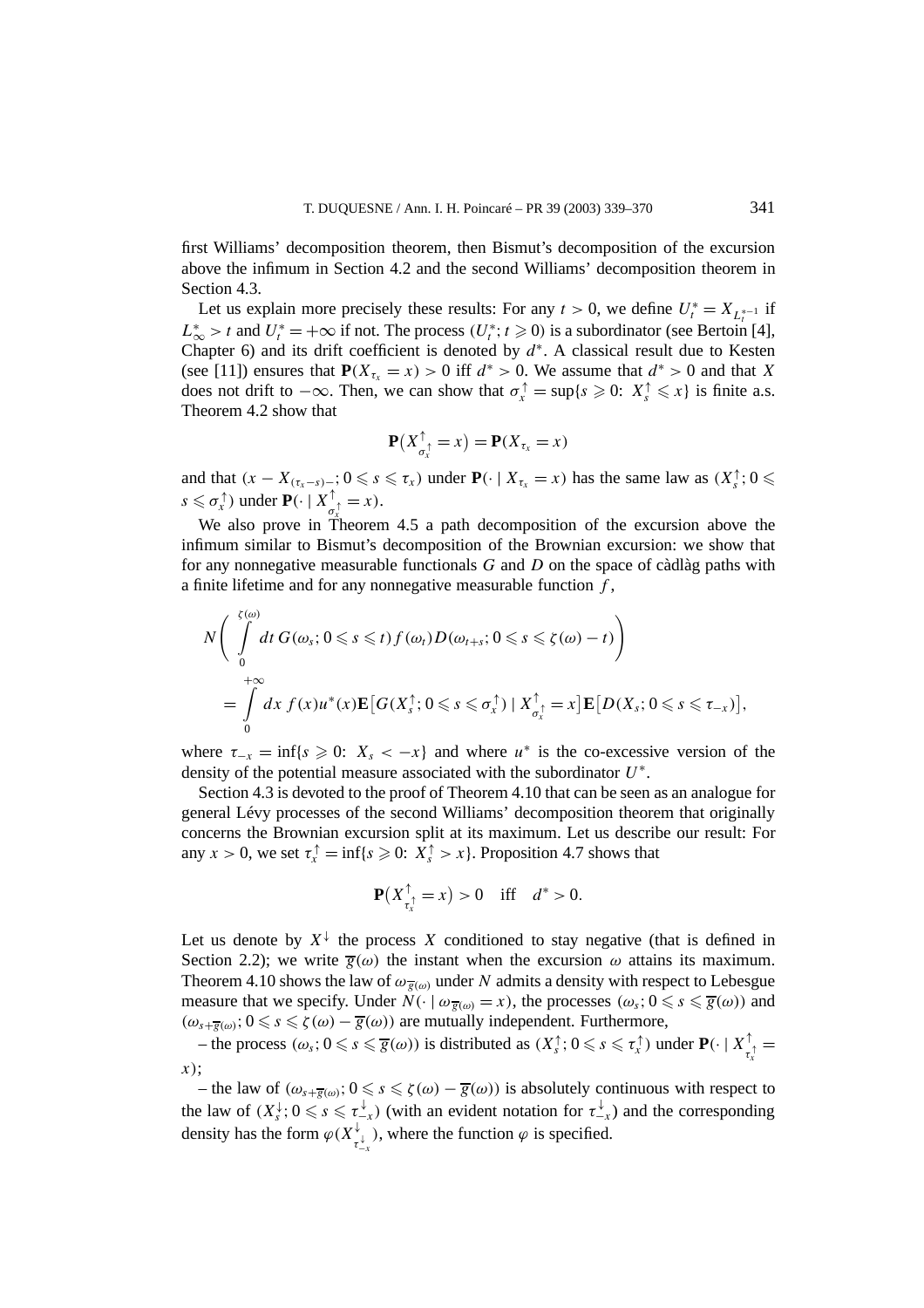Let us mention that we provide two other path decompositions that concern the excursion above the infimum (Theorem 4.6) and the process  $(X_s^{\uparrow}; 0 \leq s \leq \sigma_x^{\uparrow})$  when  $X^{\uparrow}_{\sigma_x^{\uparrow}} > x$  (Theorem 4.1). *x*

## **2. Preliminary results**

### **2.1. Notation and basic assumptions**

In this section we state our notation and the assumptions made at different stages of the paper. We also recall fondamental results of fluctuation theory that are our starting-point and we give some simple facts concerning excursion theory applied to Lévy processes, that is the main tool we use.

We begin with some notations concerning the canonical space. Let  $\Omega$  be the space of right-continuous functions with left limits from  $(0, +\infty)$  to R (the so-called càdlàg functions space) endowed with the Skorokhod's topology. Let F stand for its Borel *σ* algebra. For any path  $\omega$  in  $\Omega$  we define its lifetime  $\zeta(\omega)$  by inf{ $t \geq 0$ :  $\omega(s) = \omega(t)$ ,  $\forall s \geq 0$ *t*}, with the usual convention inf  $\emptyset = \infty$ . For any time  $t \ge 0$ , we denote the jump of  $\omega$  at *t* by  $\Delta\omega(t) = \omega(t) - \omega(t-)$ ; we also define the path respectively stopped at *t*, stopped just before *t*, reversed at *t* and reversed just before *t*, by

$$
\omega(\cdot \wedge t) = (\omega(s \wedge t); s \geqslant 0), \qquad \omega(\cdot \wedge t-) = (\omega(s \wedge t) - \Delta \omega(t) \mathbf{1}_{[t, +\infty)}(s); s \geqslant 0),
$$
  

$$
\hat{\omega}^t = (\omega(t) - \omega((t - s) -); s \geqslant 0), \qquad \hat{\omega}^{t-} = \hat{\omega}^t - \Delta \omega(t),
$$

with the convention  $\omega(s-) = \omega(0)$  for any non-positive real number *s*. When  $\zeta(\omega)$  is finite,  $\hat{\omega}^{\zeta(\omega)}$  is well defined and simply denoted by  $\hat{\omega}$ . We use a non-standard notation for the shifted path at time *t* defined by

$$
\omega \circ \theta_t = (\omega(s+t) - \omega(t); s \geq 0).
$$

For any  $x > 0$ , we denote by  $\tau_x(\omega)$  and  $\tau_{-x}(\omega)$  the first hitting time of respectively *(x,*+∞*)* and *(*−∞*,*−*x)*:

$$
\tau_x(\omega) = \inf\{s > 0: \omega(s) > x\}, \qquad \tau_{-x}(\omega) = \inf\{s > 0: \omega(s) < -x\}
$$

(with the usual convention inf  $\emptyset = +\infty$ ). For any time  $t > 0$ , we also denote by  $\sigma_x(t, \omega)$ and  $\sigma_{-x}(t, \omega)$  the last passage time in respectively  $(-\infty, x]$  and  $[-x, +\infty)$  on the time interval [0*, t*]:

$$
\sigma_x(t,\omega)=\sup\{0\leq s\leq t\colon \omega(s)\leq x\},\qquad \sigma_{-x}(t,\omega)=\sup\{0\leq s\leq t\colon \omega(s)\geq -x\}
$$

(with the convention  $\sup \emptyset = +\infty$ ). We write  $\sigma_x(\omega) = \lim_{t \to +\infty} \sigma_x(t, \omega)$ , the limit being taken in [0, + $\infty$ ]. Next, we denote respectively by  $g_t(\omega)$  and  $\overline{g}_t(\omega)$ , the last infimum time and the last supremum time of *ω* before *t*:

$$
\underline{g}_t(\omega) = \sup \{ s \in [0, t) : \inf_{[0, t]} \omega = \omega(s-) \wedge \omega(s) \}
$$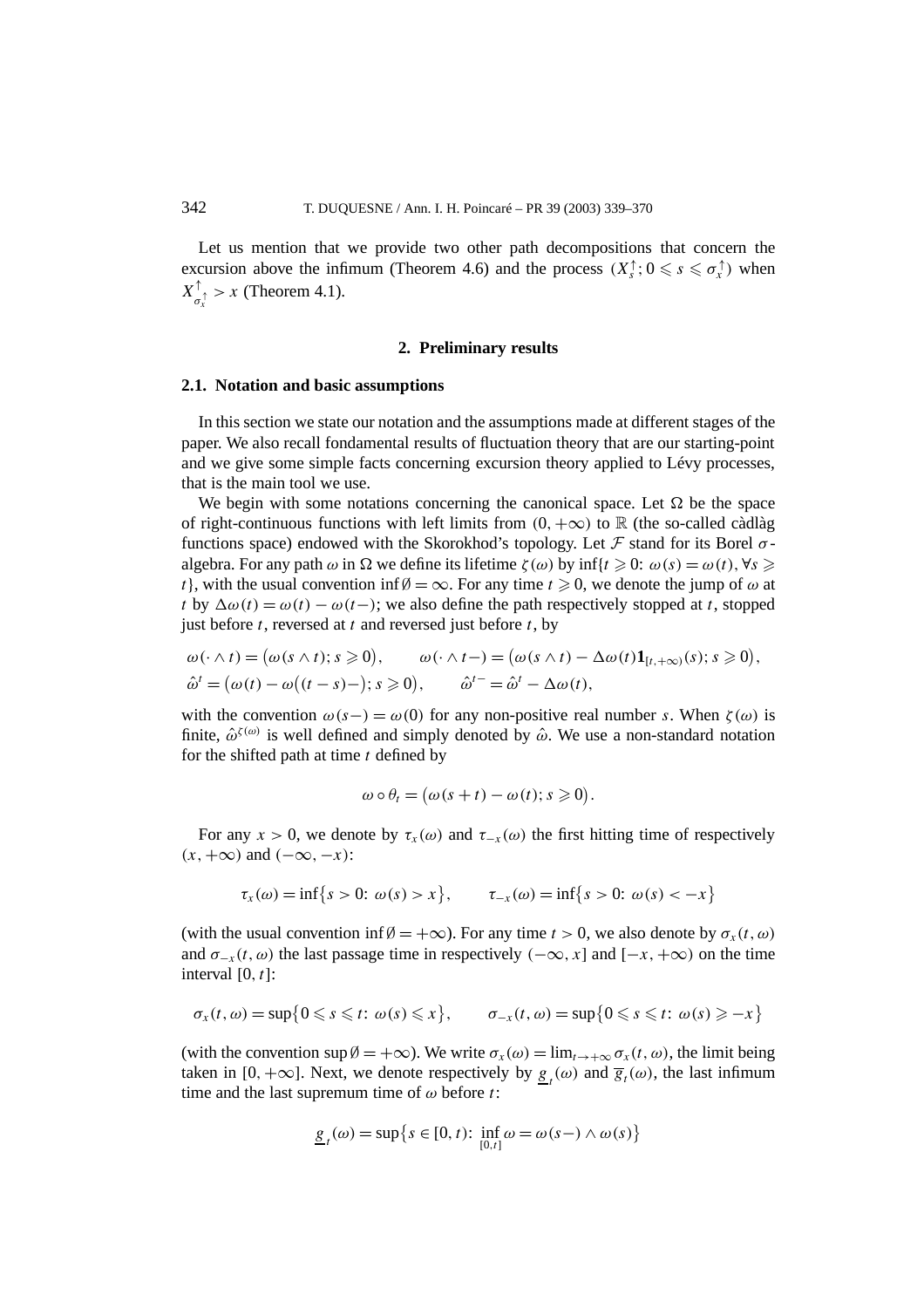and

$$
\overline{g}_t(\omega) = \sup \{ s \in [0, t) : \sup_{[0, t]} \omega = \omega(s-) \vee \omega(s) \}.
$$

We also write  $g(\omega) = \lim_{t \to +\infty} g_t(\omega)$  and  $\overline{g}(\omega) = \lim_{t \to +\infty} \overline{g}_t(\omega)$  (note that these quantities may be infinite).

We denote by *X* the canonical process on  $\Omega$ :  $X_t(\omega) = \omega(t)$  and we consider the probability measure **P** on  $(\Omega, \mathcal{F})$  under which *X* is a Lévy process started at 0, with characteristic exponent *ψ*:

$$
\mathbf{E}[e^{i\lambda X_t}]=e^{-t\psi(\lambda)},\quad t\geqslant 0,\ \lambda\in\mathbb{R}.
$$

By the Lévy–Khintchine theorem, *ψ* has the form

$$
\psi(\lambda) = ia\lambda + b\lambda^2 + \int \pi(dr)\big(1 - e^{i\lambda r} + i\lambda r \mathbf{1}_{\{|r| < 1\}}\big), \quad \lambda \in \mathbb{R},
$$

where *a* is a real number, *b* is non-negative and the Lévy measure  $\pi$  is a Radon measure on  $\mathbb R$  not charging 0, which satisfies

$$
\int \pi(dr)\big(1\wedge|r|^2\big) < +\infty.
$$

If  $J = \{s \ge 0: \Delta X_s \ne 0\}$ , then the point measure  $\mathcal{N}(ds \, dr) = \sum_{s \in J} \delta_{(s, \Delta X_s)}$  is a Poisson measure with intensity  $ds \pi(dr)$ .

Let us recall some path-properties of Lévy processes. For any  $t \geq 0$ , we have

$$
\widehat{X}^t \stackrel{\text{(law)}}{=} (X_s; 0 \leqslant s \leqslant t)
$$

(see Bertoin [4]). This identity is refered to as the "duality property".

In the whole paper (Section 3 excepted), we make the following assumption:

*Assumption* (A). – The point 0 is regular for  $(0, +\infty)$  and for  $(-\infty, 0)$  with respect to *X*.

(In particular *X* cannot be a subordinator or a compound Poisson process.) As a consequence of (A), we recall the following result (see Millar [15]): For any  $t \ge 0$ , the Lévy process  $X$  reaches its infimum (respectively supremum) on  $[0, t]$  at a unique instant that must be  $\underline{g}_t(X)$  (respectively  $\overline{g}_t(X)$ ).

For every  $t \geq 0$ , we write

$$
S_t = \sup_{s \in [0,t]} X_s, \qquad I_t = \inf_{s \in [0,t]} X_s.
$$

It is well-known that  $X - S$  and  $X - I$  are strong Markov processes (see Bertoin [4], Chapter 6). Assumption  $(A)$  implies that 0 is regular for itself with respect to both these processes. Rogers has shown in [17] that this implies

$$
\mathbf{P}(\exists t \in (0, +\infty): X_{t-} = I_{t-} < X_t) = 0 \tag{1}
$$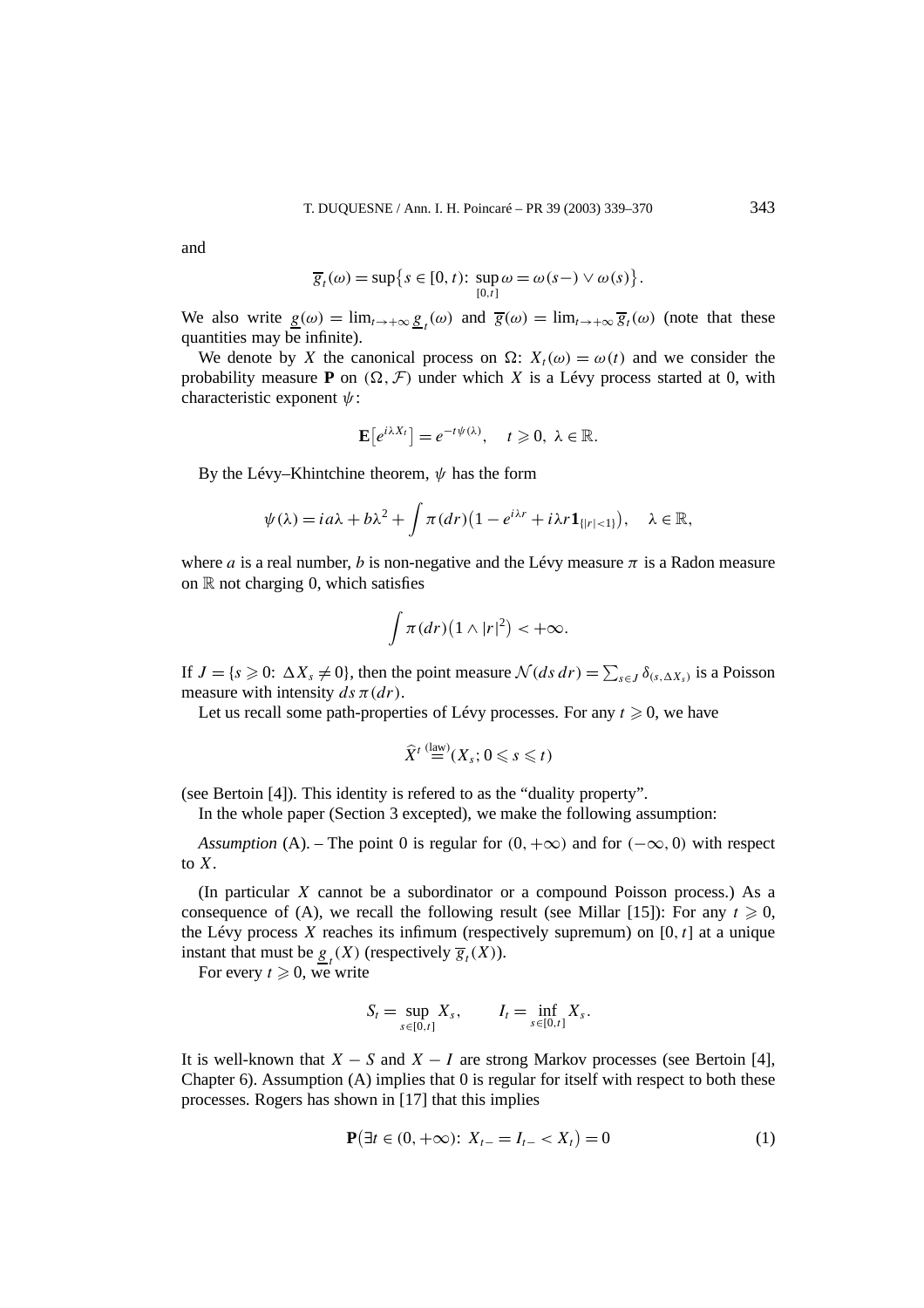and

$$
\mathbf{P}(\exists t \in (0, +\infty): X_{t-} = S_{t-} < S_t) = 0. \tag{2}
$$

Let us recall briefly the proof: we only need to show for any  $\varepsilon > 0$ 

$$
\mathbf{E}\bigg[\sum_{s\in J}\mathbf{1}_{\{X_{s-}=I_{s-}\}}\mathbf{1}_{(\varepsilon,+\infty)}(\Delta X_s)\bigg]=0.
$$

Apply the compensation formula (see Bertoin [4], p. 7) to get

$$
\mathbf{E}\bigg[\sum_{s\in J}\mathbf{1}_{\{X_{s-}=I_{s-}\}}\mathbf{1}_{(\varepsilon,+\infty)}(\Delta X_{s})\bigg]=\pi\big((\varepsilon,+\infty)\big)\int\limits_{0}^{+\infty}ds\,\mathbf{P}(X_{s}=I_{s}).
$$

But the duality property implies for any  $s > 0$ ,  $P(X_s = I_s) = P(S_s = 0) = 0$ , because 0 is regular for  $(0, +\infty)$ . A similar argument proves (2).  $\Box$ 

We denote the local times of  $X - I$  and  $X - S$  at the level 0 by  $(L_t)_{t \geq 0}$  and  $(L_t^*)_{t \geq 0}$ . They are uniquely determined up to a multiplicative constant specified in a forthcoming lemma. The limit in [0,  $+\infty$ ] of  $L_t$  (respectively  $L_t^*$ ) when *t* goes to infinity is denoted by  $L_{\infty}$  (respectively  $L_{\infty}^{*}$ ). The quantity  $L_{\infty}$  (respectively  $L_{\infty}^{*}$ ) is a.s. finite or a.s. infinite according as *X* drifts or not to  $+\infty$  (respectively  $-\infty$ ). If  $L_{\infty}$  (respectively  $L_{\infty}^{*}$ ) is finite a.s., then it is exponentially distributed with parameter denoted by  $p$  (respectively  $p^*$ ).

Eq. (1) and the dual result  $P(\exists t \in (0, +\infty))$ :  $X_{t-} = S_{t-} > X_t$  = 0 imply that **P**a.s. the sets  $\{s \ge 0: X_s > I_s\}$  and  $\{s \ge 0: X_s < S_s\}$  are open sets (we have denoted  $(g_i, d_i)$ ,  $i \in \mathcal{I}$  and  $(g_i, d_i)$ ,  $j \in \mathcal{I}^*$  their respective connected components). Let m denote the Lebesgue measure on R. The duality property and Assumption (A) imply that  $m(s \ge 0: X_s = S_s) = m(s \ge 0: X_s = I_s) = 0$ . Thus,

$$
\textbf{P-a.s.} \quad \text{m}\bigg(\mathbb{R}\setminus\bigcup_{i\in\mathcal{I}}(g_i,d_i)\bigg)=\text{m}\bigg(\mathbb{R}\setminus\bigcup_{j\in\mathcal{I}^*}(g_j,d_j)\bigg)=0. \tag{3}
$$

Let  $N$  and  $N^*$  be the excursion measures of  $X$  above its infimum and under its supremum as defined in the first section. Observe that as soon as the Lévy measure *π* charges  $(-\infty, 0)$  (respectively  $(0, +\infty)$ ), the set of excursions  $\omega$  ending with a negative jump (respectively positive jump) has a positive *N*-measure (respectively *N*<sup>∗</sup>-measure). But thanks to (1) and the dual result, we see that excursions above the infimum and under the supremum leave 0 continuously.

Let  $(L_t^{-1})_{t \geq 0}$  and  $(L_t^{*-1})_{t \geq 0}$  be the right-continuous inverses of *L* and  $L^*$ :

$$
L_t^{-1} = \inf\{s \geq 0: \ L_s > t\}, \qquad L_t^{*-1} = \inf\{s \geq 0: \ L_s^* > t\}
$$

(with the convention inf $\emptyset = \infty$ ). Recall that **P**-a.s.

$$
\bigcup_{s\geqslant 0} (L_{s-}^{-1}, L_s^{-1}) = \bigcup_{i\in \mathcal{I}} (g_i, d_i) \quad \text{and} \quad \bigcup_{s\geqslant 0} (L_{s-}^{*-1}, L_s^{*-1}) = \bigcup_{j\in \mathcal{I}^*} (g_j, d_j). \tag{4}
$$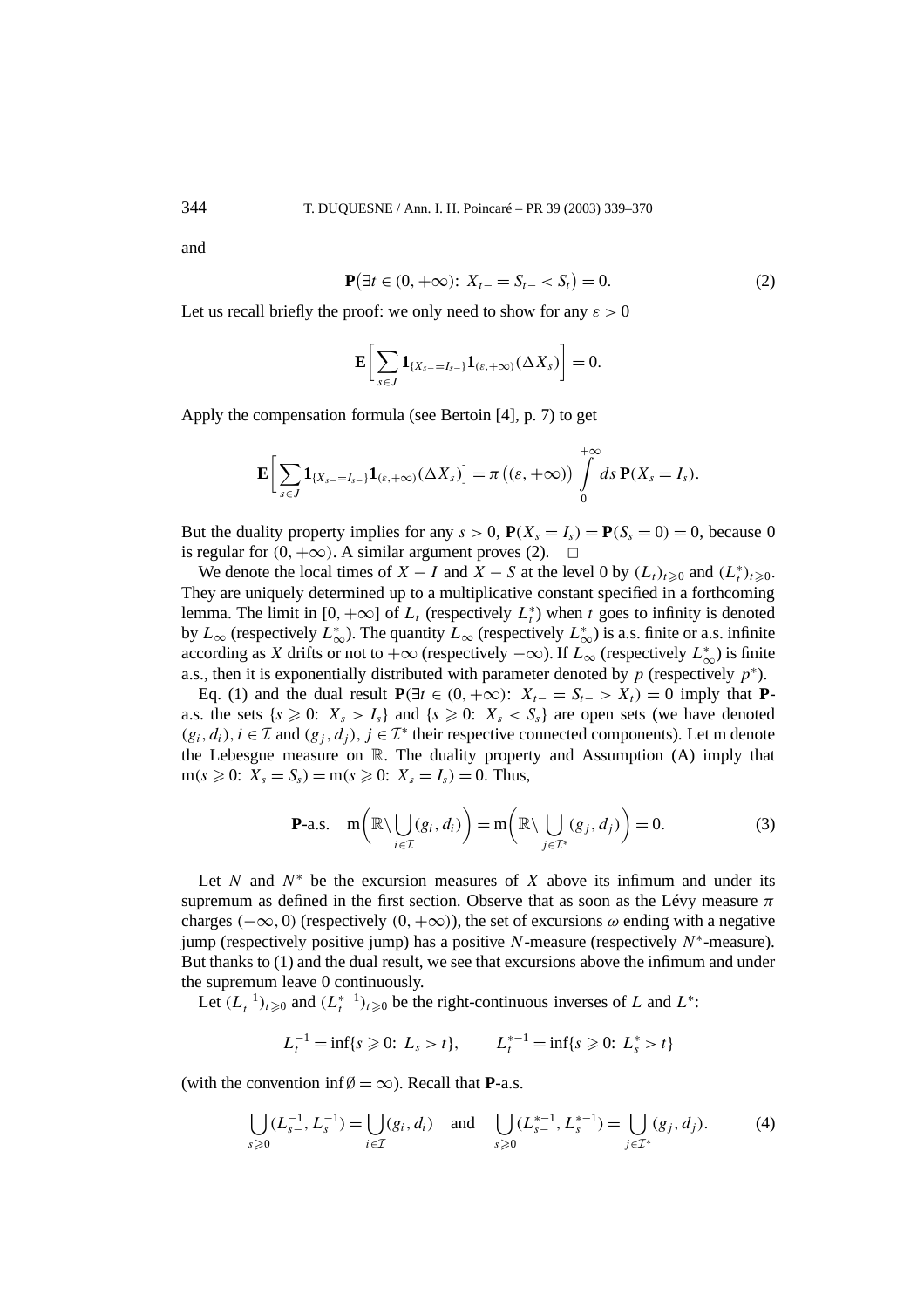For any  $t \ge 0$  we define  $U_t = -X_{L_t^{-1}}$  if  $L_\infty > t$  and  $U_t = +\infty$  if not. In a similar way, we define  $U_t^* = X_{L_t^{*-1}}$  if  $L_{\infty}^* > t$  and  $U_t^* = +\infty$  if not. The processes  $(L^{-1}, U)$ and *(L*∗−<sup>1</sup>*, U*<sup>∗</sup>*)* are called the ladder processes. They are two-dimensional subordinators killed at respective rates  $p$  and  $p^*$ ; their bivariate Laplace exponents are denoted by

$$
\kappa(\alpha, \beta) = -\log \mathbf{E} \left[ \exp\left( -\alpha L_1^{-1} - \beta U_1 \right) \right] \text{ and}
$$
  

$$
\kappa^*(\alpha, \beta) = -\log \mathbf{E} \left[ \exp\left( -\alpha L_1^{*-1} - \beta U_1^* \right) \right]
$$

(see Bertoin [4], Chapter 6 for a detailed account). Next, we define the two potential measures  $U$  and  $U^*$  associated with *U* and  $U^*$ :

$$
\begin{cases} \int_{\mathbb{R}} \mathcal{U}(dx) f(x) = \mathbf{E} \big[ \int_0^{L_{\infty}} dv f(U_v) \big], \\ \int_{\mathbb{R}} \mathcal{U}^*(dx) f(x) = \mathbf{E} \big[ \int_0^{L_{\infty}^*} du f(U_u^*) \big]. \end{cases}
$$

Let  $d^*$  be the drift coefficient of the subordinator  $U^*$ :  $d^* = \lim_{\beta \to +\infty} \kappa^*(0, \beta)/\beta$ . We recall the following result, due to Kesten [11] (see also Bertoin [4], Chapter 3, Theorem 5): assume that  $d^*$  is positive, and let  $u^*: (-\infty, +\infty) \longrightarrow [0, +\infty)$  be the coexcessive version of the density of  $\mathcal{U}^*$ . Then  $u^*$  is continuous and positive on  $(0, +\infty)$ ,  $u^*(0^+) = 1/d^*$ , and

$$
\mathbf{P}(X_{\tau_x} = x) = d^* u^*(x), \quad x > 0,
$$

where for convenience we write  $\tau_x$  instead of  $\tau_x(X)$ . We prove the following simple lemma that will be used in Section 4.

LEMMA 2.1. – *Assume* (A) *and suppose that d*<sup>∗</sup> *is positive. Then for any nonnegative measurable functional*  $F$  *on*  $\Omega$ *,* 

$$
\mathbf{E}\left[\int\limits_{0}^{L_{\infty}^{*}} du \, F(X_{\cdot \wedge L_{u}^{*-1}})\right] = \int\limits_{0}^{+\infty} dx \, u^{*}(x) \mathbf{E}\big[F(X_{\cdot \wedge \tau_{x}}) \mid X_{\tau_{x}} = x\big].
$$

*Proof.* – Set  $A = \int_0^{+\infty} dx \mathbf{E}[F(X_{\cdot \wedge \tau_X})$ ;  $X_{\tau_X} = x]$  and for any positive number *x* define  $H_x = L_{\tau_x}^*$ . Thanks to (A), we check path by path that

$$
\mathbf{P}\text{-a.s. on }\{\tau_x < \infty\}, \quad L_{H_x}^{*-1} = \tau_x.
$$

Thus

$$
A=\int\limits_{0}^{+\infty}dx\,\mathbf{E}\big[F(X_{\cdot\wedge L_{H_{x}}^{*-1}});X_{\tau_{x}}=x\big].
$$

Denote by *C* the random set  $\{x \geq 0: X_{\tau_x} = x\}$  and define the measures  $\mu$  and  $\nu$  by

$$
\begin{cases} \mu(dx) = \mathbf{1}_C(x) \operatorname{m}(dx), \\ \int v(du) f(u) = \int \mu(dx) f(H_x). \end{cases}
$$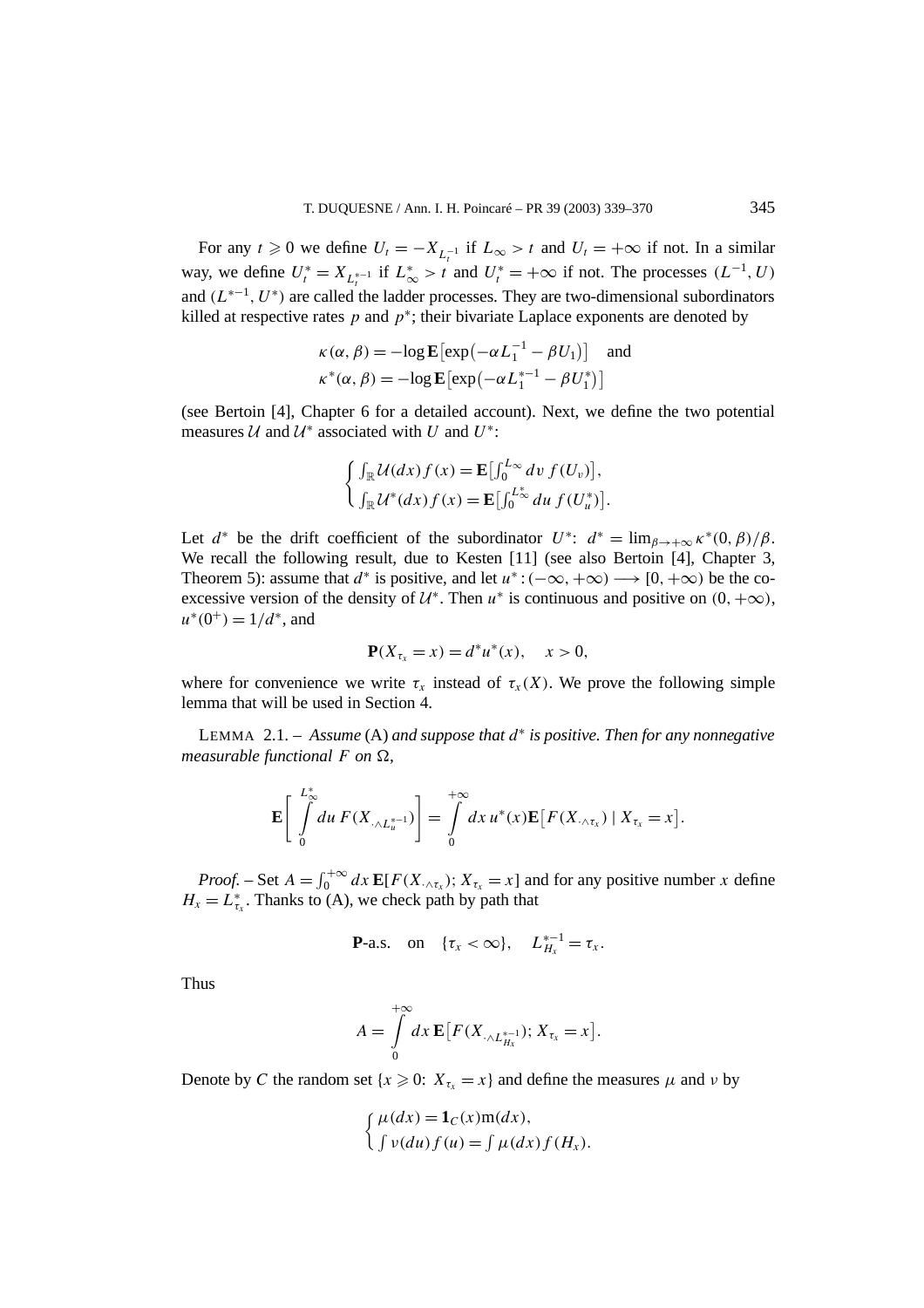Then,

$$
A = \mathbf{E} \bigg[ \int\limits_{[0,S_{\infty})} \mu(dx) F(X_{\cdot \wedge L_{H_x}^{*-1}}) \bigg] = \mathbf{E} \bigg[ \int\limits_{[0,L_{\infty}^*)} \nu(du) F(X_{\cdot \wedge L_u^{*-1}}) \bigg]. \tag{5}
$$

For any positive number *a*,

$$
\nu([0, a]) = m({x \geq 0: X_{\tau_x} = x; H_x \leq a})
$$
  
= m({x \geq 0: X\_{\tau\_x} = x; \tau\_x \leq L\_a^{\*-1}}) = m(C \cap [0, U\_a^\*]).

Let us first consider the case  $U_a^* < \infty$ : If there exists some *s* in [0*, a*] such that  $x \in (U_{s-}^*, U_s^*)$ , then,  $\tau_x = L_s^{*-1}$  and  $U_s^* = X_{\tau_x} > x$ . Thus,

$$
\bigcup_{0\leq s\leq a}(U^*_{s-},U^*_s)\subset C^c\cap[0,U^*_a].
$$

Let *x* be in  $C^c \cap [0, U_a^*]$ . Then,  $X_{\tau_x} > x$ . By (2), it follows that  $\tau_x$  must be the end-point of some excursion interval of *S* − *X* above 0 that is included in [0,  $L_n^{*-1}$ ]. Then, by (4) there exists some *s* in [0*, a*] such that

$$
L_{s-}^{*-1} < L_s^{*-1} = \tau_x \quad \text{and} \quad S_{\tau_x-} = U_{s-}^* \leq x < U_s^* = X_{\tau_x}.
$$

Hence,

$$
C^c \cap [0, U_a^*] \subset \bigcup_{0 \leq s \leq a} [U_{s-}^*, U_s^*).
$$

By combining this with the previous inclusion we get m( $C^c \cap [0, U_a^*]$ ) =  $\sum_{0 \le s \le a} \Delta U_s^*$ . But the Lévy–Itô representation of *U*<sup>∗</sup> guarantees that **P**-a.s.

$$
U_a^* = d^*a + \sum_{0 \le s \le a} \Delta U_s^*, \quad 0 \le a < L_\infty^*.
$$

Then, **P**-a.s. for every *a* in  $[0, L^*_{\infty}), v([0, a]) = d^*a$ . Next, observe that for any  $a > L^*_{\infty}$ ,  $\nu([0, a]) = m(C) = d^* L^*_{\infty}$ . Thus, **P**-a.s.

$$
v(dx) = d^* \mathbf{1}_{[0, L^*_{\infty})}(x) m(dx).
$$

The desired result follows from (5) and the identity  $P(X_{\tau_x} = x) = d^* u^*(x)$ .  $\Box$ 

Let us introduce some notations: for any positive time  $t$  and any path  $\omega$ , we denote the pre-infimum and the post-infimum path on the interval  $[0, t]$  by:

$$
\begin{cases} \underbrace{\omega^t}_{\leftarrow} = \omega(\cdot \wedge \underbrace{g}_t(\omega)), \\ \underbrace{\omega^t}_{\rightarrow} = (\omega \circ \theta_{\underbrace{g}_t(\omega)})(\cdot \wedge (t - \underbrace{g}_t(\omega))). \end{cases}
$$

We also denote the pre-supremum and post-supremum processes on [0, t] by  $\overleftarrow{\omega}^t$ and  $\vec{\omega}^t$ :

$$
\begin{cases} \overleftarrow{\omega}^t = \omega(\cdot \wedge \overline{g}_t(\omega)), \\ \overrightarrow{\omega}^t = (\omega \circ \theta_{\overline{g}_t(\omega)})(\cdot \wedge (t - \overline{g}_t(\omega))). \end{cases}
$$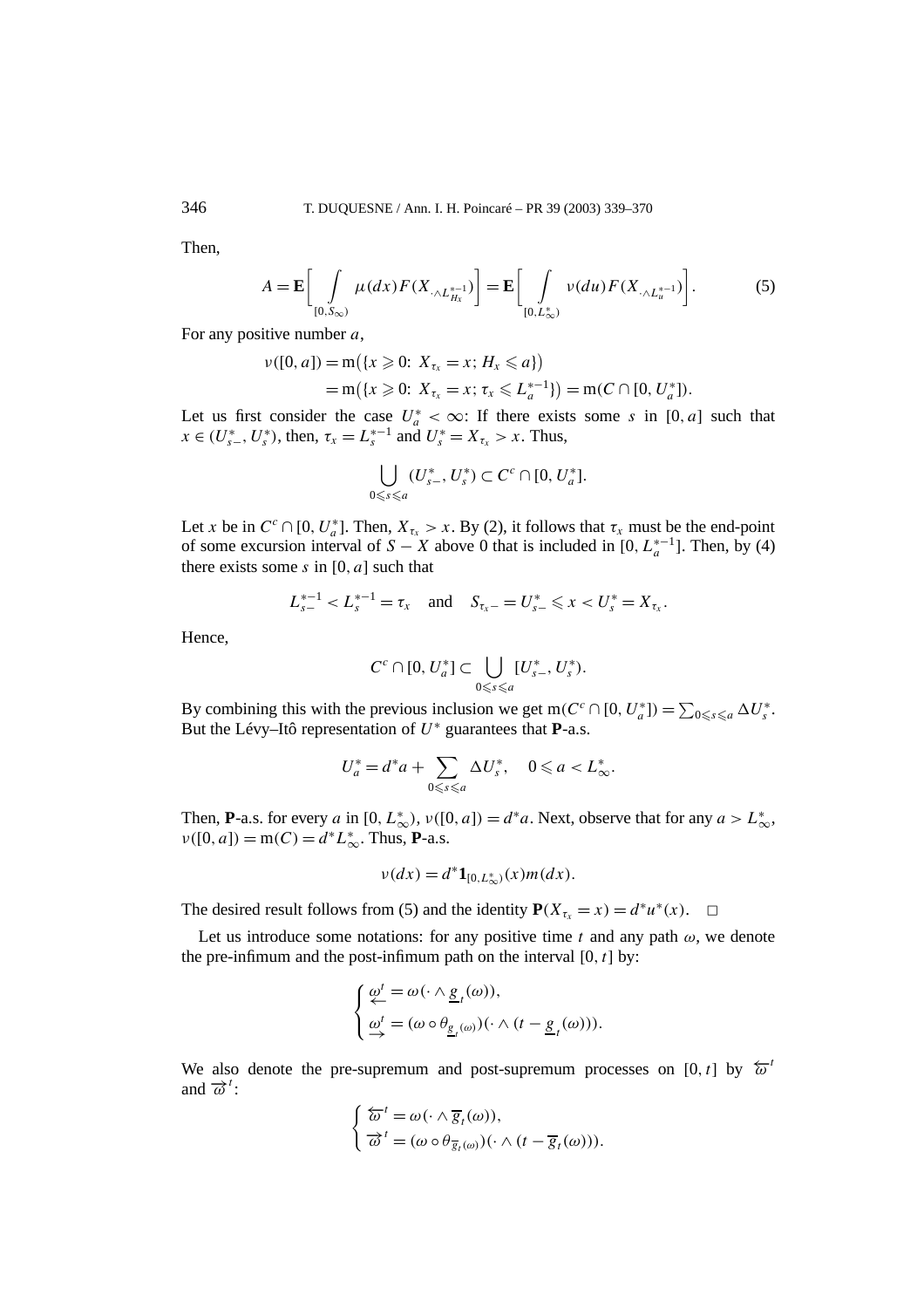We often use the following lemma in Section 4:

LEMMA 2.2. – *Assume* (A)*. Let T be independent of X and exponentially distributed with parameter*  $\alpha > 0$ . Then,  $\overline{X}^T$  *and*  $\overline{X}^T$  *are mutually independent and the following identities hold for any nonnegative measurable functional*  $F$  *on*  $\Omega$ : (i)  $\mathbf{E}[F(\mathbf{X}^T)] = \kappa(\alpha, 0)\mathbf{E}[\int_0^{L_\infty} dv \, e^{-\alpha L_v^{-1}} F(X_{\cdot \wedge L_v^{-1}})].$ 

(ii)  $\mathbf{E}[F(\mathbf{X}^T)] = \frac{1}{\kappa(\alpha,0)} N(\int_0^{\zeta} ds \, \alpha e^{-\alpha s} F(\omega_{\cdot \wedge s}))$ .

*Proof.* – Let G be any nonnegative measurable functional on  $\Omega$ . We have

$$
\mathbf{E}[F(\underline{X}^T)G(\underline{X}^T)]=\int\limits_0^\infty dt\,\alpha e^{-\alpha t}\mathbf{E}[F(\underline{X}^t)G(\underline{X}^t)].
$$

By (3) and by the definition of the excursions above the infimum, we have **P**-a.s.

$$
\int\limits_{0}^{\infty}dt\,\alpha e^{-\alpha t}F(\underbrace{X}^{t})G(\underbrace{X}^{t})=\sum_{i\in\mathcal{I}}e^{-\alpha g_{i}}F(X_{\cdot\wedge g_{i}})\int\limits_{0}^{\zeta_{i}}ds\,\alpha e^{-\alpha s}G(\omega^{i}(\cdot\wedge s)).
$$

Apply the compensation formula to get

$$
\mathbf{E}\big[F\big(\underline{X}^T\big)G\big(\underline{X}^T\big)\big] = \mathbf{E}\Bigg[\int_0^{L_{\infty}} dv \, e^{-\alpha L_v^{-1}} F(X_{\cdot \wedge L_v^{-1}})\Bigg] N\Bigg(\int_0^{\zeta} ds \, \alpha e^{-\alpha s} G(\omega_{\cdot \wedge s})\Bigg)
$$

and the following identities yield (i) and (ii):

$$
N\left(\int\limits_{0}^{\zeta}ds\,\alpha e^{-\alpha s}\right) = N(1 - e^{-\alpha \zeta}) = \kappa(\alpha,0)
$$

and

$$
\mathbf{E}\left[\int\limits_{0}^{L_{\infty}} dv \, e^{-\alpha L_{v}^{-1}}\right] = \frac{1}{\kappa(\alpha,0)}.\qquad \Box
$$

We now specify the normalization of  $L$  and  $L^*$  thanks to the following proposition.

PROPOSITION 2.3. – *Assume* (A)*. Fix the normalization of L. Then, the normalization of L*<sup>∗</sup> *can be chosen in order to have for any nonnegative measurable functional F*  $\omega$ <sup>*on*</sup> $\Omega$ 

$$
N\bigg(\int\limits_{0}^{\zeta}ds F(\hat{\omega}^{s})\bigg)=\mathbf{E}\bigg[\int\limits_{0}^{L_{\infty}^{*}}du F(X_{\cdot\wedge L_{u}^{*}}^{-1})\bigg]
$$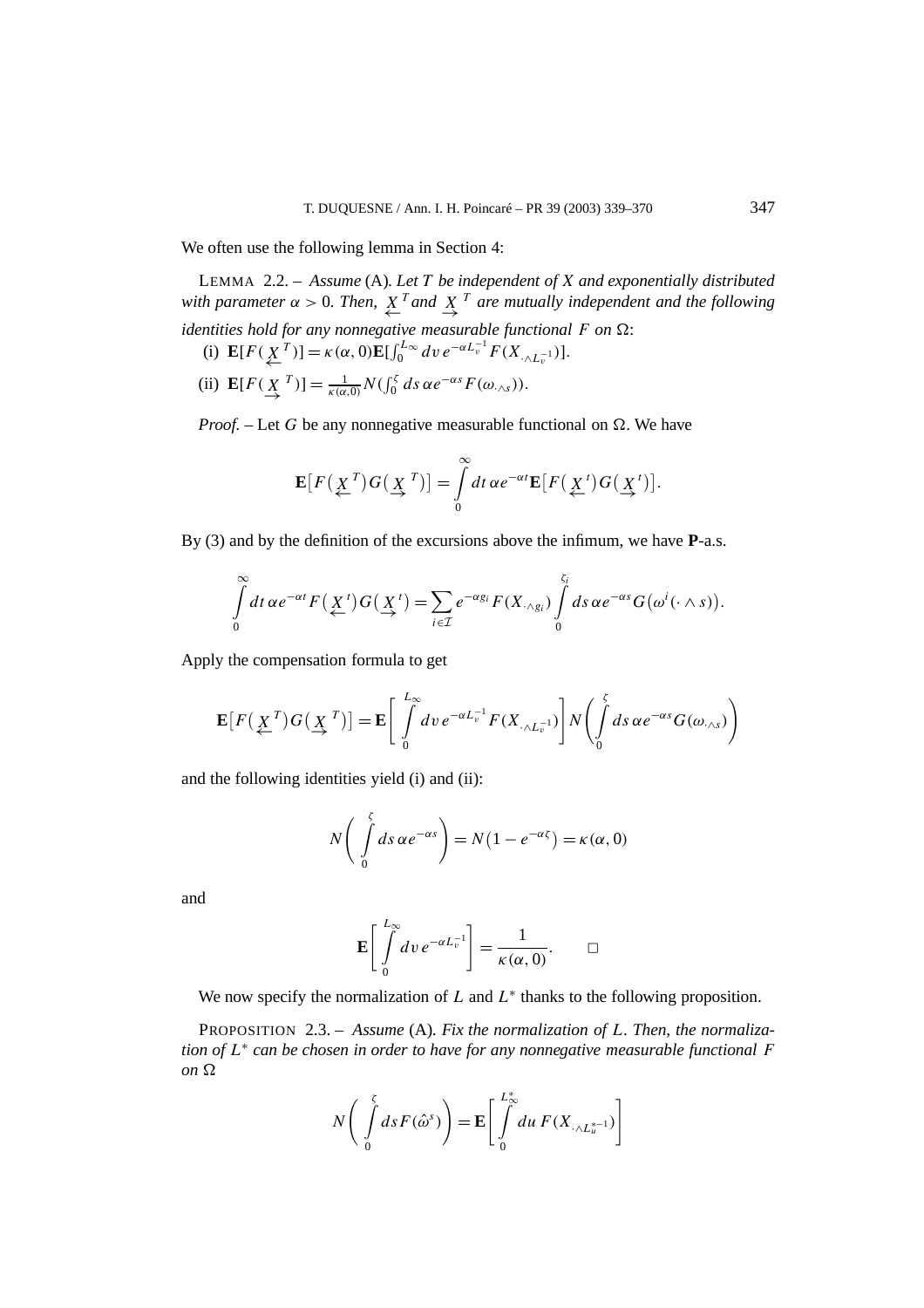*and the dual identity*

$$
N^* \bigg( \int\limits_0^{\zeta} ds F(\hat{\omega}^s) \bigg) = \mathbf{E} \bigg[ \int\limits_0^{L_{\infty}} dv F(X_{\cdot \wedge L_{v}^{-1}}) \bigg].
$$

*Proof.* – We denote by  $\underset{\leftarrow}{X}^T$  the path  $\underset{\leftarrow}{X}^T$  reversed at its lifetime  $\underline{g}_T$ . Observe that

$$
\widehat{\underline{X}^T} = \widehat{X}^T \circ \theta_{\overline{g}_T(\widehat{X}^T)}
$$

(we use the fact that the minimum of *X* over  $[0, T]$  is attained **P**-a.s. at a unique time). We also denote by  $\overline{X}^T$  the path  $\overline{X}^T$  reversed at its lifetime  $T - g_T$ . Similarly, we see that

$$
\widehat{\underline{X}^T} = \widehat{X}^T_{\cdot \wedge \overline{g}_T(\widehat{X}^T)}.
$$

The duality property implies that

$$
\left(\widehat{\underline{X}^T}, \widehat{\underline{X}^T}\right) \stackrel{\text{(law)}}{=} \left(\overrightarrow{X}^T, \overleftarrow{X}^T\right).
$$

Let *G* be any nonnegative measurable functional on  $\Omega$ . Use Lemma 2.2 to get:

$$
\mathbf{E}\big[F\big(\widehat{\underline{X}^T}\big)G\big(\widehat{\underline{X}^T}\big)\big]=\mathbf{E}\Bigg[\int\limits_0^{L_{\infty}}dv\,e^{-\alpha L_v^{-1}}F\big(\widehat{X}^{L_v^{-1}}\big)\Bigg]N\Bigg(\int\limits_0^{\zeta}ds\,\alpha e^{-\alpha s}G\big(\widehat{\omega}^s\big)\Bigg).
$$

On the other hand, by replacing *X* with  $-X$ , we see that Lemma 2.2 also implies

$$
\mathbf{E}[F(\overrightarrow{X}^T)G(\overleftarrow{X}^T)]=\mathbf{E}\bigg[\int\limits_{0}^{L_{\infty}^*} du\,e^{-\alpha L_{u}^{*-1}}G(X_{\cdot\wedge L_{u}^{*-1}})\bigg]N^*\bigg(\int\limits_{0}^{\zeta}ds\,\alpha e^{-\alpha s}F(\omega_{\cdot\wedge s})\bigg).
$$

Thus, for any  $\alpha > 0$ 

$$
\mathbf{E}\left[\int\limits_{0}^{L_{\infty}^{*}} du \, e^{-\alpha L_{u}^{*-1}} G(X_{\cdot \wedge L_{u}^{*-1}})\right] N^{*}\left(\int\limits_{0}^{\zeta} ds \, e^{-\alpha s} F(\omega_{\cdot \wedge s})\right)
$$
\n
$$
= \mathbf{E}\left[\int\limits_{0}^{L_{\infty}} dv \, e^{-\alpha L_{v}^{-1}} F(\widehat{X}^{L_{v}^{-1}})\right] N\left(\int\limits_{0}^{\zeta} ds \, e^{-\alpha s} G(\widehat{\omega}^{s})\right).
$$
\n(6)

By letting  $\alpha$  go to 0, we see that the ratio

$$
\frac{N^*(\int_0^{\zeta} ds F(\omega_{\cdot \wedge s}))}{\mathbf{E}[\int_0^{L_{\infty}} dv F(\hat{X}^{L_v^{-1}})]}
$$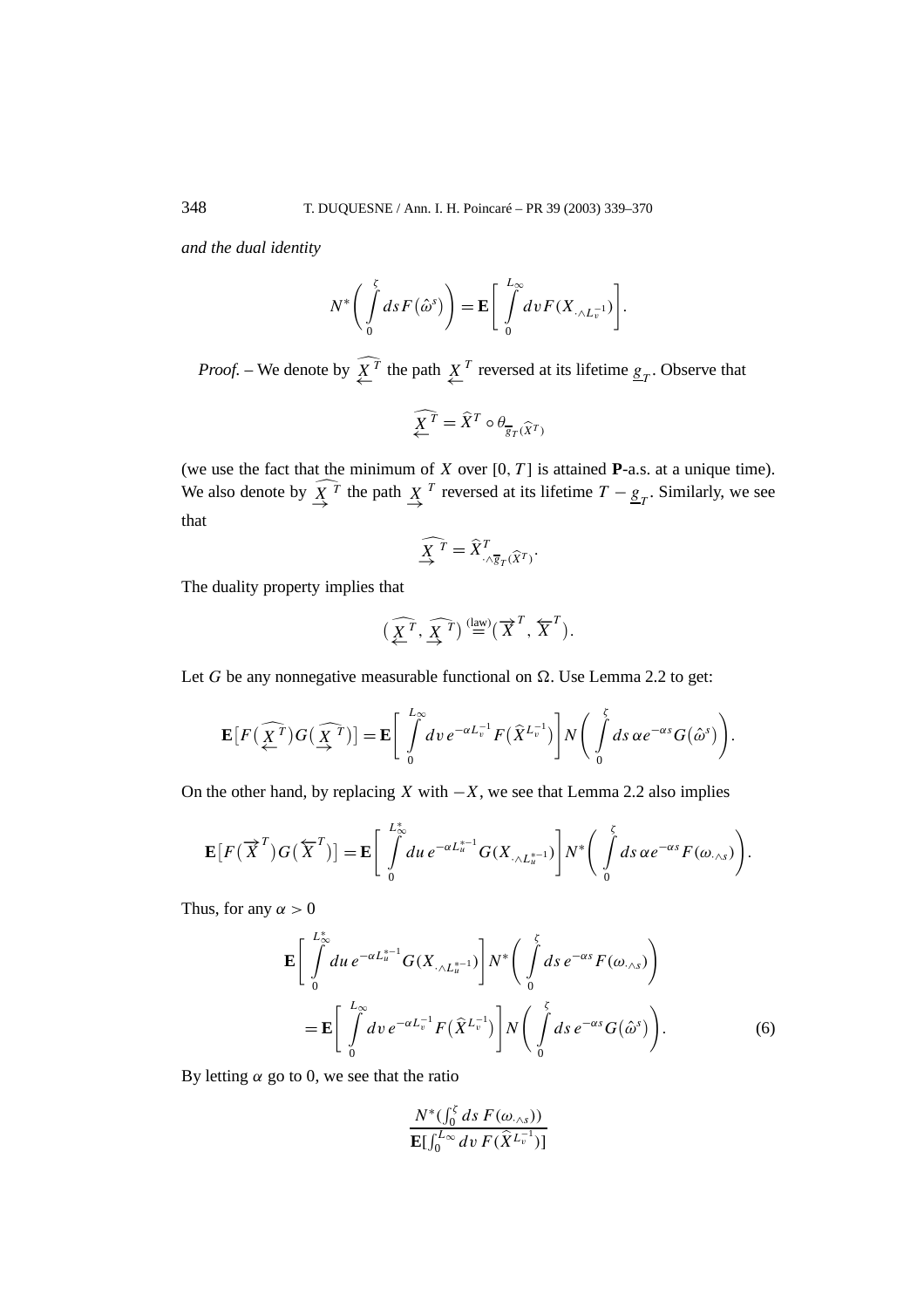does not depend on *F*, provided it is well-defined (that is the denominator is positive and finite). Furthermore this ratio coincides with

$$
\frac{N(\int_0^{\zeta} ds G(\widehat{\omega}^s))}{\mathbf{E}[\int_0^{L_{\infty}^*} du G(X_{\cdot \wedge L_u^{*-1}})]}
$$

for any *G* such that the denominator is positive and finite. We can choose the normalization of  $N^*$ , or equivalently  $L^*$ , so that both ratios are equal to 1.  $\Box$ 

In the spectrally positive case, the first identity of Proposition 2.3 has been proved by Le Gall and Le Jan in [12] by a different method.

Immediate applications of Proposition 2.3 are the following identities due to Silverstein (see [18]), also mentioned in Rogers' paper [17]:

$$
\begin{cases} N\left(\int_0^{\zeta} ds \, e^{-\alpha s - \beta \omega_s}\right) = 1/\kappa^*(\alpha, \beta), \\ N^*\left(\int_0^{\zeta} ds \, e^{-\alpha s + \beta \omega_s}\right) = 1/\kappa(\alpha, \beta). \end{cases}
$$

We can also derive from Proposition 2.3 the Wiener–Hopf factorisation of the ladder exponents:

$$
\kappa(\alpha, i\beta)\kappa^*(\alpha, -i\beta) = \alpha + \psi(\beta).
$$

Indeed, (3) gives the following decomposition:

$$
\int\limits_{0}^{+\infty} dt \, e^{-\alpha t + i\beta X_t} = \sum_{i \in \mathcal{I}} \int\limits_{g_i}^{d_i} dt \, e^{-\alpha t + i\beta X_t} = \sum_{i \in \mathcal{I}} e^{-\alpha g_i + i\beta X_{g_i}} \int\limits_{0}^{\zeta_i} ds \, e^{-\alpha s + i\beta \omega_i(s)}.
$$

Taking the expectations and using the compensation formula, we get

$$
1/(\alpha + \psi(\beta)) = \mathbf{E} \left[ \int\limits_{0}^{L_{\infty}} du \, e^{-\alpha L_{u}^{-1} + i\beta X_{L_{u}^{-1}}} \right] N \left( \int\limits_{0}^{\zeta} ds \, e^{-\alpha s + i\beta \omega_{s}} \right),
$$

which yields the Wiener–Hopf factorization thanks to Proposition 2.3.

# **2.2. The Lévy process conditioned to stay positive or negative**

We introduce now the process conditioned to stay positive, respectively negative, denoted by  $X^{\uparrow}$ , respectively  $X^{\downarrow}$ . Bertoin in [3] provides a pathwise construction of  $X^{\uparrow}$ and  $X^{\downarrow}$  from concatenation of the excursions of *X* in  $(0, +\infty)$ , respectively  $(-\infty, 0)$ . Let us recall briefly this construction whose details can be found in [3], Section 3.

Although Bertoin's construction holds in a general setting, *we assume* (A). We denote by  $(F_t)_{t>0}$  the natural filtration of *X* completed with the **P**-null sets of *F*. Then, *X* is a semimartingale. Its continuous local martingale part is proportional to a standard Brownian motion and is independent of the non-continuous part. Let us denote by  $\ell$  its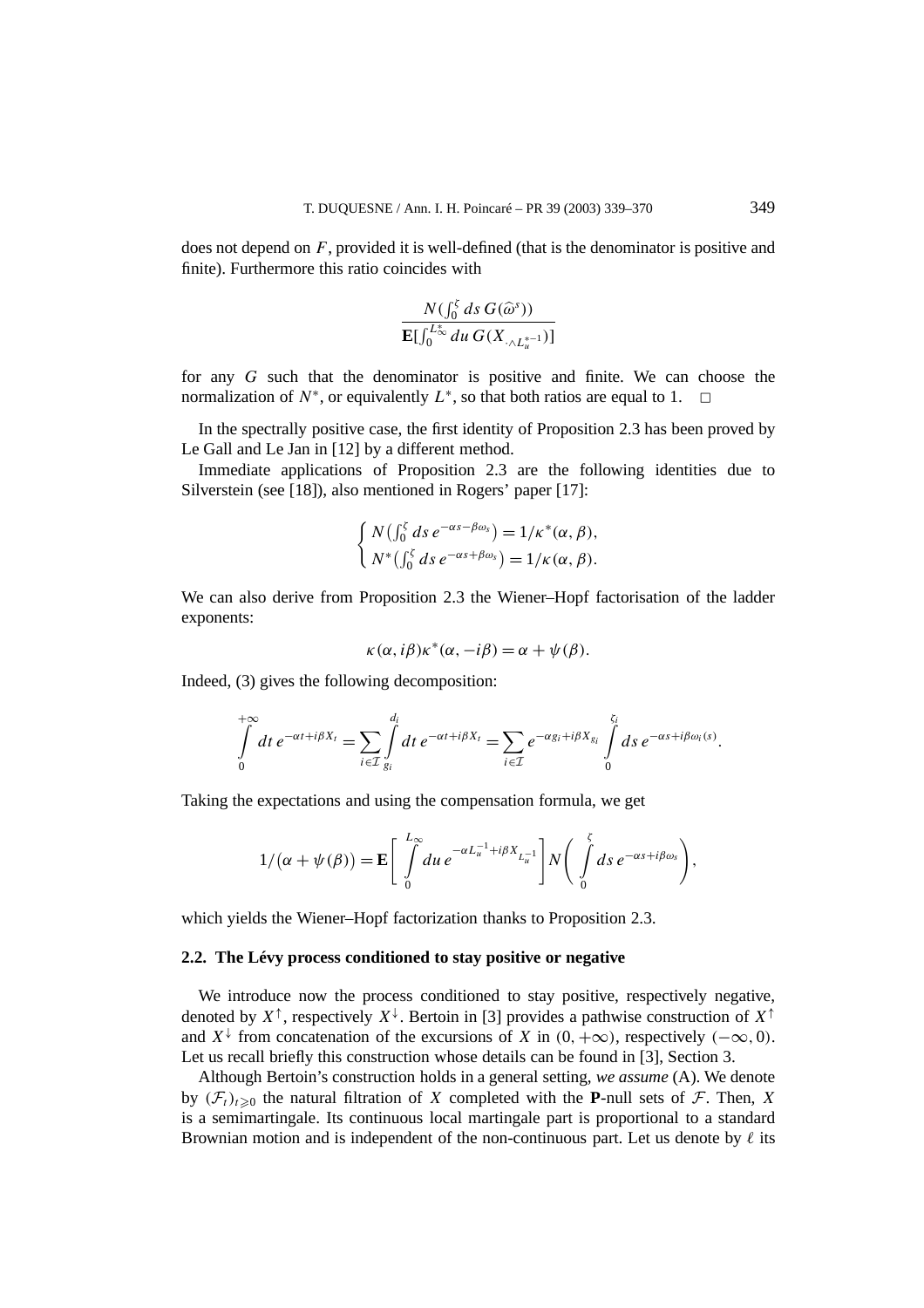semimartingale local time at 0. We consider

$$
A_t^+ = \int_0^t ds \, \mathbf{1}_{\{X_s > 0\}} \quad \text{and} \quad A_t^- = \int_0^t ds \, \mathbf{1}_{\{X_s \leq 0\}}.
$$

Let us denote by  $\alpha^+$ , respectively  $\alpha^-$ , the right-continuous inverse of  $A^+$ , respectively *A*<sup>−</sup>:

$$
\alpha_t^+ = \inf\{s \geqslant 0: A_s^+ > t\} \quad \text{and} \quad \alpha_t^- = \inf\{s \geqslant 0: A_s^- > t\}
$$

(with the usual convention inf  $\emptyset = \infty$ ). Let *x* be a real number. We denote its positive part, respectively negative part, by  $x_+$ , respectively  $x_-$ . We define a new process  $X^{\uparrow}$  by

$$
X_t^{\uparrow} = X_{\alpha_t^+} + \frac{1}{2} \ell_{\alpha_t^+} + \sum_{0 < s \leq \alpha_t^+} \mathbf{1}_{\{X_s \leq 0\}} (X_{s-})_+ + \mathbf{1}_{\{X_s > 0\}} (X_{s-})_- \quad \text{if } t < A_{\infty}^+
$$

and by  $X_t^{\uparrow} = +\infty$  if not. When *X* has no Brownian part,  $X^{\uparrow}$  can be viewed as the concatenation of the excursions of *X* in  $(0, +\infty)$ . Similarly, we define  $X^{\downarrow}$  by

$$
X_t^{\downarrow} = X_{\alpha_t^-} - \frac{1}{2} \ell_{\alpha_t^-} - \sum_{0 < s \leq \alpha_t^-} \mathbf{1}_{\{X_s \leq 0\}} (X_{s-})_+ + \mathbf{1}_{\{X_s > 0\}} (X_{s-})_- \quad \text{if } t < A_\infty^-
$$

and by  $X_t^{\downarrow} = -\infty$  if not. The laws of  $X^{\uparrow}$  and  $X^{\downarrow}$  can be recovered by a harmonic transform: Denote by  $q_t^+(x, dy)$  and  $q_t^-(x, dy)$  the semigroup of the Lévy process killed respectively in  $(-\infty, 0]$  and  $[0, +\infty)$ . One can show (see Silverstein in [18]) that the functions  $U^*(0, x)$  and  $U([0, x])$  are superharmonic respectively for  $q^+$  and for  $q^$ and that the following kernels

$$
p_t^+(x, dy) = \frac{\mathcal{U}([0, y])}{\mathcal{U}([0, x])} q_t^+(x, dy), \quad x > 0,
$$

and

$$
p_t^-(x, dy) = \frac{\mathcal{U}^*([0, -y])}{\mathcal{U}^*([0, -x])} q_t^-(x, dy), \quad x < 0,
$$

define two sub-markovian semigroups. Bertoin has shown in [3], Theorem 3.4 that *X*<sup>↑</sup> and  $X^{\downarrow}$  are Markov processes started at 0 with respective semigroups  $p^+$  and  $p^-$ . If X does not drift to  $-\infty$ , respectively  $+\infty$ , then,  $p^+$ , respectively  $p^-$ , is markovian and *X*<sup>↑</sup>, respectively *X*<sup> $\downarrow$ </sup>, has an infinite lifetime. More precisely, if *X* does not drift to  $-\infty$ , then, we can show that

$$
X_t^{\uparrow} < \infty, \quad t \geq 0 \quad \text{and} \quad \lim_{t \to \infty} X_t^{\uparrow} = \infty. \tag{7}
$$

*Proof.* – If *X* does not drift to  $-\infty$ , it is easy to check that  $\lim_{t\to\infty} A_t^+ = \infty$ , **P**-a.s. and then,  $X_t^{\uparrow} < \infty$ ,  $t > 0$ . If *X* drifts to  $+\infty$ , we have  $\alpha_{t+A_{\sigma_0}^+}^+ = \sigma_0 + t$ ;  $t \ge 0$ , where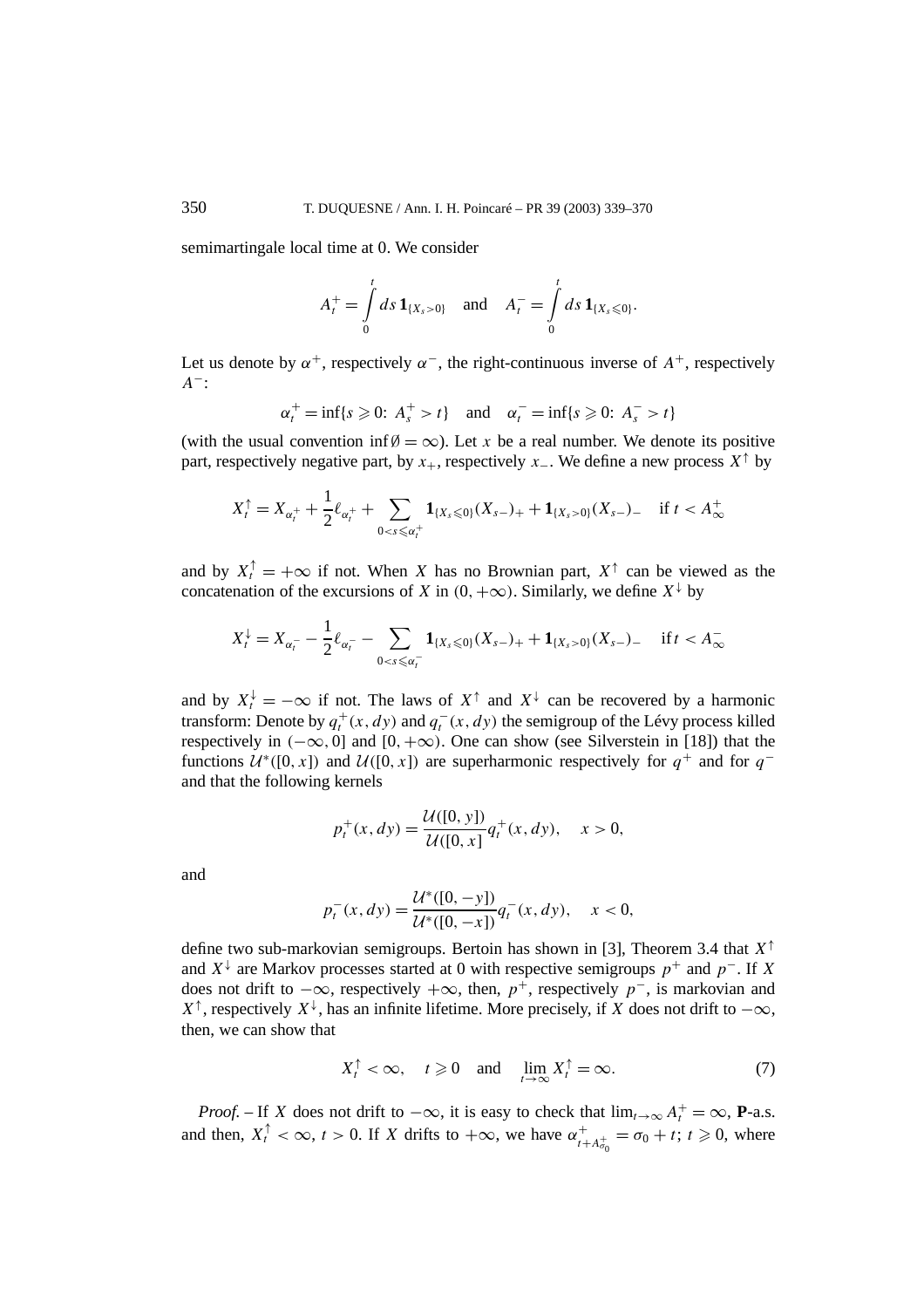$\sigma_0 = \sup\{s \geq 0: X_s \leq 0\} < \infty$ . Thus,

$$
X_{t+A_{\sigma_0}^+}^{\uparrow} \geqslant X_{\sigma_0+t} \xrightarrow[t\to\infty]{} +\infty.
$$

If *X* oscillates, we must consider to cases: Suppose first that  $\pi \neq 0$ , then,

$$
\lim_{t\to\infty}X_t^{\uparrow}\geqslant \sum_{s>0}\mathbf{1}_{\{X_s\leqslant 0\}}(X_{s-})_{+}+\mathbf{1}_{\{X_s>0\}}(X_{s-})_{-}=\infty.
$$

If  $\pi$  is null, then by assumption (A) there is a Brownian component and  $\lim_{t\to\infty} \ell_t = \infty$ that yields the desired result.  $\Box$ 

In particular cases, we recover "classical" definitions of the process conditioned to stay positive:

- − In the Brownian case,  $U^*(0, x) = U((-x, 0]) = x$  and  $p^+$  is the semigroup of the three-dimensional Bessel process started at 0.
- In the spectrally positive case and the stable case, Chaumont has shown in [7] and [9] that if the Lévy process does not drift to −∞ and if 0 is regular for  $(0, +\infty)$ , then, for any bounded  $\mathcal{F}_t$  measurable functional *F* that is continuous for the Skorokhod topology on  $\Omega$ :

$$
\mathbf{E}\big[F(X^{\uparrow})\big] = \lim_{x \to 0} \lim_{T \to +\infty} \mathbf{E}_x\big[F(X) \mid I_T \geq 0\big].
$$

– In the spectrally negative case, Bertoin (see [3]) gives another construction of *X*<sup>↑</sup> that generalizes Pitman's theorem for Brownian motion (see Pitman [16]).

Let us denote by  $\overline{X}^i$  the path  $\underline{X}^t$  reversed at its lifetime  $\underline{g}_t$ . We denote by  $(X_s^{\downarrow}; 0 \leq$ *s* < *A*<sup> $τ$ </sup> ) (respectively *(X*<sup> $>†$ </sup>); 0 ≤ *s* < *A*<sup> $+$ </sup>)) the process *X*<sup> ${+}$ </sup> (respectively *X*<sup> ${+}$ </sup>) stopped at the random time  $A_t^-$  (respectively  $A_t^+$ ). We need the following theorem due to Bertoin that links the process conditioned to stay positive with excursion theory:

THEOREM 2.4 (Bertoin [3], Theorem 3.1). – *For every t >* 0*, the following identity holds*

$$
\left(\widehat{\underline{X}^t}, \, \underline{X}^t\right) \stackrel{\text{(law)}}{=} \left((X_s^\downarrow)_{0\leqslant s < A_t^-}, \, (X_s^\uparrow)_{0\leqslant s < A_t^+}\right).
$$

*Remark*. – If *X* drifts to  $+\infty$ , then, the previous identity holds with  $t = \infty$  as to say that  $X^{\uparrow}$  has the same law as the post-infimum process (see Millar in [14]).

In Section 4, we use another identity that is proved in  $[1]$  (see also  $[13]$ ). From now on until the end of this section, we assume that *X* does not drift to  $-\infty$ . For any  $t > 0$ we set

$$
J_t = \inf_{s \in [t,\infty)} X_s^{\uparrow}
$$

and

$$
\bar{d}_t = \inf\{s > t: S_s = X_s\}.
$$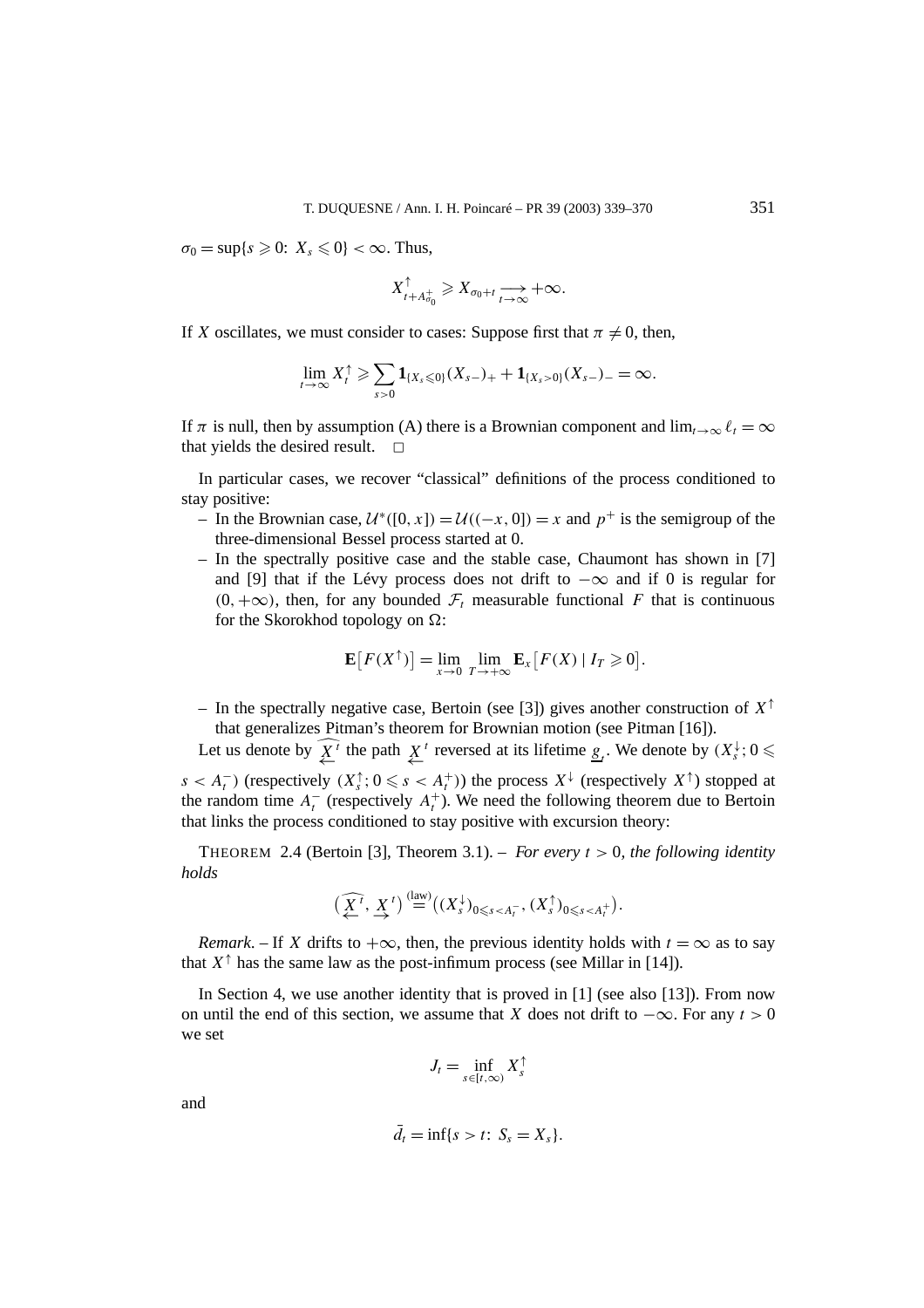LEMMA 2.5 (Bertoin [1], Lemme 4). –

$$
(S_{(\overline{d}_t+\overline{g}_t-t)-}-X_{(\overline{d}_t+\overline{g}_t-t)-},S_{\overline{d}_t})_{t\geq 0}(\stackrel{\text{(law)}}{=} (X_t^{\uparrow}-J_t,J_t)_{t\geq 0}.
$$

*Proof.* – Although Bertoin in Lemma 4 of [1] only considers the case of  $X \rightarrow +\infty$ (taking  $X^{\uparrow}$  as the post-infimum process), the proof can be adapted when *X* oscillates thanks to Theorem 2.4 and the arguments are exactly the same.  $\Box$ 

The process  $X^{\uparrow} - J$  is a strong Markov process and 0 is a regular value. We denote by *K* its local time at 0 normalized in order it is distributed as  $L^*$ . Let us denote by  $(g_i, d_i)$ , *i* ∈  $\mathcal{I}^{\uparrow}$  the excursion intervals of  $X^{\uparrow} - J$  above 0:

$$
\{s\geqslant 0\colon X_s^{\uparrow} > J_s\} = \bigcup_{i\in\mathcal{I}^{\uparrow}}(g_i,d_i).
$$

We define

$$
w^{i}(s) = \Delta J_{g_{i}} + (X^{\uparrow} - J)_{(s+g_{i}) \wedge d_{i}}, \quad s \geqslant 0, \ i \in \mathcal{I}^{\uparrow}.
$$

Then, Lemma 2.5 implies that

$$
\mathcal{N}^{\uparrow}(dk \, dw) = \sum_{i \in \mathcal{I}^{\uparrow}} \delta_{(K_{g_i}, w^i)} \tag{8}
$$

is a Poisson point process with intensity  $dk \hat{N}^*(dw)$ , where  $\hat{N}^*$  is the law of  $\hat{\omega}^{\zeta}$  under  $N^*(d\omega)$ . We use this result in Section 4.

## **3. Reversion formulas**

Let *x* and *t* be two positive real numbers. We first decompose the law of  $\hat{X}^{\sigma_x(t)}$  on the event  ${X_{\sigma_x(t)} > x}$  in terms of the law of *X*, the Lévy measure  $\pi$  and the function  $\Lambda$  that is defined on  $(0, +\infty) \times (0, +\infty)$  by  $\Lambda(s, a) = P(I_s \ge -a)$ . From classical fluctuation identities we have

$$
\int_{(0,+\infty)\times(0,+\infty)} ds \, da \exp(-\lambda s - \mu a) \Lambda(s,a) = \frac{\kappa(\lambda,0)}{\lambda \mu \kappa(\lambda,\mu)}.
$$

We also write  $\Lambda(a)$  for the limit  $\lim_{s\to+\infty} \Lambda(s,a)$  that is positive if and only if *X* drifts to  $+\infty$  (or equivalently *p* > 0). To simplify notations, we write **P**<sub>*r*</sub> for the law of the Lévy process started at *r*. We prove the first reversion formula:

THEOREM 3.1. – Assume that  $\pi$  *charges* (0*,* + $\infty$ ). Then for any positive numbers *x and t*, and for any bounded measurable functional F on  $\Omega$ ,

$$
\mathbf{E}\big[F\big(\widehat{X}^{\sigma_x(t)}\big); \sigma_x(t) < \infty; X_{\sigma_x(t)} > x\big] \\
= \int\limits_{(0,+\infty)} \pi(dr) \int\limits_0^t du \, \mathbf{E}_r\big[F(X_{\cdot \wedge u})\Lambda(t-u, X_u-x); x < X_u \leq x+r\big].
$$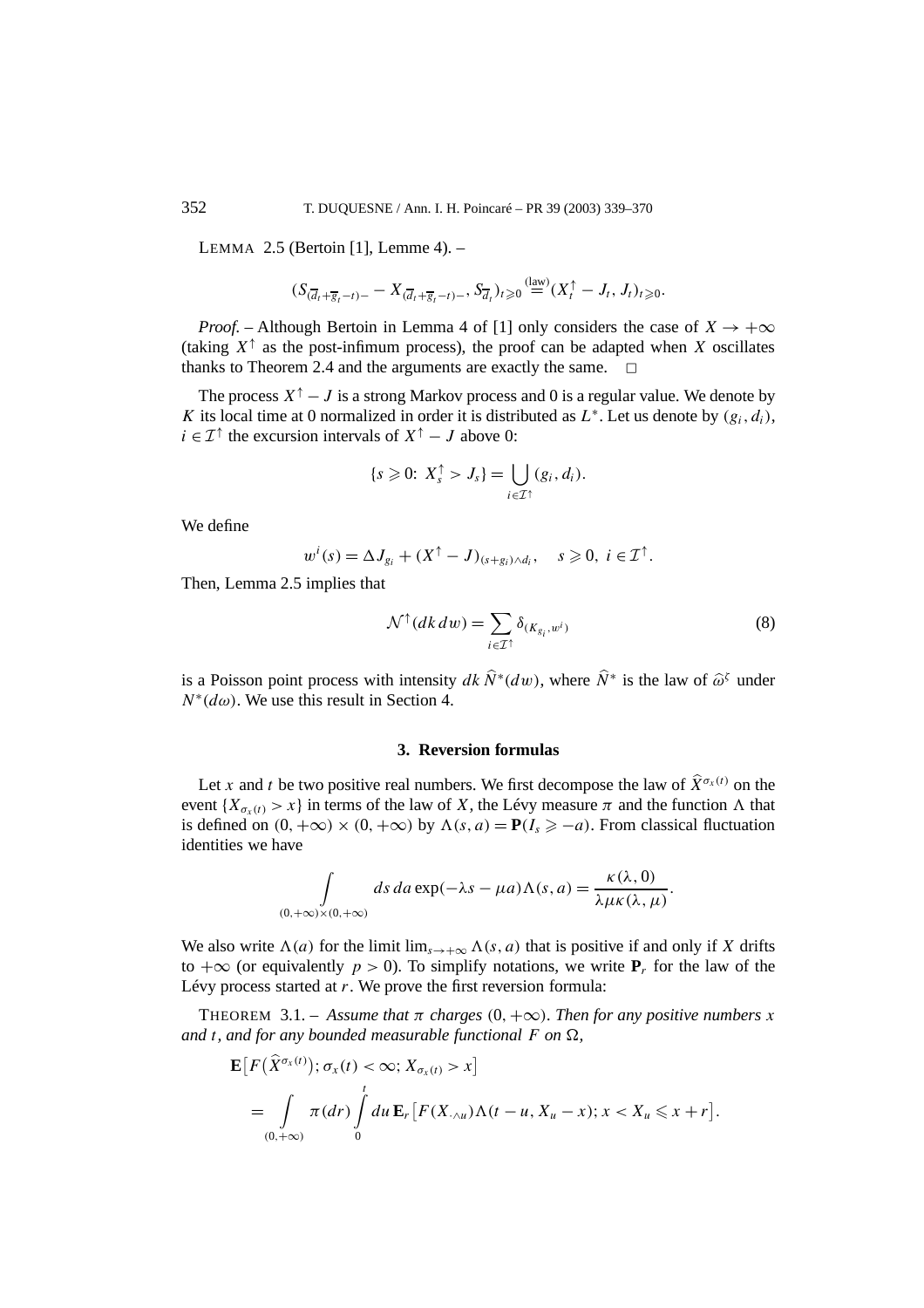**Consequences.** (i) If *X* drifts to  $+\infty$ , then  $\Lambda(a) > 0$  for any positive real number *a*. Thanks to Theorem 3.1 we get

$$
\mathbf{E}\bigg[F\big(\widehat{X}^{\sigma_{x}(t)}\big)\frac{\Lambda(X_{\sigma_{x}(t)}-x)}{\Lambda(t-\sigma_{x}(t),X_{\sigma_{x}(t)}-x)};\sigma_{x}(t)<\infty;X_{\sigma_{x}(t)}>x\bigg]
$$
\n
$$
=\int\limits_{(0,+\infty)}\pi(dr)\int\limits_{0}^{t}du\,\mathbf{E}_{r}\big[F(X_{\cdot\wedge u})\Lambda(X_{u}-x);x
$$

Observe that **P**-a.s.  $\sigma_x(t) = \sigma_x$  for all *t* sufficiently large. Thus, **P**-a.s.

$$
F(\widehat{X}^{\sigma_x(t)})\frac{\Lambda(X_{\sigma_x(t)}-x)}{\Lambda(t-\sigma_x(t),X_{\sigma_x(t)}-x)}\mathbf{1}_{\{\sigma_x(t)<\infty;X_{\sigma_x(t)>x\}}\underset{t\to\infty}{\longrightarrow}F(\widehat{X}^{\sigma_x})\mathbf{1}_{\{X_{\sigma_x}>x\}}.
$$

Since  $\Lambda (X_{\sigma_{x}(t)} - x)/\Lambda (t - \sigma_{x}(t), X_{\sigma_{x}(t)} - x)$  is smaller than 1, dominated convergence applies and we deduce from (9) that

$$
\mathbf{E}\big[F\big(\widehat{X}^{\sigma_{x}}\big);X_{\sigma_{x}}>x\big] + \infty
$$
  
= 
$$
\int\limits_{(0,+\infty)} \pi(dr)\int\limits_{0}^{+\infty} du \,\mathbf{E}_{r}\big[F(X_{\cdot\wedge u})\Lambda(X_{u}-x);x
$$

(ii) By the duality property applied in the right side of Theorem 3.1, we see that under  $\mathbf{P}(\cdot \mid X_{\sigma_x(t)} > x)$ 

$$
X_{\cdot \wedge \sigma_x(t)-} \stackrel{\text{(law)}}{=} \widehat{X}^{\sigma_x(t)-}.
$$

*Proof of Theorem* 3.1. – Let  $\varepsilon$  be a positive real number and let  $(\sigma_n)_{n\geq 0}$  be the increasing sequence of the jump times  $\{s \geq 0: \Delta X_s > \varepsilon\}$ . Recall that  $\sum_{s \in J} \delta_{(s, \Delta X_s)}$  is a Poisson measure with intensity  $d\bar{t}$   $\pi(dr)$ . Let f be a bounded function on R. Consider the event  $A_{\varepsilon} = {\sigma_x(t) < \infty; \inf_{s \in [\sigma_x(t), t]} X_s > \varepsilon + x}$  and set

$$
a(\varepsilon) = \mathbf{E}\big[F\big(\widehat{X}^{\sigma_x(t)-}\big)f(\Delta X_{\sigma_x(t)}); A_{\varepsilon}\big].
$$

Observe that

$$
a(\varepsilon) = \sum_{n \geq 0} \mathbf{E} \big[ F(\widehat{X}^{\sigma_n-}) f(\Delta X_{\sigma_n}); \sigma_n < t; X_{\sigma_n-} < x; X_{\sigma_n} + \inf_{[0, t-\sigma_n]} X \circ \theta_{\sigma_n} > \varepsilon + x \big].
$$

Apply the Markov property at  $\sigma_n$  in order to get

$$
a(\varepsilon) = \sum_{n\geqslant 0} \mathbf{E}\big[F\big(\widehat{X}^{\sigma_n}\big) f(\Delta X_{\sigma_n}) \Lambda(t-\sigma_n, X_{\sigma_n}-\varepsilon-x); \sigma_n < t; X_{\sigma_n} < x\big].
$$

Then,

$$
a(\varepsilon) = \mathbf{E} \bigg[ \sum_{s \in J: \ s \leq t} \mathbf{1}_{\{\Delta X_s > \varepsilon; X_{s-} < x\}} F(\widehat{X}^{s-}) f(\Delta X_s) \Lambda(t-s, X_{s-} + \Delta X_s - \varepsilon - x) \bigg].
$$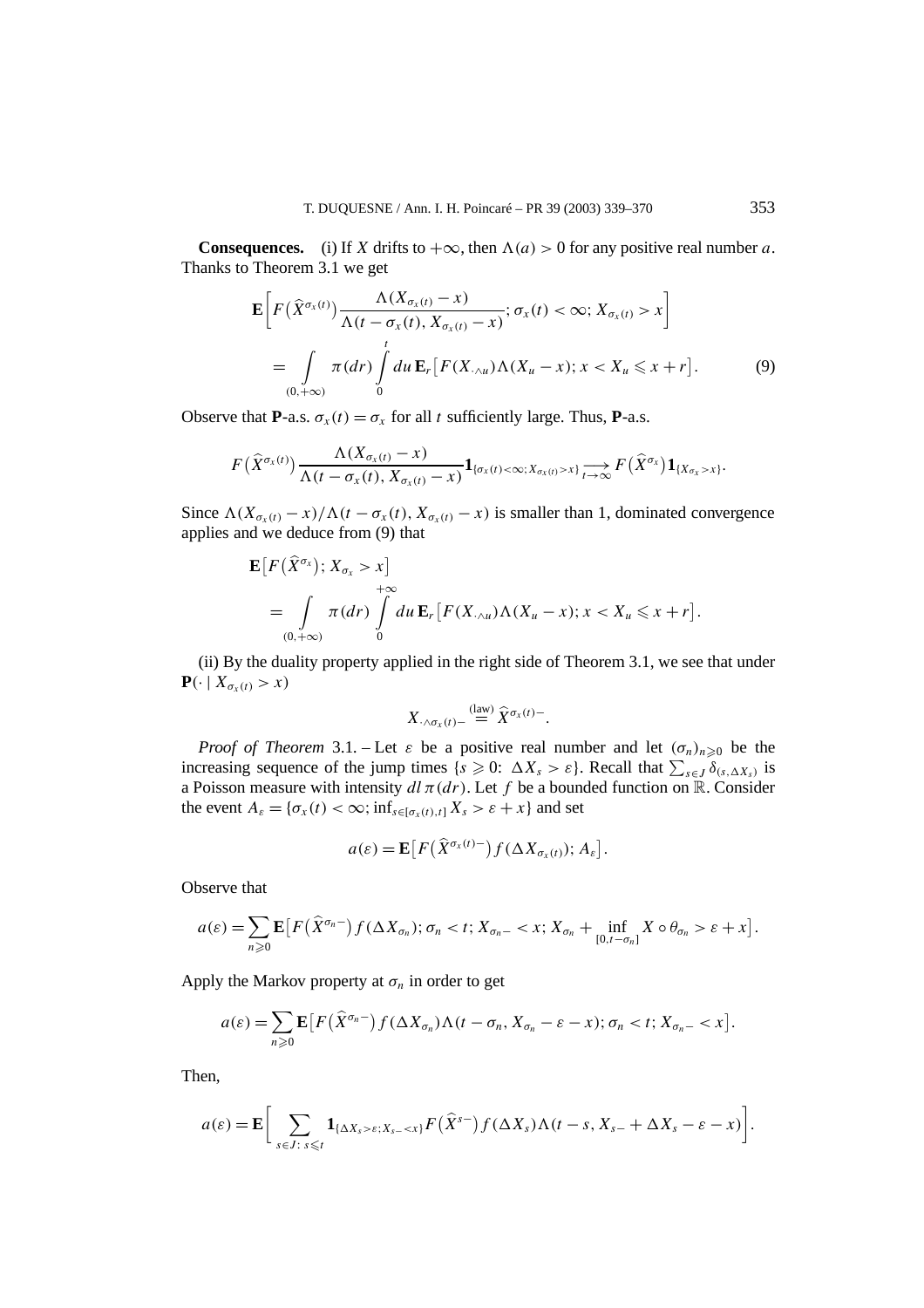Apply the compensation formula to get:

$$
a(\varepsilon) = \int\limits_{(\varepsilon, +\infty)} \pi(dr) f(r) \int\limits_0^t du \, \mathbf{E} \big[ F(\widehat{X}^u) \Lambda(t-u, X_u + r - \varepsilon - x); x + \varepsilon - r < X_u < x \big]
$$

and by duality

$$
a(\varepsilon) = \int\limits_{(\varepsilon, +\infty)} \pi(dr) f(r) \int\limits_0^t du \, \mathbf{E} \big[ F(X_{\cdot \wedge u}) \Lambda(t - u, X_u + r - \varepsilon - x); x + \varepsilon - r < X_u < x \big]. \tag{10}
$$

Next, observe that **P**-a.s.

$$
\lim_{\varepsilon\to 0} \mathbf{1}_{A_\varepsilon} = \mathbf{1}_{\{\sigma_x(t) < \infty; X_{\sigma_x(t)} > x\}}
$$

and complete the proof by letting  $\varepsilon$  go to 0 and using dominated convergence in the left side of (10) and monotone convergence in the right side.  $\Box$ 

We get a similar result for the reversed path at  $\tau_x$  on the event  $\{X_{\tau_x} > x\}$ :

THEOREM 3.2. – Assume that  $\pi$  charges  $(0, +\infty)$ *. Then, for any positive real number x and for any bounded measurable functional*  $F$  *on*  $\Omega$ *,* 

$$
\mathbf{E}\big[F\big(\widehat{X}^{\tau_x}\big);\tau_x<\infty;X_{\tau_x}>x\big] \n= \int\limits_{(0,+\infty)} \pi(dr)\int\limits_0^{+\infty} du \,\mathbf{E}_r\big[F(X_{\cdot\wedge u});x
$$

*Remark*. – In the subordinator case we get immediately the well-known formula:

$$
\mathbf{E}\big[f(X_{\tau_x-}, X_{\tau_x}); X_{\tau_x} > x\big] = \int_{[0,x]} V(da) \int_{(x-a,+\infty)} \pi(dr) f(a, a+r),
$$

where *V* denote the potential measure associated with *X*.

*Proof of Theorem* 3.2. – Let *f* be a bounded measurable function on R. Observe that

$$
\mathbf{E}\big[F\big(\widehat{X}^{\tau_{x}-}\big)f(\Delta X_{\tau_{x}});\,\tau_{x}<\infty;\,X_{\tau_{x}}>x\big] \n= \mathbf{E}\bigg[\sum_{s\geqslant 0}\mathbf{1}_{\{S_{s-}\leqslant x;\,\Delta X_{s}+X_{s-}>x\}}F\big(\widehat{X}^{s-}\big)f(\Delta X_{s})\bigg].
$$

Apply the compensation formula to get

$$
\mathbf{E}\big[F\big(\widehat{X}^{\tau_x-}\big)f(\Delta X_{\tau_x}); \tau_x < \infty; X_{\tau_x} > x\big] + \infty
$$
  
= 
$$
\int_{(0,+\infty)} \pi(dr)f(r) \int_0^{+\infty} du \,\mathbf{E}\big[F\big(\widehat{X}^u\big); S_u \le x; r + X_u > x\big]
$$

and the result follows by the duality property.  $\Box$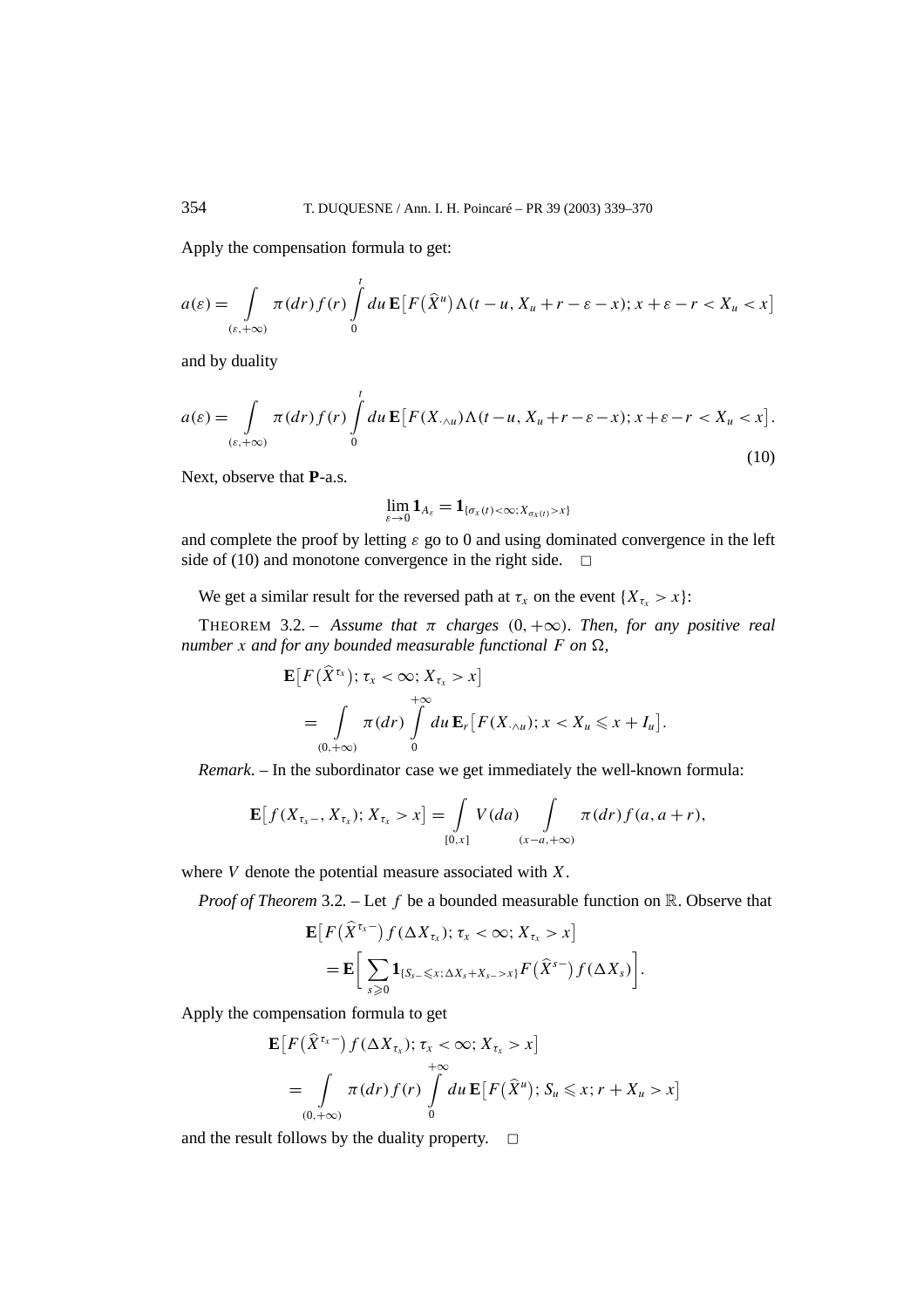Recall that if the Lévy measure charges  $(0, +\infty)$ , the excursion under the supremum may end with a jump. We now give a decomposition of the law of the excursion under the supremum reversed at its final jump time.

THEOREM 3.3. – Assume (A) and that  $\pi$  charges (0,  $+\infty$ ). Then, for any nonnega*tive measurable functional*  $F$  *on*  $\Omega$ *,* 

$$
N^*(F(\hat{\omega}^{\zeta}); \omega_{\zeta} > 0) = \int\limits_{(0,+\infty)} \pi(dr) \mathbf{E}_r \left[ \int\limits_0^{L_{\infty}} dv F(X_{\cdot \wedge L_v^{-1}}) \mathbf{1}_{\{X_{L_v^{-1}} > 0\}} \right].
$$

*Remark*. – In the spectrally positive case, if we take  $L = -I$ , then,  $L_x^{-1} = \tau_{-x}$ . Theorem 3.3 shows that under  $N^*$  ( $\cdot \cap \{\omega_\zeta > 0\}$ ), the law of  $\omega_{\zeta}$  admits a density with respect to Lebesgue measure that is given by

$$
x \to \mathbf{1}_{(-\infty,0)}(x)\mathbf{P}(I_{\infty} < x)\pi\big((-x,+\infty)\big).
$$

Furthermore, under  $N^*$ (· |  $\omega_{\zeta-} = -x$ ), the path  $\hat{\omega}^{\zeta-}$  is distributed as  $X_{\zeta,\zeta-}$  under  $\mathbf{P}(\cdot \mid \tau_x < \infty)$ . This result has been used by Bertoin in [2] and [1].

*Proof of Theorem 3.3.* – For any nonnegative measurable function  $f$  on  $\mathbb{R}$ , we have the following decomposition:

$$
N^*\big(F(\hat{\omega}^{\zeta-})f(\Delta\omega_{\zeta});\omega_{\zeta}>0\big)=N^*\bigg(\sum_{s\geqslant 0}\mathbf{1}_{\{\omega_{s-}+\Delta\omega_{s}>0\}}F(\hat{\omega}^{s-})f(\Delta\omega_{s})\bigg).
$$

Observe that  $\omega$  under  $N^*$  is markovian with the transition kernel of the Lévy process killed in  $[0, +\infty)$ . We can apply the compensation formula to get

$$
N^*\big(F(\hat{\omega}^{\zeta-})f(\Delta\omega_{\zeta});\omega_{\zeta}>0\big)=N^*\bigg(\int\limits_0^{\zeta}dsF(\hat{\omega}^s)\int\limits_{(0,+\infty)}\pi(dr)f(r)\mathbf{1}_{\{\omega_s+r>0\}}\bigg)
$$

that yields the theorem thanks to Proposition 2.3.  $\Box$ 

## **4. Applications**

## **4.1. First Williams' decomposition theorem**

*From now on until the end of the present article, we assume* (A) *and we suppose that X does not drift to*  $-\infty$ . Let *x* be a positive real number. Williams has shown in [19] that the standard real Brownian motion reversed at the first hitting time of  $(x, +\infty)$ is distributed as the three-dimensional Bessel process up to its last passage time at *x*. In this section, we extend Williams' result to general Lévy processes, the role of the three-dimensional Bessel process being played by the Lévy process conditioned to stay positive. In order to avoid cumbersome notation, we set for any positive real numbers *x* and *t*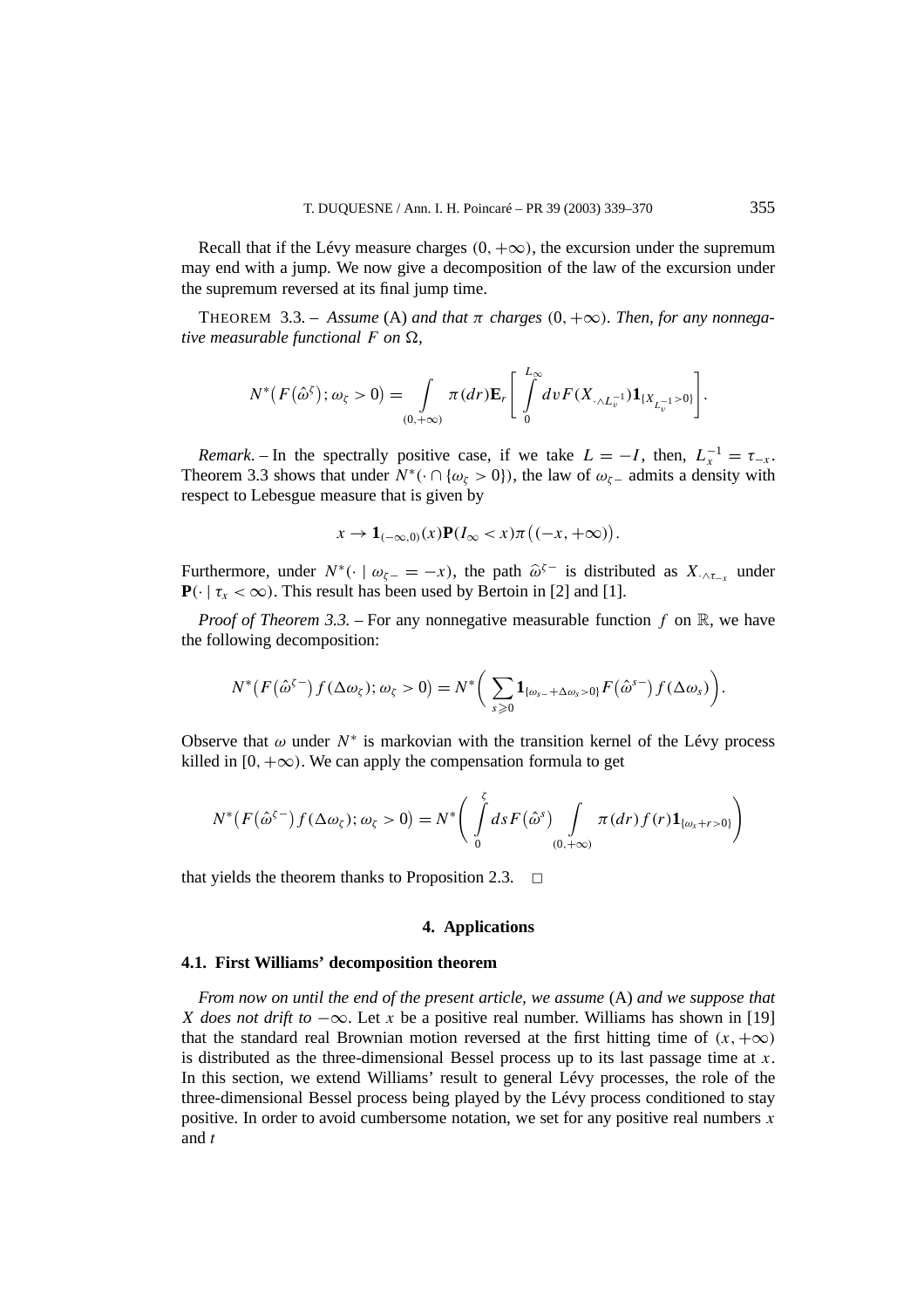356 T. DUQUESNE / Ann. I. H. Poincaré – PR 39 (2003) 339–370

$$
\underbrace{\sigma}_{x}^{t} = \sigma_{x}(\underbrace{X}^{t}) = \sup\{s \in [0, t - \underline{g}_{t}]; X_{s + \underline{g}_{t}} - I_{t} \leq x\},
$$
  

$$
\sigma_{x}^{\uparrow} = \sigma_{x}(X^{\uparrow}) = \sup\{s \geq 0: X_{s}^{\uparrow} \leq x\},
$$
  

$$
\underbrace{\tau}_{x}^{t} = \tau_{x}(\underbrace{X}^{t}) = \inf\{s \in [0, t - \underline{g}_{t}]; X_{s + \underline{g}_{t}} - I_{t} > x\},
$$
  

$$
\tau_{x}^{\uparrow} = \tau_{x}(X^{\uparrow}) = \inf\{s \geq 0: X_{s}^{\uparrow} > x\}
$$

(with  $\inf \emptyset = \sup \emptyset = +\infty$ ). Observe that  $\int_{-\infty}^t x \text{ may be infinite if } X_t - \inf_{[0,t]} X < x$ . Under  $P(\cdot \cap {\sigma \to \infty \atop \to}^t \times \infty)$  we define

$$
Y^t = \underset{\longrightarrow}{X^t} \circ \theta_{\underset{\longrightarrow}{\sigma} \underset{x}{t}}.
$$

Similarly we denote

$$
Y=X^\uparrow\circ\theta_{\sigma_x^\uparrow}
$$

that is well-defined thanks to (7) and our assumptions. Notice that  $Y^t$  and  $Y$  rely on  $x$ although it does not appear in the notations. We recall that  $\frac{Y}{\leftarrow}$  and  $\frac{Y}{\rightarrow}$  are respectively the pre-infimum process and the post-infimum process of *Y* . The following theorems describe the law of the path  $X^{\uparrow}$  reversed at time  $\sigma_x^{\uparrow}$ : the first theorem concerns the case of a jump:  $\Delta X^{\uparrow}_{\sigma_x^{\uparrow}} > 0$ ; the second theorem deals with the process leaving continuously level *x*.

THEOREM 4.1. – *Assume that*  $\pi$  *charges*  $(0, +\infty)$ *. Let*  $x > 0$ *.* (i)  $(\widehat{X}^{\uparrow} \overbrace{X}^{\sigma_x^{\uparrow}}$ ,  $\underbrace{Y}$ ) under  $\mathbf{P}(\cdot \mid X^{\uparrow}_{\sigma_x^{\uparrow}} > x) \stackrel{\text{(law)}}{=} (\Delta X_{\tau_x} + X_{\cdot \wedge \overline{g}_{\tau_x}}, \widehat{X}_{\cdot \wedge (\tau_x - \overline{g}_{\tau_x})}^{\tau_x -} )$  under  $\mathbf{P}(\cdot \mid X^{\uparrow} \cap \overline{g}_{\tau_x})$  $X_{\tau_r} > x$ )*.* (ii) Under  $P(\cdot | X^{\uparrow}_{\sigma_x^{\uparrow}} > x)$ ,  $Y$  is independent of  $(X^{\uparrow}_{\cdot \wedge \sigma_x^{\uparrow}}, Y)$  and distributed as  $X^{\uparrow}$ .

THEOREM  $4.2. - Assume that  $d^* > 0$ . Then, for any  $x > 0$ ,$ 

- (i)  $\mathbf{P}(X_{\sigma_x}^{\uparrow} = x) = \mathbf{P}(X_{\tau_x} = x) = d^*u^*(x)$  and  $\widehat{X}^{\tau_x}$  under  $\mathbf{P}(\cdot | X_{\tau_x} = x)$  is distributed  $\int_{-\infty}^{\infty} x \cdot dx \cdot d\theta$  *as*  $X \uparrow_{\sigma_x}^{\uparrow} dx = x$ .
- (ii) Under  $\mathbf{P}(\cdot | X^{\uparrow}_{\sigma_x^{\uparrow}} = x)$ ,  $X^{\uparrow} \circ \theta_{\sigma_x^{\uparrow}}$  and  $X^{\uparrow}_{\cdot \wedge \sigma_x^{\uparrow}}$  are mutually independent and  $X^{\uparrow} \circ \theta_{\sigma_x^{\uparrow}}$ *is distributed as X*<sup>↑</sup>*.*

*Remark.* – We assume that  $\pi$  charges  $(-\infty, 0)$ . Then, the excursion under the infimum may end with a negative jump. The dual form of the reversion formula of Theorem 3.3 gives

$$
N(F(\omega_{\cdot \wedge \zeta -}); \omega_{\zeta} < 0) = \int_{(-\infty, 0)} \pi(dr) \mathbf{E} \left[ \int_{0}^{L_{\infty}^{*}} du \, \mathbf{1}_{\{X_{L_{u}^{*-1}} < -r\}} F(\hat{X}^{L_{u}^{*-1}}) \right]. \tag{11}
$$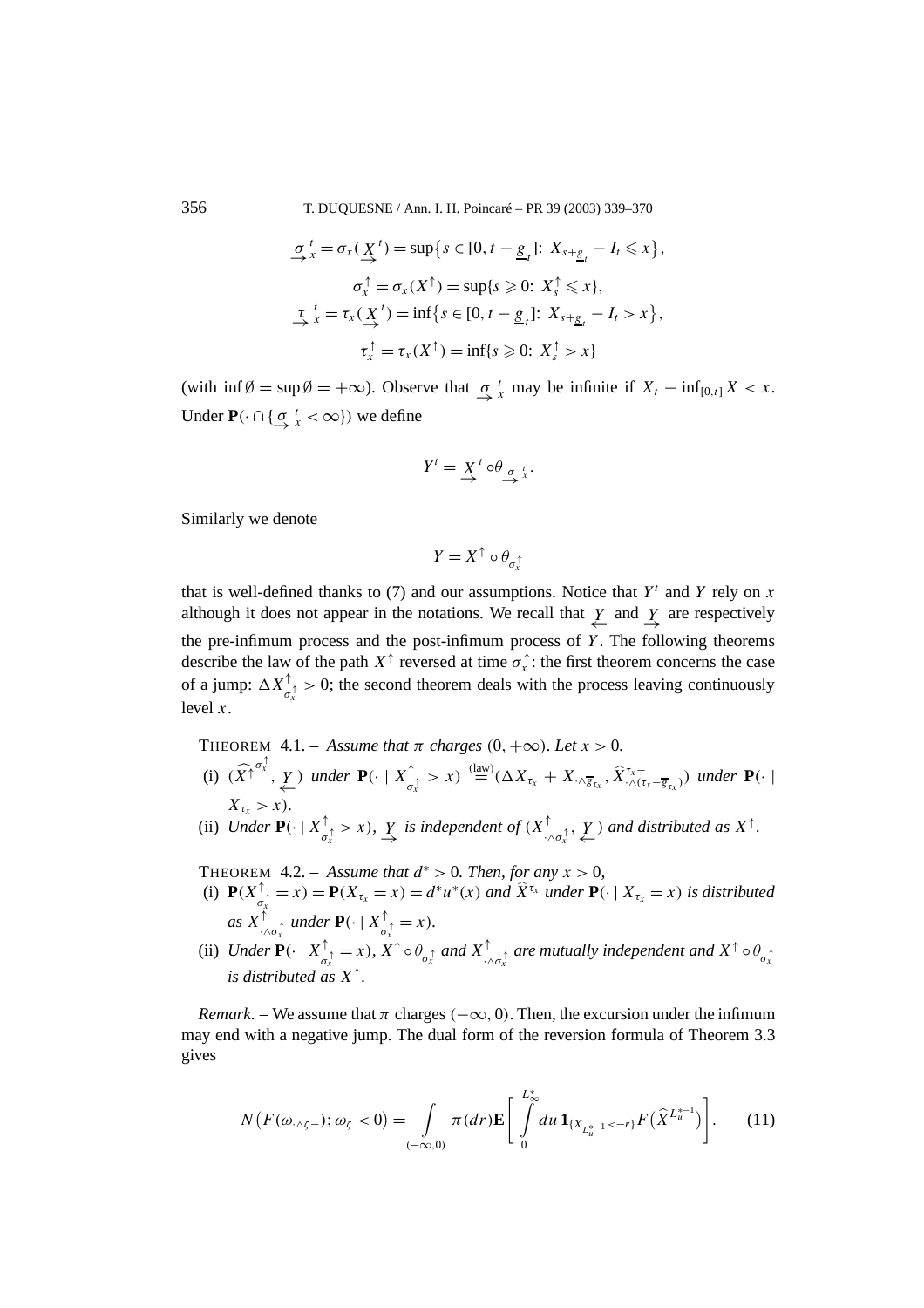We assume moreover that  $d^* > 0$ . By Lemma 2.1, it follows that under  $N(\cdot \cap {\omega_{\zeta} < 0})$ , *ωζ*<sup>−</sup> admits a density with respect to Lebesgue measure given by

$$
N(\omega_{\zeta-} \in dx; \omega_{\zeta} < 0) = u^*(x)\pi\left((-\infty, -x)\right) \operatorname{m}(dx).
$$

By combining (11) with Lemma 2.1, Theorem 4.2 implies that for any  $x > 0$ ,

$$
X_{\cdot \wedge \sigma_x^{\uparrow}}^{\uparrow} \text{ under } \mathbf{P}(\cdot \mid X_{\sigma_x^{\uparrow}}^{\uparrow} = x) \stackrel{\text{(law)}}{=} \omega_{\cdot \wedge \zeta} \text{ under } N(\cdot \mid \omega_{\zeta} = x).
$$

This result is due to Chaumont in the stable case (see [7]).

*Proof of Theorem* 4.1. – First observe that  $\tau_x(J) = \sigma_x^{\uparrow}$  a.s., then by Lemma 2.5

$$
\sigma_x^{\uparrow} \stackrel{\text{(law)}}{=} \inf\{t > 0: S_{\overline{d}_t} > x\} = \overline{g}_{\tau_x}.
$$

Set

$$
\gamma = \sigma_x^{\uparrow} + \underline{g}(Y) = \inf\{t > \sigma_x^{\uparrow} : X_t^{\uparrow} = J_t\}.
$$

Then,

$$
\gamma \stackrel{\text{(law)}}{=} \tau_x. \tag{12}
$$

We define the functional  $\Sigma$  by

$$
\Sigma_t(X)=(S_{(\overline{d}_t+\overline{g}_t-t)-}-X_{(\overline{d}_t+\overline{g}_t-t)-},S_{\overline{d}_t}),\quad t\geqslant 0.
$$

Deduce from (12) and from the fact that  $\overline{d}_{\tau_x} = \tau_x$  that

$$
\left( (X^{\uparrow} - J)_{\gamma + t}, J_{\gamma + t} - J_{\gamma} \right)_{t \geq 0} \stackrel{\text{(law)}}{=} \left( \Sigma_t (X \circ \theta_{\tau_x}) \right)_{t \geq 0}.
$$
\n(13)

Since

$$
\underline{Y}_{t} = (X^{\uparrow} - J)_{\gamma+t} + (J_{\gamma+t} - J_{\gamma})
$$

we deduce from the Markov property applied at  $\tau_x$  in the right member of (13) that *Y* is independent of  $X^{\uparrow}_{\cdot \wedge \gamma}$  and that  $\frac{Y}{\rightarrow}$  has the same distribution as  $X^{\uparrow}$ , which proves Theorem 4.1(ii) and also Theorem 4.2(ii) because

$$
X^{\uparrow} \circ \theta_{\sigma_x^{\uparrow}} = \underline{Y} \quad \text{ on } \{X^{\uparrow}_{\sigma_x^{\uparrow}} = x\}.
$$

Next, we denote by  $K^{-1}$  the right-continuous inverse of *K* (recall notation from Section 2.2):

$$
K_u^{-1} = \inf\{t \ge 0: \ K_t > u\}, \quad u \ge 0.
$$

We need the following lemma: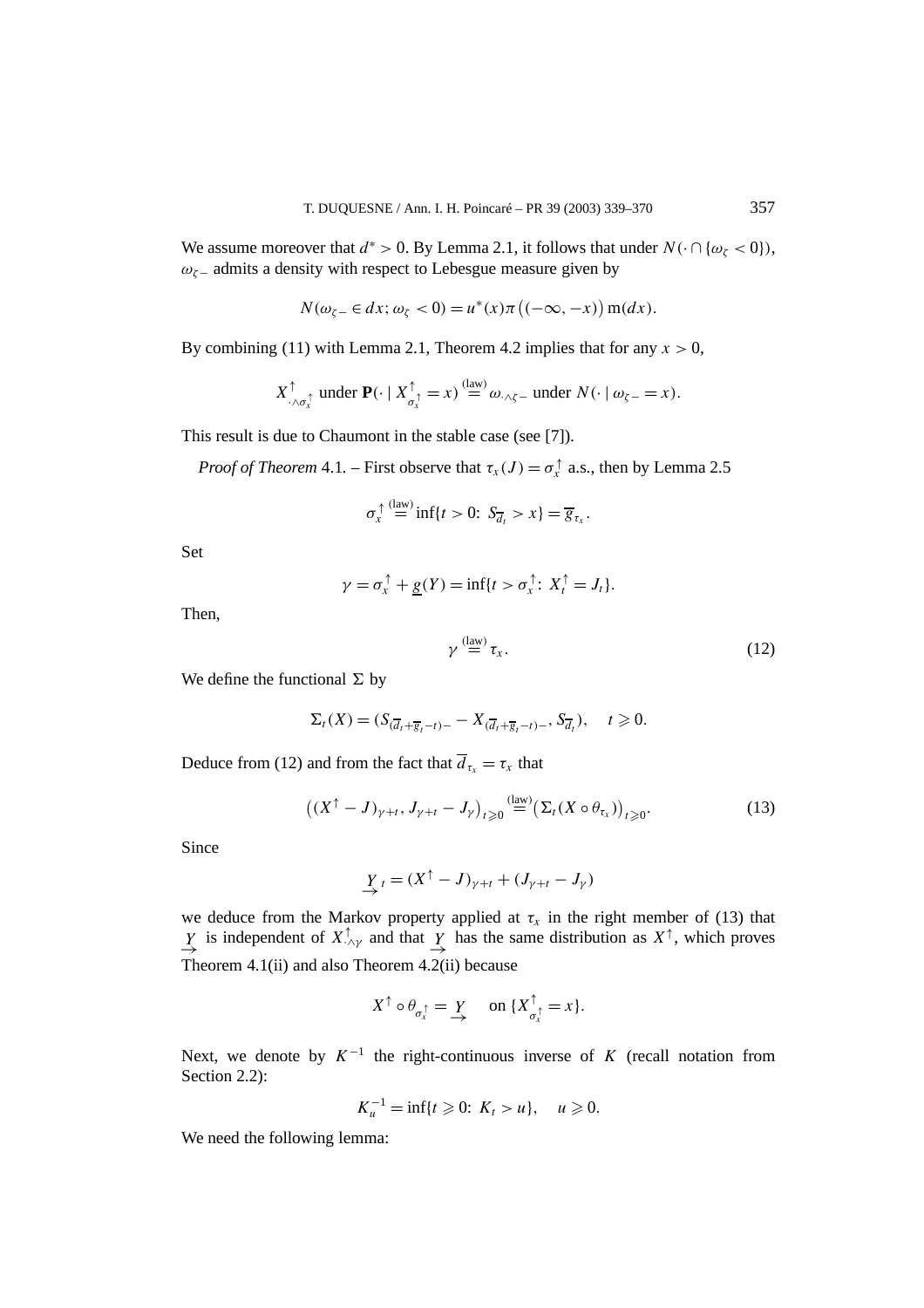LEMMA  $4.3$ . – *For any*  $x > 0$ 

$$
X_{\cdot \wedge K_{x}^{-1}}^{\uparrow} \stackrel{\text{(law)}}{=} \widehat{X}^{L_{x}^{*-1}}.
$$

*Proof.* – We first index the excursions of  $X^{\dagger} - J$  above 0 by the corresponding local time: for any  $t \ge 0$ , we set

$$
e_t^{\uparrow} = ((X^{\uparrow} - J)_{(K_{t-}^{-1} + s) \wedge K_t^{-1}})_{s \geq 0}
$$

(note that  $e_t^{\uparrow} = 0$  if  $\Delta K_t^{-1} = 0$ ). We do the same thing for the excursions of *X* under its supremum and we set

$$
e_t = ((X - S)_{(L^{*-1}_{t-} + s) \wedge L^{*-1}_t})_{s \geq 0}.
$$

We also write  $U_t^{\uparrow} = X_{K_t^{-1}}^{\uparrow}$ . We deduce from Lemma 2.5 that  $(K^{-1}, U^{\uparrow})$  is a subordinator with the same distribution as  $(L^{*-1}, U^*)$ . There exists a measurable functional *F* such that

$$
F\big((e_t^{\uparrow}, U_t^{\uparrow})_{0\leqslant t\leqslant x}\big)=X^{\uparrow}_{\cdot\wedge K_x^{-1}}, \quad \text{a.s.}
$$

Let us explain more precisely how to recover  $X^{\uparrow}$  from the  $e_t^{\uparrow}$  and  $U_t^{\uparrow}$ ,  $t \geq 0$ : For any  $s \in [0, K<sub>x</sub><sup>-1</sup>]$ , we define

$$
g(s) = \sup \{ u \in [0, s) : X_u^{\uparrow} = J_u \}.
$$

The Lévy–Ito decomposition for the subordinator  $K^{-1}$  implies that

$$
K_s = \sup \bigg\{ a \in [0, x] \colon d^* a + \sum_{t < a} \zeta(e_t^{\uparrow}) \leqslant s \bigg\}
$$

and

$$
g(s) = d^*K_s + \sum_{t < K_s} \zeta(e_t^{\uparrow}).
$$

Then,

$$
X_{s}^{\uparrow}=e_{K_{s}}^{\uparrow}(s-g(s))+U_{K_{s}}^{\uparrow}.
$$

In order to simplify notations, we set for any  $t \ge 0$ :

$$
\hat{e}_t = \hat{e}_t^{\zeta(e_t)-}.
$$

Lemma 2.5 implies

$$
(e_t^\uparrow, U_t^\uparrow)_{0 \le t \le x} \stackrel{\text{(law)}}{=} (\hat{e}_t, U_t^*)_{0 \le t \le x}.
$$

Since  $(e_t; t \geq 0)$  is a Poisson process and  $U^*$  a subordinator, a simple time-reversal argument show that

$$
\big(e_{x-t}, \widehat{U^*}^x_t\big)_{0\leq t\leqslant x} \stackrel{\text{(law)}}{=} (e_t, U^*_t)_{0\leqslant t\leqslant x}.
$$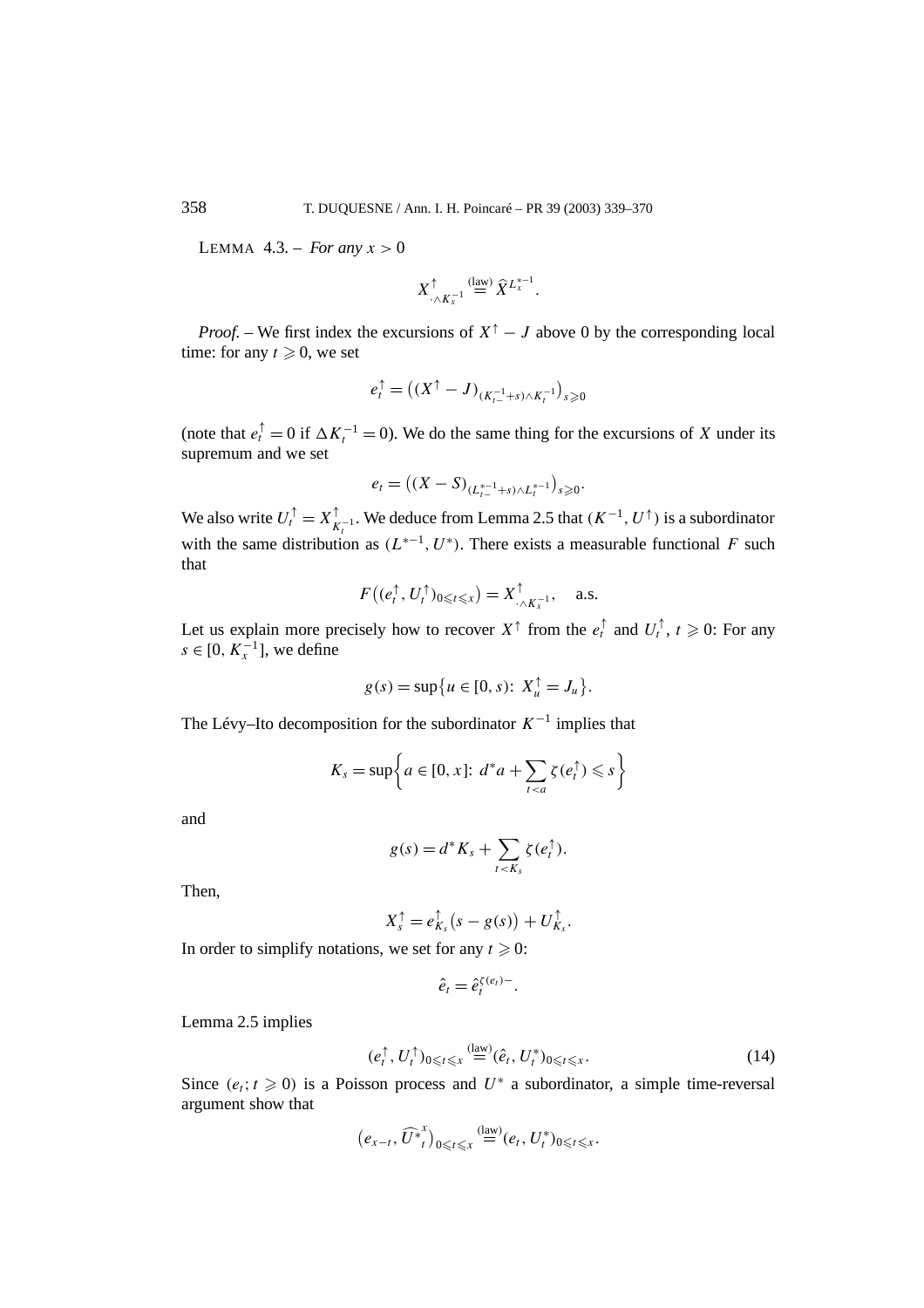Thus

$$
(e_t^\uparrow, U_t^\uparrow)_{0\leq t\leq x} \stackrel{\text{(law)}}{=} \left(\hat{e}_{x-t}, \widehat{U}_{t}^*\right)_{0\leq t\leq x}.\tag{15}
$$

Applying the Lévy–Ito decomposition for the subordinator  $L^{*-1}$  reversed at time *x*, it is easy to check that

$$
F((\hat{e}_{x-t}, \widehat{U}_{t}^{*})_{0\leqslant t\leqslant x})=\widehat{X}^{L_{x}^{*-1}}, \quad \text{a.s.}
$$

and we conclude thanks to (15).  $\Box$ 

Let us prove now Theorem 4.1(i): Let  $F$  and  $G$  be two nonnegative measurable functionals and *f* be a nonnegative measurable function. Set

$$
\alpha = \mathbf{E}\big[F\big(X_{\cdot \wedge \sigma_x^{\uparrow}}^{\uparrow}\big) f\big(\Delta X_{\sigma_x^{\uparrow}}^{\uparrow}\big)G(\underline{Y}); X_{\sigma_x^{\uparrow}}^{\uparrow} > x\big].
$$

It is sufficient to show that

$$
\alpha = \mathbf{E}\big[F\big(\widehat{X}^{\overline{g}_{\tau_x}}\big)f(\Delta X_{\tau_x})G\big(\widehat{X}^{\tau_x-}_{\cdot \wedge(\tau_x-\overline{g}_{\tau_x})}\big); X_{\tau_x} > x\big].\tag{16}
$$

First observe that

$$
\alpha = \mathbf{E} \Big[ \sum_{i \in \mathcal{I}^{\uparrow}} \mathbf{1}_{\{X_{g_i}^{\uparrow} \leq x < X_{g_i}^{\uparrow} + w^i(0)\}} F\big(X_{\cdot \wedge g_i}^{\uparrow}\big) f\big(w^i(0)\big) G\big(w^i - w^i(0)\big) \Big].
$$

Then by (8), we get

$$
\alpha = \int\limits_0^\infty du \, \mathbf{E} \big[ F\big(X_{\cdot \wedge K_{u}}^\uparrow \big) \widehat{N}^*\big(f\big(w(0)\big)G\big(w - w(0)\big); U_{u}^\uparrow \leq x < U_{u}^\uparrow + w(0)\big) \big].
$$

The previous lemma implies that

$$
\alpha = \int_{0}^{\infty} du \, \mathbf{E} \big[ F\big(\widehat{X}^{L_{u}^{*-1}}\big) N^*\big(f(\Delta \omega_{\zeta}) G\big(\widehat{\omega}^{\zeta-}\big); U_{u}^{*} \leq x < U_{u}^{*} + \omega(\zeta)\big) \big].\tag{17}
$$

But we have a.s.

$$
\mathbf{1}_{\{X_{\tau_x} > x\}} F\left(\widehat{X}^{\overline{g}_{\tau_x}}\right) f(\Delta X_{\tau_x}) G\left(\widehat{X}_{\cdot \wedge (\tau_x - \overline{g}_{\tau_x})}^{\tau_x}\right) \n= \sum_{i \in \mathcal{I}^*} \mathbf{1}_{\{X_{g_i} \leq x < X_{g_i} + \omega^i(\zeta_i)\}} F\left(\widehat{X}^{g_i}\right) f(\Delta \omega_{\zeta_i}^i) G\left(\widehat{\omega^i}^{\zeta_i -}\right).
$$

Then, the compensation formula combined with (17) achieve the proof of (16).  $\Box$ 

*Proof of Theorem* 4.2*. –* We only need to show (i). From Theorem 4.1, we deduce that

$$
\mathbf{P}(X_{\sigma_x^{\uparrow}}^{\uparrow} > x) = \mathbf{P}(X_{\tau_x} > x).
$$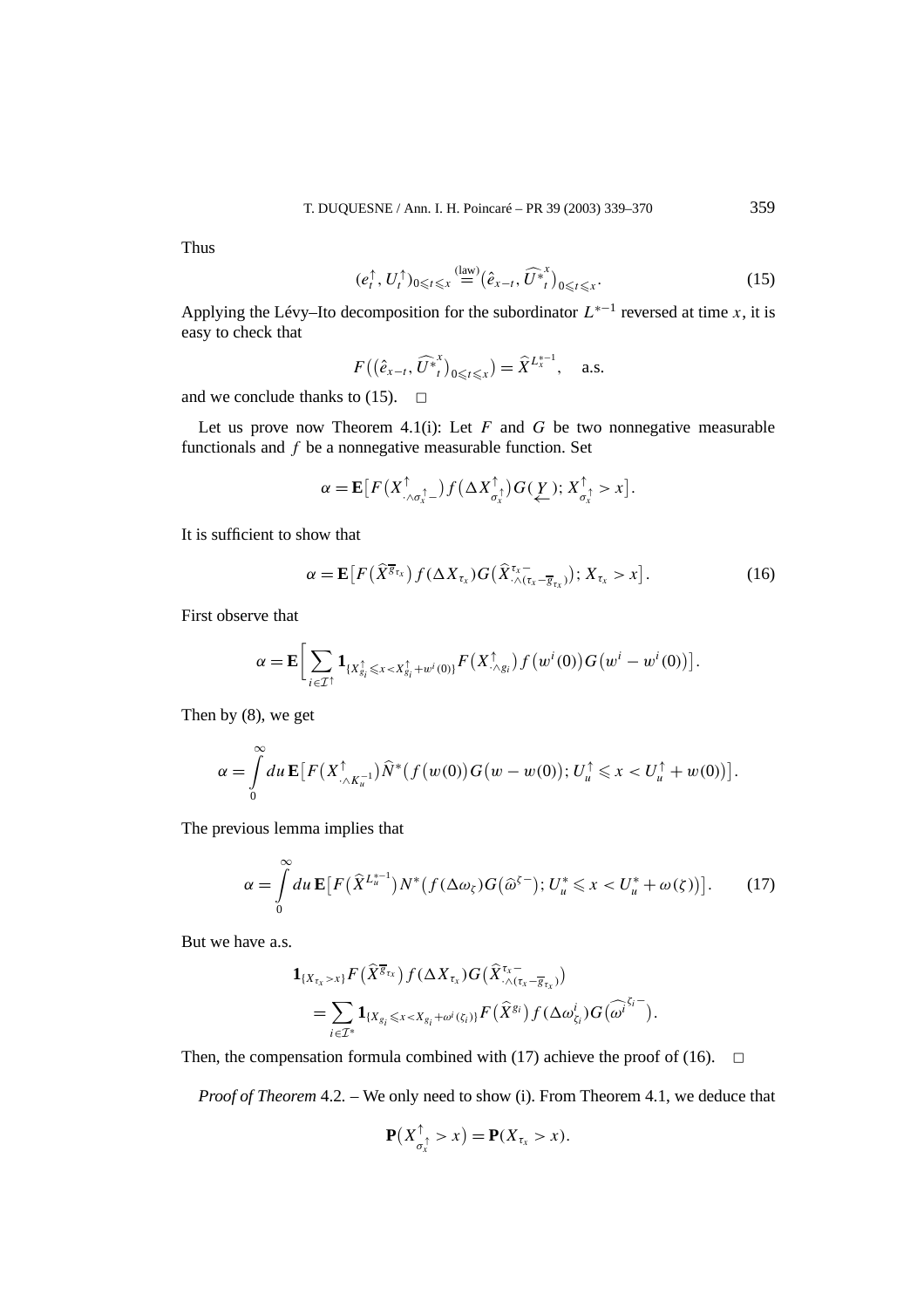So, we have for any  $x > 0$ :

$$
d^*u^*(x) = \mathbb{P}(X_{\sigma_x^+}^\uparrow = x). \tag{18}
$$

We need the following lemma:

LEMMA 4.4. – *Under the assumptions of Theorem* 4.2*, we have for any nonnegative measurable functional F*

$$
\mathbf{E}\left[\int\limits_0^\infty du\,F(X_{\cdot\wedge K_{u}^{-1}}^\uparrow)\right]=\int\limits_0^\infty dx\,u^*(x)\mathbf{E}\big[F(X_{\cdot\wedge\sigma_x^{\uparrow}}^\uparrow)\mid X_{\sigma_x^{\uparrow}}^\uparrow=x\big].
$$

*Proof.* – We argue exactly as in Lemma 2.1 replacing, *X* by  $X^{\uparrow}$ ,  $L^*$  by *K* and  $\tau_x$  by *σ*<sup>†</sup>, □

Lemmas 2.1 and 4.4 imply that for any nonnegative measurable functional *F*, the set

$$
\lambda_F = \{x > 0: \mathbf{E}\big[F(X_{\cdot \wedge \sigma_x^{\uparrow}}^{\uparrow}); X_{\sigma_x^{\uparrow}}^{\uparrow} = x\big] = \mathbf{E}\big[F(\widehat{X}^{\tau_x}); X_{\tau_x} = x\big]\big\}
$$

is of full Lebesgue measure. We have to show that actually  $\lambda_F = (0, +\infty)$ : Let  $x_0 > 0$ , let *G* be such that for any  $x > 0$ :

$$
G(X^{\uparrow}_{\cdot \wedge \sigma_x^{\uparrow}}) = \mathbf{1}_{(x_0,\infty)}(x) F(X^{\uparrow}_{\cdot \wedge \sigma_{x_0}^{\uparrow}}) \mathbf{1}_{\{X^{\uparrow}_{\sigma_{x_0}^{\uparrow}} = x_0\}}.
$$

Observe that on  $\{X^{\uparrow}_{\sigma_{x_0}^{\uparrow}} = x_0\}$ , we have for any  $x > x_0$ 

$$
\sigma_x^{\uparrow} = \sigma_{x-x_0}(X^{\uparrow} \circ \theta_{\sigma_{x_0}^{\uparrow}}) + \sigma_{x_0}^{\uparrow}.
$$

Then, Theorem 4.1(ii) (already proved) implies that

$$
\mathbf{E}\big[G\big(X_{\cdot\wedge\sigma_x^{\uparrow}}^{\uparrow}\big);X_{\sigma_x^{\uparrow}}^{\uparrow}=x\big]=d^*u^*(x-x_0)\mathbf{E}\big[F\big(X_{\cdot\wedge\sigma_{x_0}^{\uparrow}}^{\uparrow}\big);X_{\sigma_{x_0}^{\uparrow}}^{\uparrow}=x_0\big].
$$

Since  $\lambda_G$  is a set of full Lebesgue measure we can assume that  $x > x_0$  is in  $\lambda_G$  and consequently

$$
\mathbf{E}[G(X_{\cdot\wedge\sigma_x^{\uparrow}}^{\uparrow});X_{\sigma_x^{\uparrow}}^{\uparrow}=x]=\mathbf{E}[G(\widehat{X}^{\tau_x});X_{\tau_x}=x].
$$

But

$$
\mathbf{1}_{\{X_{\tau_x}=x\}}G(\widehat{X}^{\tau_x})=F(\widehat{Z}^{\tau_{x_0}(Z)})\mathbf{1}_{\{Z_{\tau_{x_0}(Z)}=x_0 \text{ and } X_{\tau_{x-x_0}=x-x_0\}},
$$

where  $Z = X \circ \theta_{\tau_{x-x_0}}$ . Applying the Markov property at time  $\tau_{x-x_0}$ , we get that

$$
\mathbf{E}\big[G\big(X_{\cdot\wedge\sigma_x^{\uparrow}}^{\uparrow}\big);X_{\sigma_x^{\uparrow}}^{\uparrow}=x\big]=d^*u^*(x-x_0)\mathbf{E}\big[F\big(\widehat{X}^{\tau_{x_0}}\big);X_{\tau_{x_0}}=x_0\big]
$$

which implies the desired result.  $\square$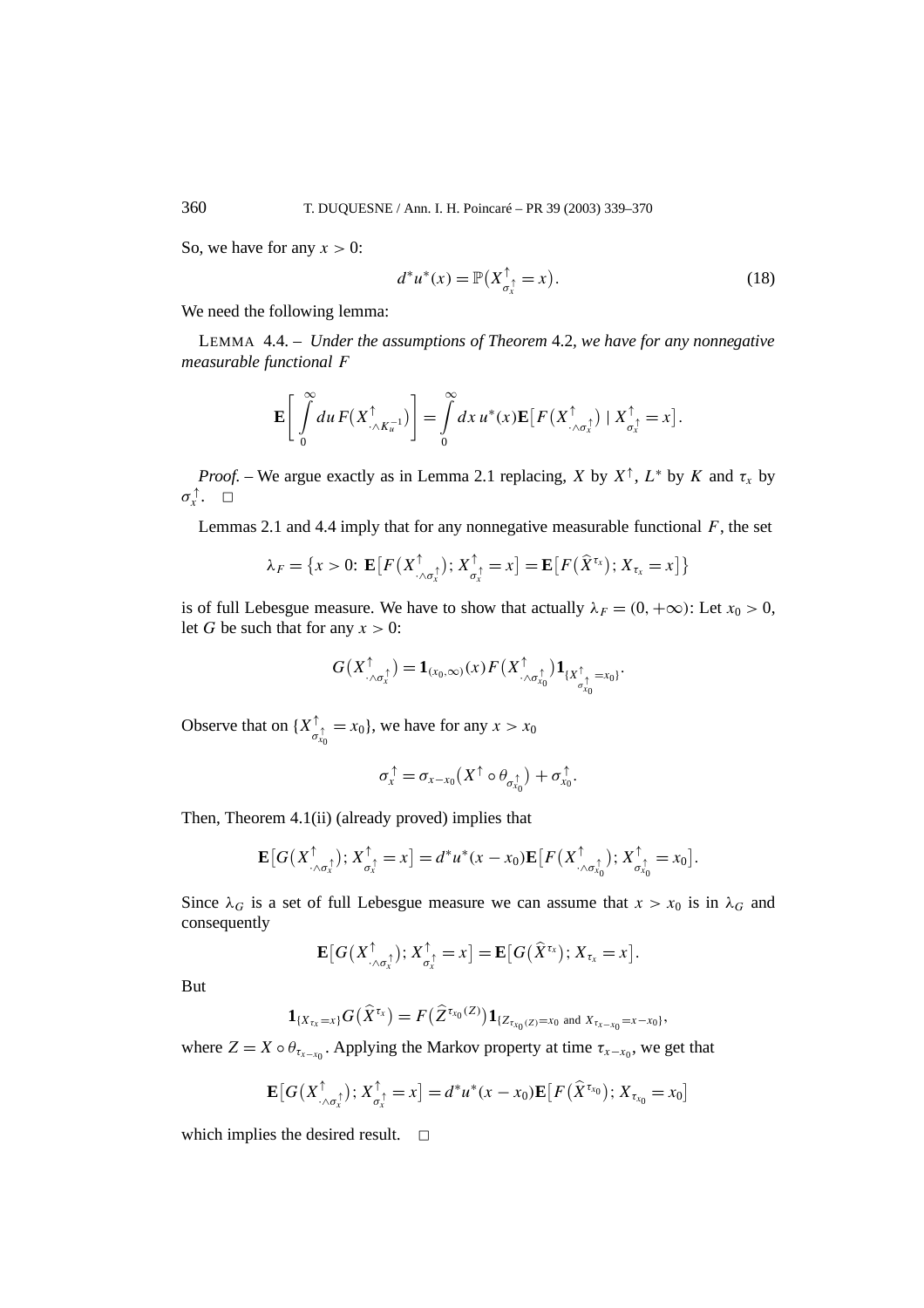### **4.2. Bismut's decomposition**

As a consequence of Theorem 4.2 and Lemma 2.1, we extend to real Lévy processes Bismut's decomposition of the excursion above the infimum.

THEOREM 4.5. – *Assume that d*<sup>∗</sup> *is positive. Then for any nonnegative measurable functionals G and D on*  $\Omega$  *and any nonnegative measurable function f*,

$$
N\left(\int\limits_{0}^{\zeta}ds\ G(\omega_{\cdot\wedge s})f(\omega_{s})D(\omega\circ\theta_{s})\right)\\ =\int\limits_{0}^{+\infty}dx\ f(x)u^{*}(x)\mathbf{E}\big[G(X_{\cdot\wedge\sigma_{x}}^{\uparrow})|X_{\sigma_{x}}^{\uparrow}=x\big]\mathbf{E}\big[D(X_{\cdot\wedge\tau_{-x}})\big].
$$

*Remark*. – The spectrally positive case is due to Chaumont (see [9]).

*Proof. –* Apply Markov property under *N* in order to get:

$$
N\bigg(\int\limits_{0}^{\zeta}ds\,G(\omega_{\cdot\wedge s})f(\omega_{s})D(\omega\circ\theta_{s})\bigg)=N\bigg(\int\limits_{0}^{\zeta}ds\,G(\omega_{\cdot\wedge s})f(\omega_{s})d(\omega_{s})\bigg),
$$

where, for any positive number *x*,  $d(x)$  stands for  $\mathbf{E}[D(X_{\cdot\wedge\tau_{-x}})]$ . Then, by Proposition 2.3, we have

$$
N\left(\int\limits_{0}^{\zeta}ds\,G(\omega_{\cdot\wedge s})f(\omega_{s})D(\omega\circ\theta_{s})\right)
$$
  
=
$$
\mathbf{E}\left[\int\limits_{0}^{L_{\infty}^{*}}du\,G(\widehat{X}^{L_{u}^{*-1}})f(X_{L_{u}^{*-1}})d(X_{L_{u}^{*-1}})\right]
$$

and we use Lemma 2.1 and Theorem 4.2 to complete the proof.  $\Box$ 

We have seen in Section 3 that the excursion under the supremum may end with a jump if  $\pi$  charges  $(0, +\infty)$ . Theorem 3.3 provides a reversion formula for the excursion under the supremum at its final jump time. If we assume that *d*<sup>∗</sup> is positive, then, the excursion may end continuously, as to say  $\omega_{\zeta} = 0$ . More precisely it is clear that  $N^*(\omega_{\zeta} = 0) = 0$ if  $d^* = 0$ ; let us show that  $N^*(\omega_\zeta = 0) = +\infty$  if  $d^* > 0$ :

$$
N^*(1 - e^{-\lambda \zeta}; \omega_{\zeta} = 0) = \lambda \int_0^{+\infty} ds \, e^{-\lambda s} N^*(\zeta > s; \omega_{\zeta} = 0)
$$
  
=  $\lambda \int_0^{+\infty} ds \, e^{-\lambda s} N^*([\mathbf{P}(X_{\tau_a} = a)]_{a=-\omega_s}; \zeta > s)$   
=  $\lambda \int_0^{+\infty} ds \, e^{-\lambda s} N^*(d^*u^*(-\omega_s); \zeta > s).$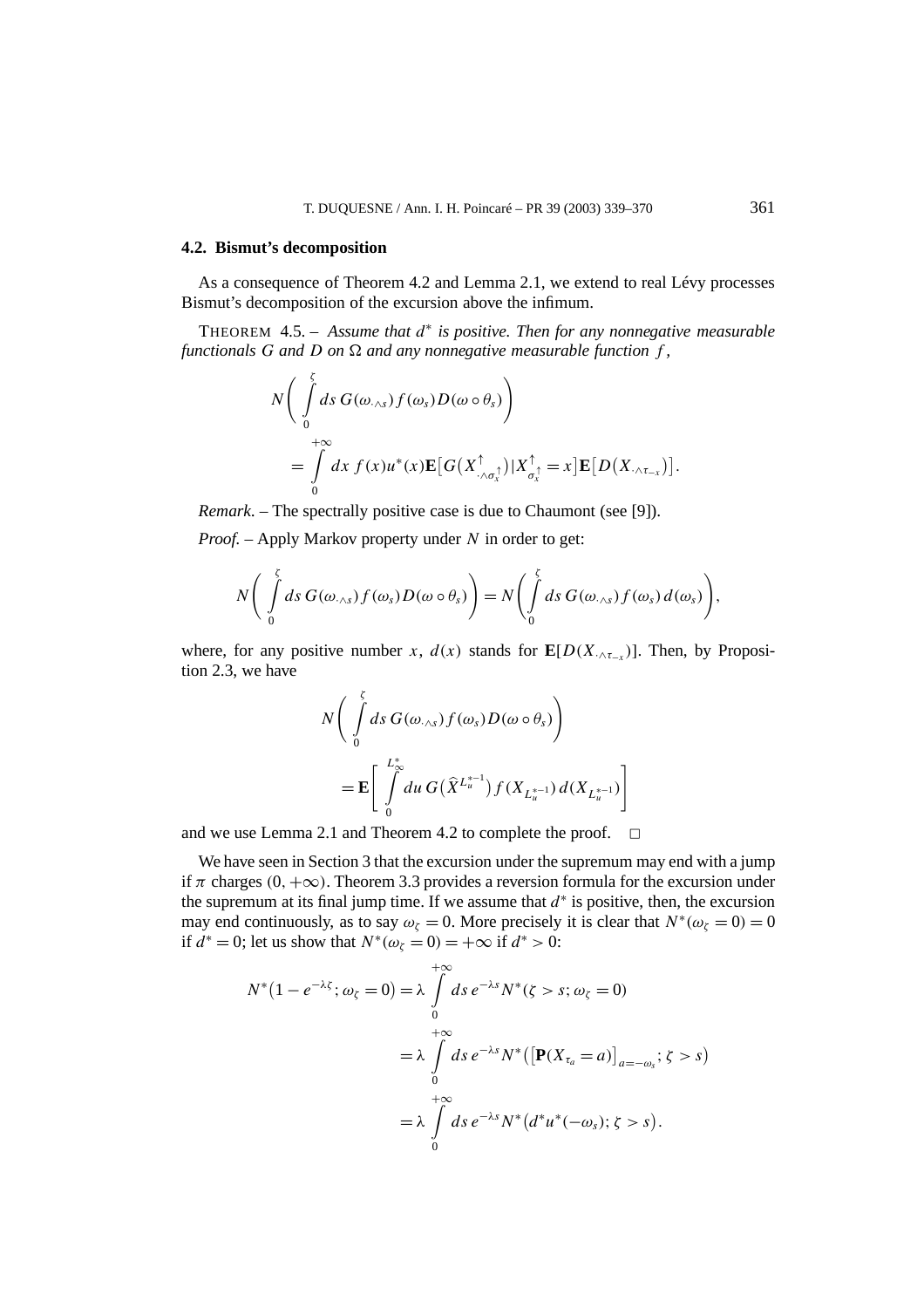By a change of variable, we have

$$
\lambda \int\limits_{0}^{+\infty} ds \, e^{-\lambda s} N^{*} \big( d^{*} u^{*}(-\omega_{s}); \zeta > s \big) = \int\limits_{0}^{+\infty} ds \, e^{-s} N^{*} \big( d^{*} u^{*}(-\omega_{s/\lambda}); \zeta > s/\lambda \big).
$$

Then for any  $\lambda > 0$ , we have

$$
N^*(1-e^{-\lambda \zeta};\omega_{\zeta}=0)\geq \frac{d^*}{e}\inf_{x\in(0,1]}u^*(x)N^*\big(\sup_{s\in[0,1/\lambda]}(-\omega_s)\leq 1;\zeta>1/\lambda\big).
$$

But

$$
\lim_{\lambda \to +\infty} N^*(1 - e^{-\lambda \zeta}; \omega_{\zeta} = 0)
$$
\n
$$
= N^*(\omega_{\zeta} = 0) \ge \frac{d^*}{e} \inf_{x \in (0,1]} u^*(x) \lim_{\lambda \to +\infty} N^*(\sup_{s \in [0,1/\lambda]} (-\omega_s) \le 1; \zeta > 1/\lambda) = +\infty.
$$

The following theorem complements Theorem 3.3 by providing a reversion identity for the excursion under the supremum ending continuously.

THEOREM 4.6. – *Assume that dd*<sup>∗</sup> *>* 0*. Then, for any nonnegative measurable functional*  $F$  *on*  $\Omega$ *,* 

$$
dN^*(F(\hat{\omega}^{\zeta}); \omega_{\zeta} = 0) = d^*N(F(\omega); \omega_{\zeta} = 0).
$$

*Remark*. – The theorem remains true if  $d^*d = 0$ : in that case, it just means that either  $N^*(\omega_{\zeta} = 0) = 0$  or  $N(\omega_{\zeta} = 0) = 0$ .

*Proof. –* We prove the following identity:

$$
dN^* \bigg( \int\limits_0^{\xi} ds \, F(\hat{\omega}_{\cdot \wedge s}^{\xi}); \omega_{\zeta} = 0 \bigg) = d^*N \bigg( \int\limits_0^{\xi} ds \, F(\omega_{\cdot \wedge s}); \omega_{\zeta} = 0 \bigg), \tag{19}
$$

which easily leads to the statement of the theorem. First, observe that

$$
\widehat{\omega}^\zeta_{\cdot \wedge s} = \widehat{\omega \circ \theta_{\zeta - s}}.
$$

After the change of variable  $s \rightarrow \zeta - s$ , the Markov property under  $N^*$  combined with the latter observation give

$$
dN^*\bigg(\int\limits_0^{\zeta}ds\,F\big(\hat{\omega}_{\cdot\wedge s}^{\zeta}\big);\omega_{\zeta}=0\bigg)=dN^*\bigg(\int\limits_0^{\zeta}ds\,\mathbf{E}\big[F\big(\widehat{X}^{\tau_{-\omega s}}\big);X_{\tau_{-\omega s}}=-\omega_s\big]\bigg).
$$

By Proposition 2.3 and the dual version of Lemma 2.1, it follows that

$$
dN^* \bigg( \int\limits_0^{\zeta} ds \, F(\hat{\omega}_{\cdot \wedge s}^{\zeta}); \omega_{\zeta} = 0 \bigg) = d \int\limits_0^{+\infty} dx \, u(-x) \mathbf{E} \big[ F(\hat{X}^{\tau_x}); X_{\tau_x} = x \big]
$$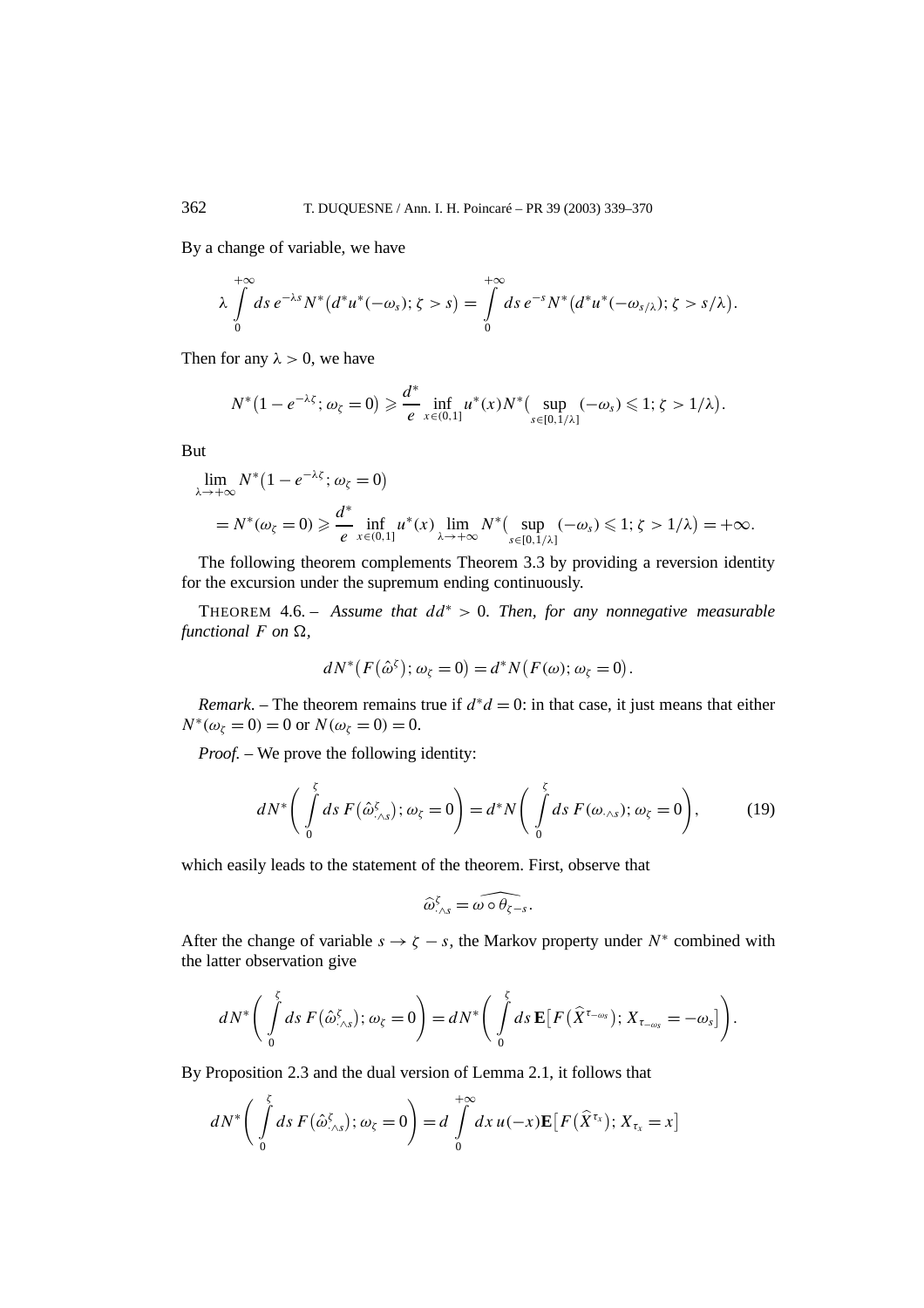$= dd^*\int^{+\infty}_{0}$ 

Use Proposition 2.3 and Lemma 2.1 to get

$$
dd^* \int\limits_{0}^{+\infty} dx \ u^*(x) u(-x) \mathbf{E} \big[ F(\widehat{X}^{\tau_x}) \mid X_{\tau_x} = x \big] = d^* N \bigg( \int\limits_{0}^{x} ds \ F(\omega_{\cdot \wedge s}); \omega_{\zeta} = 0 \bigg)
$$

0

that is the desired result.  $\Box$ 

## **4.3. The second Williams' decomposition theorem**

Williams has shown in [19] that the Brownian excursion splits at its maximum in two three-dimensional Bessel processes stopped at a certain hitting time. In this section, we extend this result to general Lévy processes. To simplify, we set

$$
Z^T = \underset{\rightarrow}{X}^T \circ \theta_{\underset{\rightarrow}{\tau}}^T \underset{x}{\text{ under }} \mathbf{P}(\cdot \cap \{\underset{x}{\tau}^T < \infty\}) \text{ and } Z = X^\uparrow \circ \theta_{\tau_x^{\uparrow}}.
$$

We first prove the following proposition.

PROPOSITION 4.7. – (i) For any bounded measurable functional F on  $\Omega$ ,

$$
\mathbf{E}\big[F\big(X_{\cdot\wedge\tau_x^{\uparrow}}^{\uparrow}\big)\big]=N\big(F(\omega_{\cdot\wedge\tau_x(\omega)})\mathcal{U}\big((-\omega_{\tau_x(\omega)},0]\big);\,\tau_x(\omega)<\infty\big).
$$

*Thus,*  $P(X_{\tau_x^{\uparrow}}^{\uparrow} = x) > 0$  *if and only if*  $d^* > 0$ *.* 

(ii) *If*  $d^* > 0$ *, then, under*  $\mathbf{P}(\cdot | X_{\tau_x^{\uparrow}}^{\uparrow} = x)$ *,*  $\sum_{\leftarrow}$  and  $\sum_{\rightarrow}$  are mutually independent; the *process*  $\leq$  *has the same law as*  $X^{\uparrow}$  *and the law of*  $\leq$  *is characterized by the following identity that holds for any nonnegative measurable functional*  $F$  *on*  $\Omega$ :

$$
\mathbf{E}[F(\underline{Z})] = \frac{1}{\mathcal{U}((-x,0])} \mathbf{E}\left[\int_{0}^{L_{\infty}} dv F(X_{\cdot \wedge L_{v}^{-1}}) \mathbf{1}_{\{X_{L_{v}^{-1}} > -x\}}\right].
$$

*Remark*. – Recall from Section 2.1, that under  $P(\cdot | X^{\uparrow}_{\tau_x^{\uparrow}} = x)$ , the process  $x + Z$  is markovian with a transition kernel given by

$$
p_t^+(y, dz) = \frac{\mathcal{U}((-z, 0))}{\mathcal{U}((-y, 0))} q_t^+(y, dz), \quad y \geq 0,
$$

where  $q_t^+$  stands for the semigroup of the Lévy process killed in  $(-\infty, 0]$ . Then, the latter proposition combined with Lemma 2.1 gives the following corollary.

COROLLARY 4.8. – *Assume that*  $dd^* > 0$ . Let  $X^{\uparrow}(x)$  denote the Lévy process *started at*  $x > 0$  *and conditioned to stay positive. The path*  $X^{\uparrow}(x)$  *has the following decomposition at its infimum*: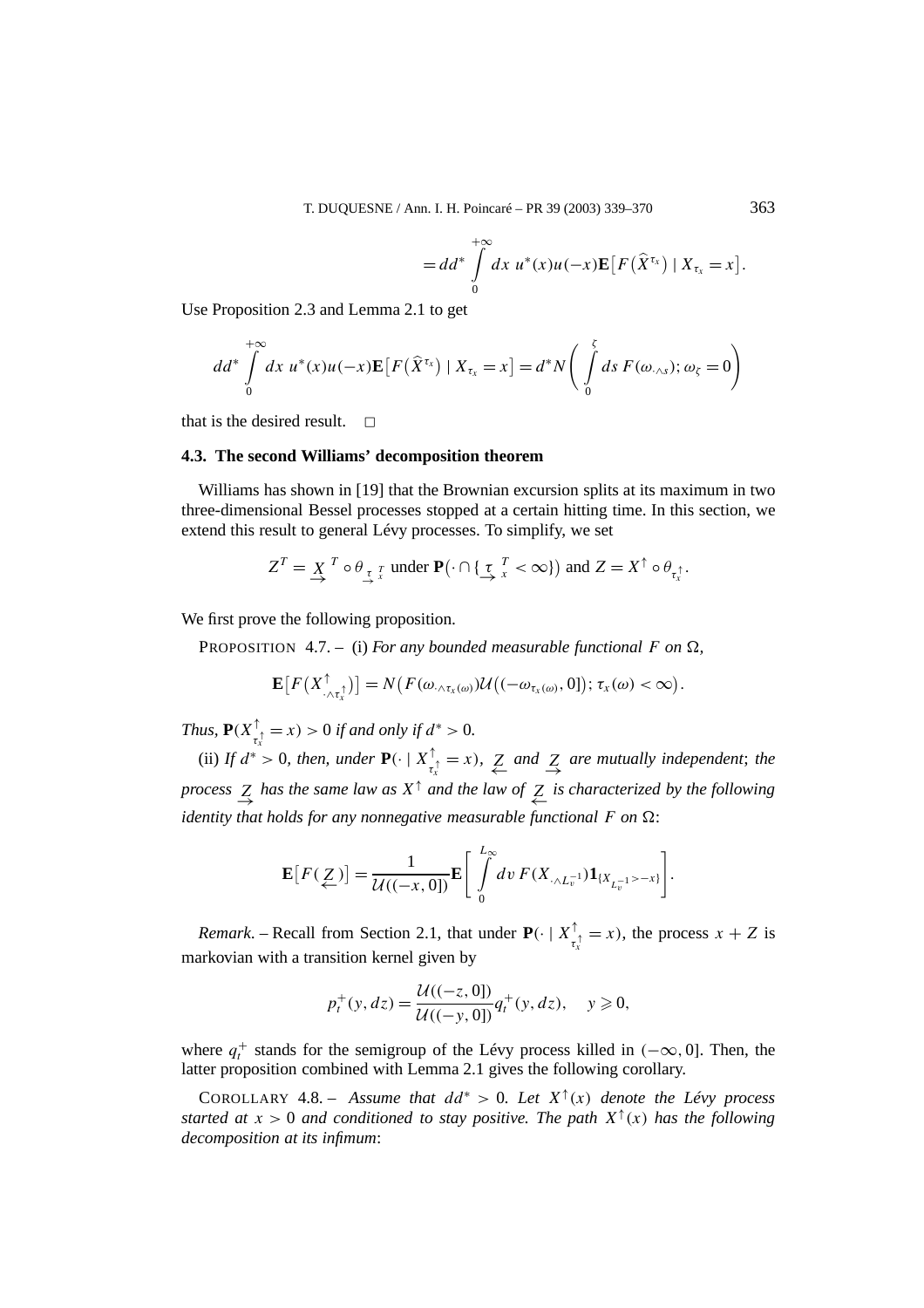(i) *The pre-infimum process*  $\overline{X}^{\uparrow}(x)$  *and the post-infimum process*  $\overline{X}^{\uparrow}(x)$  *are mutually independent and X*<sup>↑</sup> <sup>→</sup>*(x) is distributed as the Lévy process conditioned to stay positive started at* 0*.*

(ii) *The law of the infimum of*  $X^{\uparrow}(x)$  *admits a density with respect to Lebesgue measure that is given by*:

$$
y \to \mathbf{1}_{[0,x]}(y) \frac{u(y-x)}{\mathcal{U}((-x,0])}
$$

*and under*  $P(\cdot | \inf X^{\uparrow}(x) = y)$ *,*  $\sum_{\leftarrow}^{x} f(x)$  *is distributed as*  $x + X_{\cdot \wedge \tau_{y-x}}$  *under*  $P(\cdot | X_{\tau_{y-x}} = y)$ *y* − *x*)*.* 

*Remarks*. – (i) We can actually show that the corollary remains true even if  $d^* = 0$ .

(ii) When *X* does not drift to  $-\infty$  the result is Theorem 5 of Chaumont [9] (see also [7] and [8]).

*Proof of Proposition* 4.7*. –* Let *T* be independent of *X* and exponentially distributed with parameter  $\alpha$ . Recall from Lemma 2.2 that for any nonnegative measurable functional  $H$  defined on  $\Omega$ ,

$$
\mathbf{E}[H(\underline{X}^T)] = \frac{\alpha}{\kappa(\alpha,0)} N\bigg(\int\limits_0^{\xi} ds \, e^{-\alpha s} H(\omega_{\cdot \wedge s})\bigg).
$$

Let *G* and *D* be nonnegative measurable functionals on  $\Omega$ . Take

$$
H(\omega) = \mathbf{1}_{\{\tau_x(\omega) < \infty\}} G\big(\omega(\cdot \wedge \tau_x(\omega))\big) D(\omega \circ \theta_{\tau_x(\omega)}), \quad \omega \in \Omega.
$$

Then,

$$
\mathbf{E}\big[G\big(\underline{X}_{\lambda}^T, \underline{\tau}_{\lambda}^T\big)D\big(\underline{X}_{\lambda}^T\circ\theta_{\underline{\tau}}^T\big);\n\underline{\tau}_{\lambda}^T < \infty\big]\n= \frac{\alpha}{\kappa(\alpha,0)}N\bigg(\mathbf{1}_{\{\tau_x(\omega)<\infty\}}G(\omega,\Delta_{\tau_x(\omega)})e^{-\alpha\tau_x(\omega)}\int\limits_{0}^{\zeta-\tau_x(\omega)}ds\,e^{-\alpha s}D\big((\omega\circ\theta_{\tau_x(\omega)}),\Delta_s\big)\bigg).
$$

Apply the Markov property under *N* in order to get

$$
\mathbf{E}\big[G\big(\underset{\rightarrow}{X}\underset{\wedge}{\overset{T}{\underset{\sim}{\wedge}}\underset{\tau}{\downarrow}}\right]D\big(\underset{\rightarrow}{X}\overset{T}{\underset{\sim}{\wedge}}\theta\underset{\tau}{\underset{\tau}{\underset{\tau}{\wedge}}\right]};\ \underset{\sim}{\overset{T}{\underset{\sim}{\wedge}}\xi}}\times\infty\big]
$$
\n
$$
=N\big(\mathbf{1}_{\{\tau_x(\omega)<\infty\}}e^{-\alpha\tau_x(\omega)}G(\omega_{\wedge\tau_x(\omega)})d_{\alpha}(\omega_{\tau_x(\omega)})\big),\tag{20}
$$

where for any  $a > 0$ ,

$$
d_{\alpha}(a) = \frac{1}{\kappa(\alpha, 0)} \mathbf{E}\big[D(X_{\cdot \wedge T}); I_T > -a\big].
$$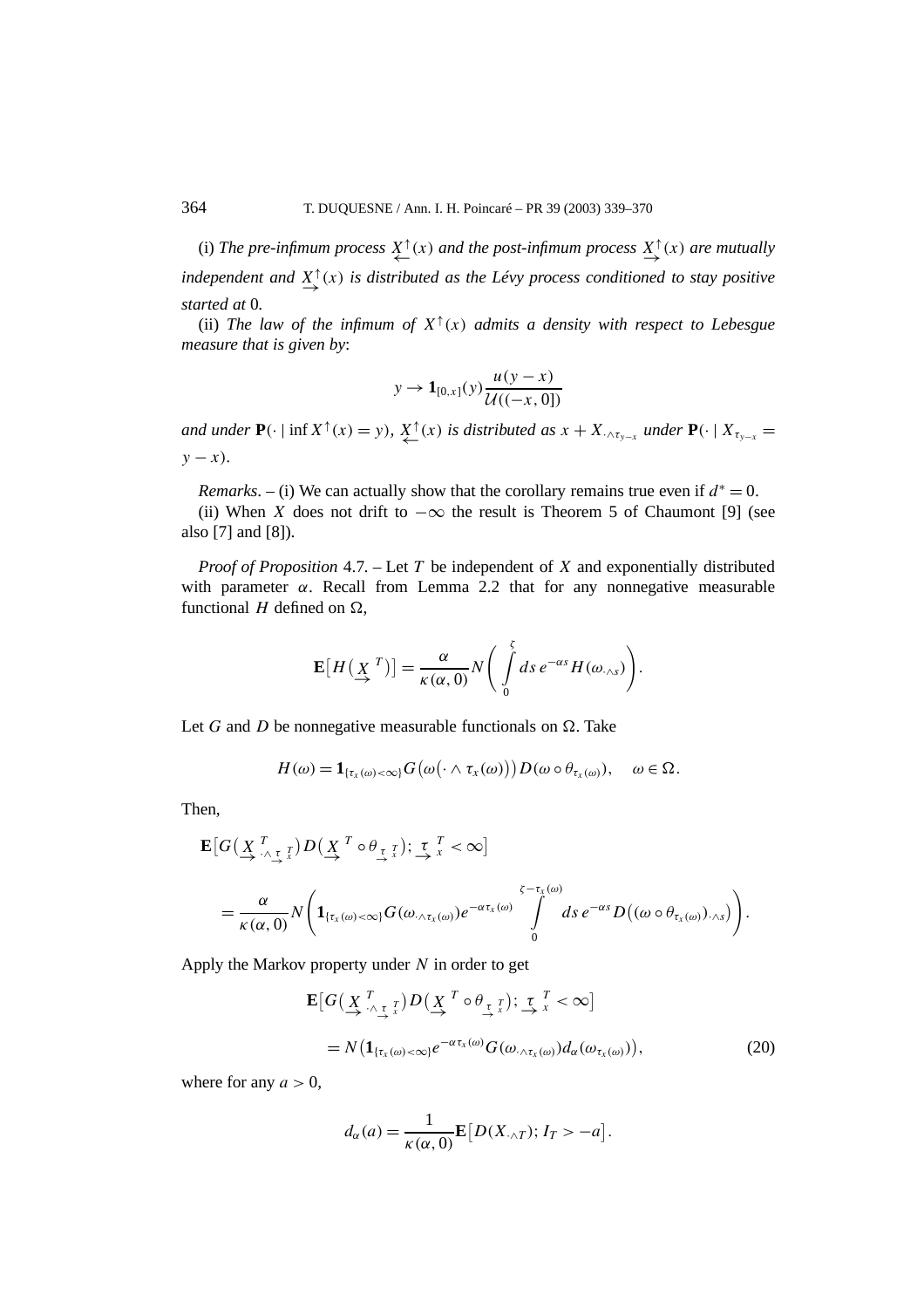Take  $D = 1$  in (20). We get

$$
\mathbf{E}\big[G\big(\underset{\sim}{X}\underset{\wedge\underset{\sim}{\tau}}{^{T}}_{\mathcal{X}}\big)\big]=N\bigg(\mathbf{1}_{\{\tau_{x}(\omega)<\infty\}}e^{-\alpha\tau_{x}(\omega)}G(\omega_{\wedge\tau_{x}(\omega)})\frac{\mathbf{P}(I_{T}>\omega_{\tau_{x}(\omega)})}{\kappa(\alpha,0)}\bigg).
$$

Next we need the following lemma:

LEMMA 4.9. – Let  $\alpha > 0$  and  $T_{\alpha}$  be independent of X and exponentially distributed *with parameter α. Let F, G and K be three bounded measurable functionals on . Under the same assumptions as Theorem* 4.1*, we have*

$$
\lim_{\alpha\to 0} \mathbf{E}\big[F\big(\underline{X}_{\stackrel{\tau_\alpha}{\to} \ldots \stackrel{\tau_\alpha}{\to}}^{\tau_\alpha}\big)G\big(\underline{Y}_{\stackrel{\tau_\alpha}{\to}}\big)K\big(\underline{Y}_{\stackrel{\tau_\alpha}{\to}}\big); \underset{\alpha}{\sigma}^{\tau_\alpha}_{x}<\infty\big] = \mathbf{E}\big[F\big(X_{\stackrel{\tau_\alpha}{\to} \sigma_x^{\uparrow}}\big)G\big(\underline{Y}_{\stackrel{\tau}{\to}}\big)K\big(\underline{Y}_{\stackrel{\tau}{\to}}\big)\big].
$$

*Proof. –* It is sufficient to show the limit

$$
\lim_{s\to+\infty}\mathbf{E}\big[F\big(\underline{X}^s\big)_{\Lambda_{\underline{\sigma},\overline{x}}}\big)G\big(\underline{Y}^s\big)K\big(\underline{Y}^s\big);\,\underline{\sigma},\,s^<\infty\big]=\mathbf{E}\big[F\big(X_{\Lambda_{\sigma,\overline{x}}}^\uparrow\big)G\big(\underline{Y}\big)K\big(\underline{Y}\big)\big].
$$

We use the notation of Section 2.2. Recall that  $A_s^+ = \int_0^s du \, \mathbf{1}_{\{X_u > 0\}}$ . From Theorem 2.4, we have

$$
(\underline{X}_{u}^{s})_{0\leqslant u
$$

Set  $\beta = \sigma_x^{\uparrow} + g(Y)$ . By (7),  $\beta < \infty$ . In order to avoid cumbersome notations, we denote by  $\hat{W}$  and  $W'$  respectively the pre-infimum process and the post-infimum process of  $X^{\uparrow} \circ \theta_{\sigma_X(X^{\uparrow}, A^+_S)}$ . Let  $M > 0$  be an upper bound for *F*, *G* and *K*. Observe that on  ${A_s^+ > \beta}$ , we have  $\sigma_x(X^{\uparrow}, A_s^+) = \sigma_x^{\uparrow}$  and

$$
F(X^{\uparrow}_{\cdot \wedge \sigma_x(X^{\uparrow}, A^+_s)}) G(W) K(W') = F(X^{\uparrow}_{\cdot \wedge \sigma_x^{\uparrow}}) G(\underline{Y}) K(\underline{Y}). \tag{22}
$$

Then by  $(21)$  and  $(22)$ , we have

$$
\mathbf{E}\big[F\big(\underline{X}^s, \underline{X}^s, \underline{X}^s\big)G\big(\underline{Y}^s\big)K\big(\underline{Y}^s\big)\big] = \mathbf{E}\big[F\big(X^{\uparrow}, \underline{X}^s, \underline{X}^s, \underline{X}^s\big)G(W)K(W'); A_s^+ \leq \beta\big] + \mathbf{E}\big[F\big(X^{\uparrow}, \underline{X}^s, \underline{X}^s\big)G(\underline{Y}^s)K(\underline{Y}^s); A_s^+ > \beta\big].
$$

Consequently,

$$
\left|\mathbf{E}\big[F\big(\underline{X}^{s}\underset{\wedge\Delta g}{\wedge}\underline{\sigma}_{s}\big)G\big(\underline{\underline{Y}}^{s}\big)K\big(\underline{\underline{Y}}^{s}\big)\big]-\mathbf{E}\big[F\big(X^{\uparrow}_{\cdot\wedge\sigma_{x}^{\uparrow}}\big)G\big(\underline{\underline{Y}}\big)K\big(\underline{\underline{Y}}\big)\big]\right|\leqslant 2M^{3}\mathbf{P}(\beta\geqslant A_{s}^{+}).
$$

But  $\lim_{s \to \infty} A_s^+ = \infty$ . So  $\lim_{s \to \infty} P(\beta \geq A_s^+) = 0$  which yields the lemma.  $\Box$ 

Let us achieve the proof of the proposition: Lemma 4.9 implies

$$
\lim_{\alpha\to 0} \mathbf{E}\big[G\big(\underset{\longrightarrow}{X}\underset{\wedge}{\overset{T}{\wedge}}\underset{\gamma}{\underset{\gamma}{\uparrow}}\big] \big] = \mathbf{E}\big[G\big(X\underset{\wedge}{\overset{\uparrow}{\wedge}}\underset{\gamma}{\downarrow}\big]\big].
$$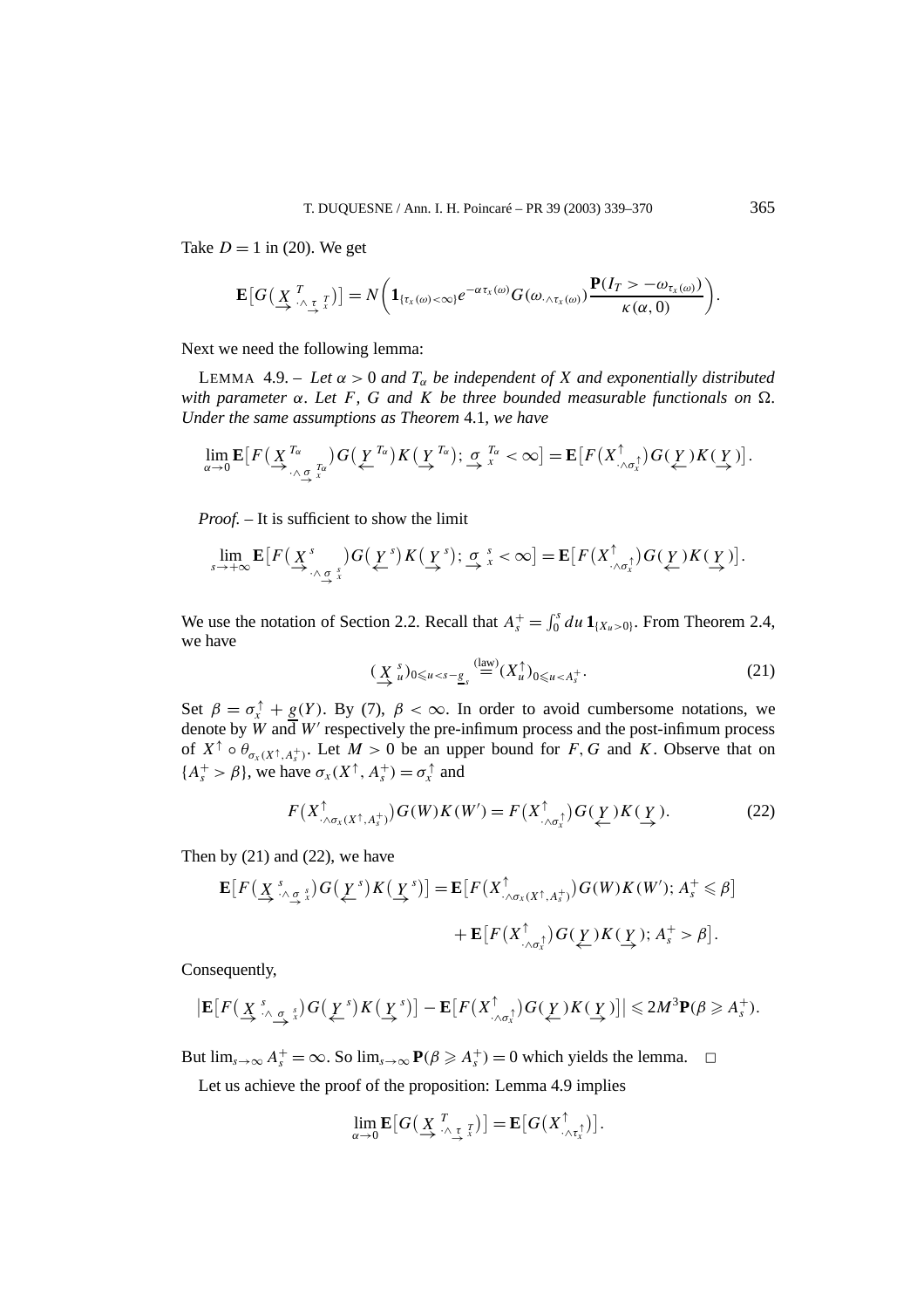Next, we deduce from Lemma 2.2 that for any *a >* 0

$$
\lim_{\alpha \to 0} \frac{\mathbf{P}(I_T > -a)}{\kappa(\alpha, 0)} = \mathbf{E} \left[ \int_{0}^{L^{\infty}} dv \, \mathbf{1}_{\{X_{L_v^{-1}} > -a\}} \right] = \mathcal{U}\big((-a, 0]\big),
$$

which yields (i) by dominated convergence.

Assume now that the drift coefficient  $d^*$  is positive. Let  $D_1$  and  $D_2$  be two nonnegative measurable functionals on  $\Omega$ . Take,

$$
D(\omega) = D_1(\underline{\omega}) D_2(\underline{\omega})
$$
 and  $G(\omega) = \mathbf{1}_{\{\tau_x(\omega) < \infty; \omega(\tau_x(\omega)) = x\}},$ 

in (20). From Lemma 2.2, we note that

$$
d_{\alpha}(a) = \frac{1}{\kappa(\alpha, 0)} \mathbf{E}\big[D_1\big(\underline{X}^T\big); I_T > -a\big] \mathbf{E}\big[D_2\big(\underline{X}^T\big)\big]
$$
  
= 
$$
\mathbf{E}\bigg[\int_0^{L_{\infty}} dv \, e^{-\alpha L_v^{-1}} D_1(X_{\cdot \wedge L_v^{-1}}) \mathbf{1}_{\{X_{L_v^{-1}} > -a\}}\bigg] \mathbf{E}\big[D_2\big(\underline{X}^T\big)\big].
$$

Thus, (20) gives

$$
\mathbf{E}\big[F\big(\underline{X}_{\cdot}^T \underline{\tau}_{\cdot}^T\big)D\big(\underline{X}_{\cdot}^T \circ \theta_{\frac{\tau}{\cdot}^T}\big); \underline{\tau}_{\cdot}^T < \infty; \underline{X}_{\cdot}^T \underline{\tau}_{\cdot}^T = x\big]
$$
\n
$$
= \mathbf{E}\big[D_2\big(\underline{X}_{\cdot}^T\big)\big]N\big(e^{-\alpha\tau_x(\omega)}; \tau_x(\omega) < \infty; \omega_{\tau_x(\omega)} = x\big)
$$
\n
$$
\times \mathbf{E}\bigg[\int_0^{L_{\infty}} dv \, e^{-\alpha L_v^{-1}} D_1(X_{\cdot \wedge L_v^{-1}}) \mathbf{1}_{\{X_{L_v^{-1}} > -x\}}\bigg]. \tag{23}
$$

To get (ii), pass to the limit  $\alpha \to 0$  in (23) using Lemma 4.9 to write:

$$
\lim_{\alpha \to 0} \mathbf{E}\big[D\big(\underset{\alpha}{\underline{X}}^T \circ \theta_{\underset{\alpha}{\underline{\tau}}}^T\big); \underset{\alpha}{\underline{\tau}}^T \underset{x}{\xrightarrow{\tau}} < \infty; \underset{\alpha}{\underline{X}}^T \underset{\alpha}{\underset{\underline{\tau}}}^T = x\big]
$$
\n
$$
= \mathbf{E}\big[F\big(X_{\cdot \wedge \tau_x^{\uparrow}}^{\uparrow}\big)D_1(\underset{\alpha}{\underline{Z}})D_2(\underset{\alpha}{\underline{Z}}); X_{\tau_x^{\uparrow}}^{\uparrow} = x\big].
$$

and

$$
\lim_{\alpha \to 0} \mathbf{E}[D_2(\underline{X}^T)] = \mathbf{E}[D_2(X^{\uparrow})]. \square
$$

We are now able to state the second Williams' decomposition theorem.

THEOREM 4.10. – *Assume that*  $\pi$  *charges* (0*,* + $\infty$ )*. Suppose also that*  $d^* > 0$  *and that X oscillates.*

(i) *The law of ωg(ω) under N admits a density with respect to Lebesgue measure that is given by*

$$
x \to \frac{1}{d^*} N^*(\tau_{-x}(\omega) < \infty) N(\tau_x(\omega) < \infty; \omega_{\tau_x(\omega)} = x).
$$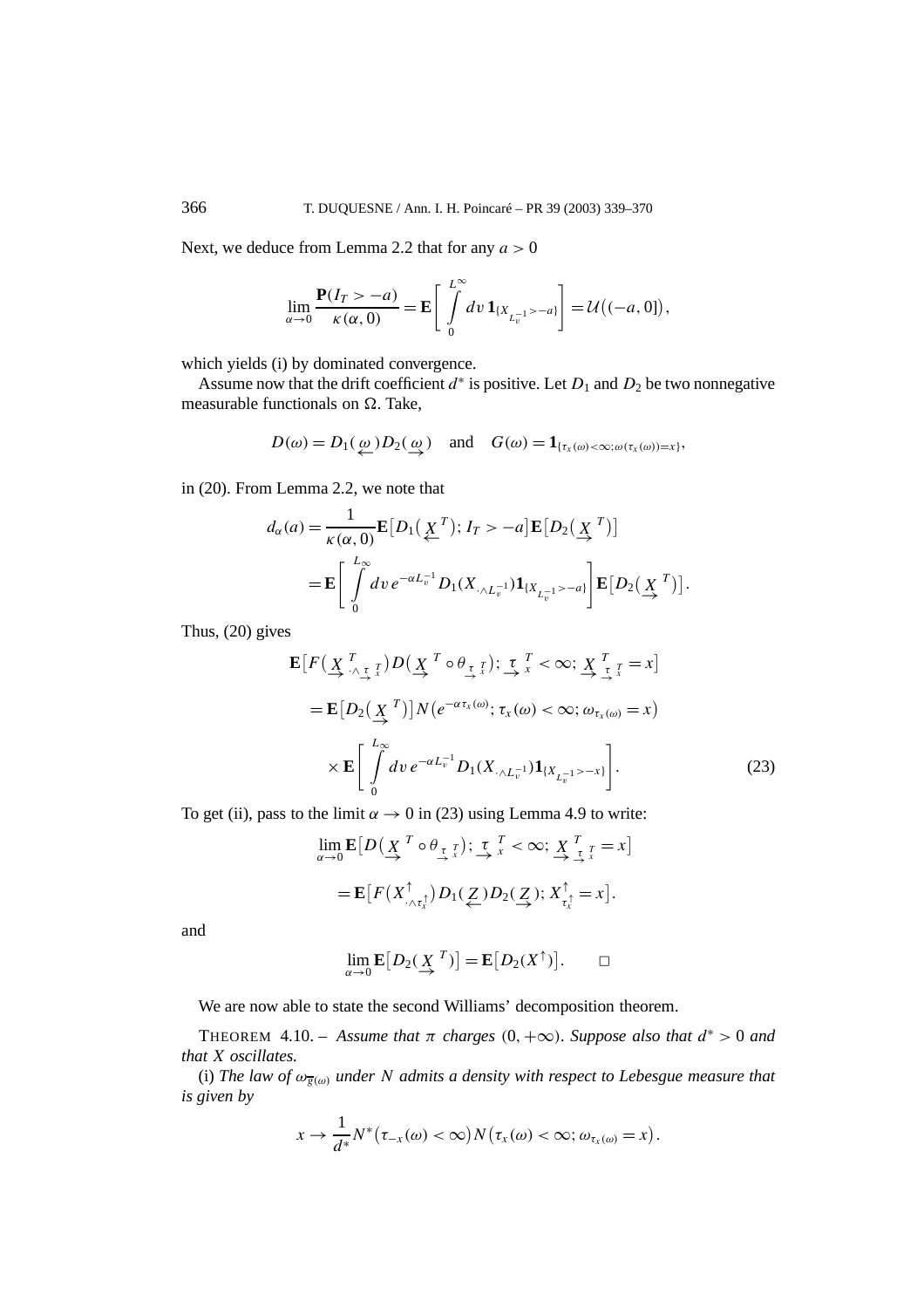(ii) *Under*  $N(\cdot \mid \omega_{\overline{g}(\omega)} = x)$ *, the processes*  $\omega_{\wedge \overline{g}(\omega)}$  *and*  $\omega \circ \theta_{\overline{g}(\omega)}$  *are mutually independent. Furthermore,*

 $-i$ *he process*  $\omega_{\cdot \wedge \overline{g}(\omega)}$  *is distributed as*  $X^{\uparrow}_{\cdot \wedge \tau^{\uparrow}_x}$  *under*  $\mathbf{P}(\cdot | X^{\uparrow}_{\tau^{\uparrow}_x} = x)$ ;

 $-$  *the law of*  $\omega \circ \theta_{\overline{g}(\omega)}$  *is absolutely continuous with respect to the law of*  $X^{\downarrow}_{\cdot \wedge \tau^{\downarrow}_{-\chi}}$  *and the corresponding density is*  $\varphi(X_{\tau_{-x}^{\downarrow}}^{\downarrow})$ *, where* 

$$
\frac{1}{\varphi(y)} = \mathcal{U}^*([0, -y))N^*(\tau_{-x}(\omega) < \infty), \quad y \in (-\infty, 0).
$$

*Remark*. – The spectrally positive case is due to Chaumont in [9] or [7].

*Proof.* – Let G and D be two nonnegative measurable functionals on  $\Omega$ . From Proposition 4.7(i) and the corresponding dual equality, we get for any  $x > 0$ ,

$$
\mathbf{E}\big[G\big(X_{\cdot\wedge\tau_x^{\uparrow}}^{\uparrow}\big)\big]=N\big(G(\omega_{\cdot\wedge\tau_x(\omega)})\mathcal{U}\big((-\omega_{\tau_x(\omega)},0]\big);\,\tau_x(\omega)<\infty\big)
$$

and

$$
\mathbf{E}\big[D\big(X_{\cdot\wedge\tau_{-x}^{\downarrow}}^{\downarrow}\big)\big]=N^*\big(D(\omega_{\cdot\wedge\tau_{-x}(\omega)})\mathcal{U}^*\big([0,-\omega_{\tau_{-x}(\omega)})\big);\tau_{-x}(\omega)<\infty\big).
$$

The various assertions of the theorem then follow from the identity

$$
N\big(G(\omega_{\cdot\wedge\overline{g}(\omega)})D(\omega\circ\theta_{\overline{g}(\omega)})\big)
$$
  
=  $\frac{1}{d^*}\int_0^{+\infty}dx\ N\big(G(\omega_{\cdot\wedge\tau_x(\omega)});\omega_{\tau_x(\omega)}=x\big)N^*\big(D(\omega_{\cdot\wedge\tau_{-x}(\omega)});\tau_{-x}(\omega)<\infty\big),$  (24)

which we now prove.

Let *a* and *b* be two positive real numbers. Observe that

$$
\{a \leq \omega_{\overline{g}(\omega)} < a+b\} = \{\tau_a(\omega) < \infty\} \cap \{\sup \omega \circ \theta_{\tau_a(\omega)} < b+a-\omega_{\tau_a(\omega)}\}.
$$

On this event,  $\omega \circ \theta_{\overline{g}(\omega)}$  is the post-supremum process of  $\omega \circ \theta_{\tau_a(\omega)}$ . Hence, by the Markov property under *N* at  $\tau_a(\omega)$ , we have

$$
N\big(G(\omega_{\cdot\wedge\tau_a(\omega)})D(\omega\circ\theta_{\overline{g}(\omega)}); a\leq\omega_{\overline{g}(\omega)}  
=
$$
N\big(G(\omega_{\cdot\wedge\tau_a(\omega)})d(\omega_{\tau_a(\omega)}); \tau_a(\omega)<\infty\big),
$$
$$

where for any positive number *x*,

$$
d(x) = \mathbf{E}\big[D\big(\overrightarrow{X}^{\tau_{-x}}\big); S_{\tau_{-x}} < b + a - x\big].
$$

Let us write  $d(x)$  in a more suitable form. First, observe that

$$
d(x) = \mathbf{E} \bigg[ \sum_{j \in \mathcal{I}^*} \mathbf{1}_{\{X_{g_j} < b+a-x; I_{g_j} > -x\}} D\big(\omega^j_{\cdot \wedge \tau_{-x-X_{g_j}}(\omega^j)}\big) \mathbf{1}_{\{\tau_{-x-X_{g_j}}(\omega^j) < \infty\}} \bigg].
$$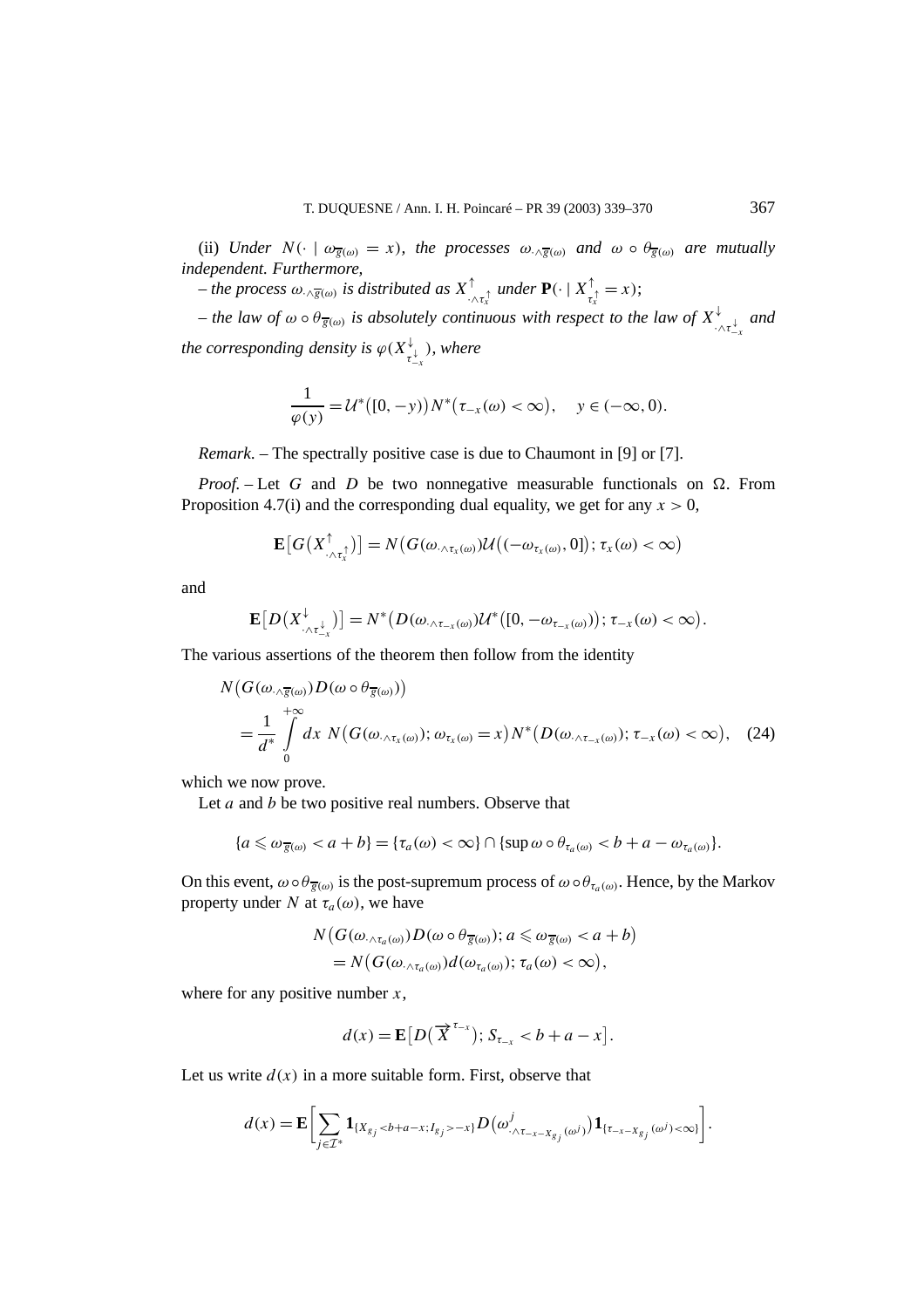Then, apply the compensation formula to get

$$
d(x) = \mathbf{E} \left[ \int\limits_{0}^{\infty} du \, \mathbf{1}_{\{X_{L_{u}^{*-1}} < b+a-x; I_{L_{u}^{*-1}} > -x\}} N^*(D(\omega, \Delta_{\tau-x-X_{L_{u}^{*-1}}}(\omega)) \mathbf{1}_{\{\tau-x-X_{L_{u}^{*-1}}}(\omega) < \infty)} ) \right].
$$

Set for any real numbers *x* and *y*,

$$
v(x, y) = \mathbf{1}_{[0, +\infty)}(x)\mathbf{1}_{[0, +\infty)}(y)u^*(y)\mathbf{P}(I_{\tau_y} > -x \mid X_{\tau_y} = y).
$$

Then, for any  $a \le x < a + b$ , Lemma 2.1 implies

$$
d(x) = \int_{0}^{a+b-x} dy u^{*}(y) \mathbf{E} [\mathbf{1}_{\{I_{\tau_{y}} > -x\}} N^{*} (D(\omega_{\wedge \tau_{-x-y}(\omega)}); \tau_{-x-y}(\omega) < \infty) | X_{\tau_{y}} = y]
$$
  
= 
$$
\int_{a}^{a+b} dy v(x, y-x) N^{*} (D(\omega_{\wedge \tau_{-y}(\omega)}); \tau_{-y}(\omega) < \infty).
$$

Thus,

$$
N\big(G(\omega_{\wedge\tau_a(\omega)})D(\omega\circ\theta_{\overline{g}(\omega)}); a\leq \omega_{\overline{g}(\omega)}  
= 
$$
\int_a^{a+b} dy N\big(\mathbf{1}_{\{\tau_a(\omega)<\infty\}}v(\omega_{\tau_a(\omega)}, y-\omega_{\tau_a(\omega)})G(\omega_{\wedge\tau_a(\omega)})\big) \times N^*\big(D(\omega_{\wedge\tau_{-\nu}(\omega)}; \tau_{-\nu}(\omega)<\infty)\big).
$$
 (25)
$$

Next, set for any positive integer *n*,

$$
m_n = \frac{[2^n \omega_{\overline{g}(\omega)}]}{2^n} \quad \text{and} \quad y_n = \frac{[2^n y]}{2^n}, \quad y \geq 0.
$$

We apply (25) with  $a = i2^{-n}$  and  $b = 2^{-n}$  for every integer  $i \ge 0$ , and we sum over *i*. It follows that

$$
N\big(G(\omega_{\cdot\wedge\tau_{m_n}(\omega)})D(\omega\circ\theta_{\overline{g}(\omega)})\big) =\int\limits_0^{+\infty} dy \, N\big(\mathbf{1}_{\{\tau_{y_n}(\omega)<\infty\}}v(\omega_{\tau_{y_n}(\omega)}, y-\omega_{\tau_{y_n}(\omega)})G(\omega_{\cdot\wedge\tau_{y_n}(\omega)})\big) \times N^*\big(D(\omega_{\cdot\wedge\tau_{-y}(\omega)};\tau_{-y}(\omega)<\infty)\big).
$$
 (26)

Let  $\varepsilon$ ,  $A > 0$ . It is sufficient to prove (24) for

$$
G(\omega) = \mathbf{1}_{\{\zeta(\omega) > \varepsilon; \sup \omega \le A\}} F(\omega) \quad \text{and} \quad D(\omega) = \mathbf{1}_{\{\zeta(\omega) > \varepsilon\}} K(\omega)
$$

where  $F(\omega)$  and  $K(\omega)$  depend continuously on the values of  $\omega$  at some finitely many positive times. Assumption (A) implies that *X* attains continuously its supremum on any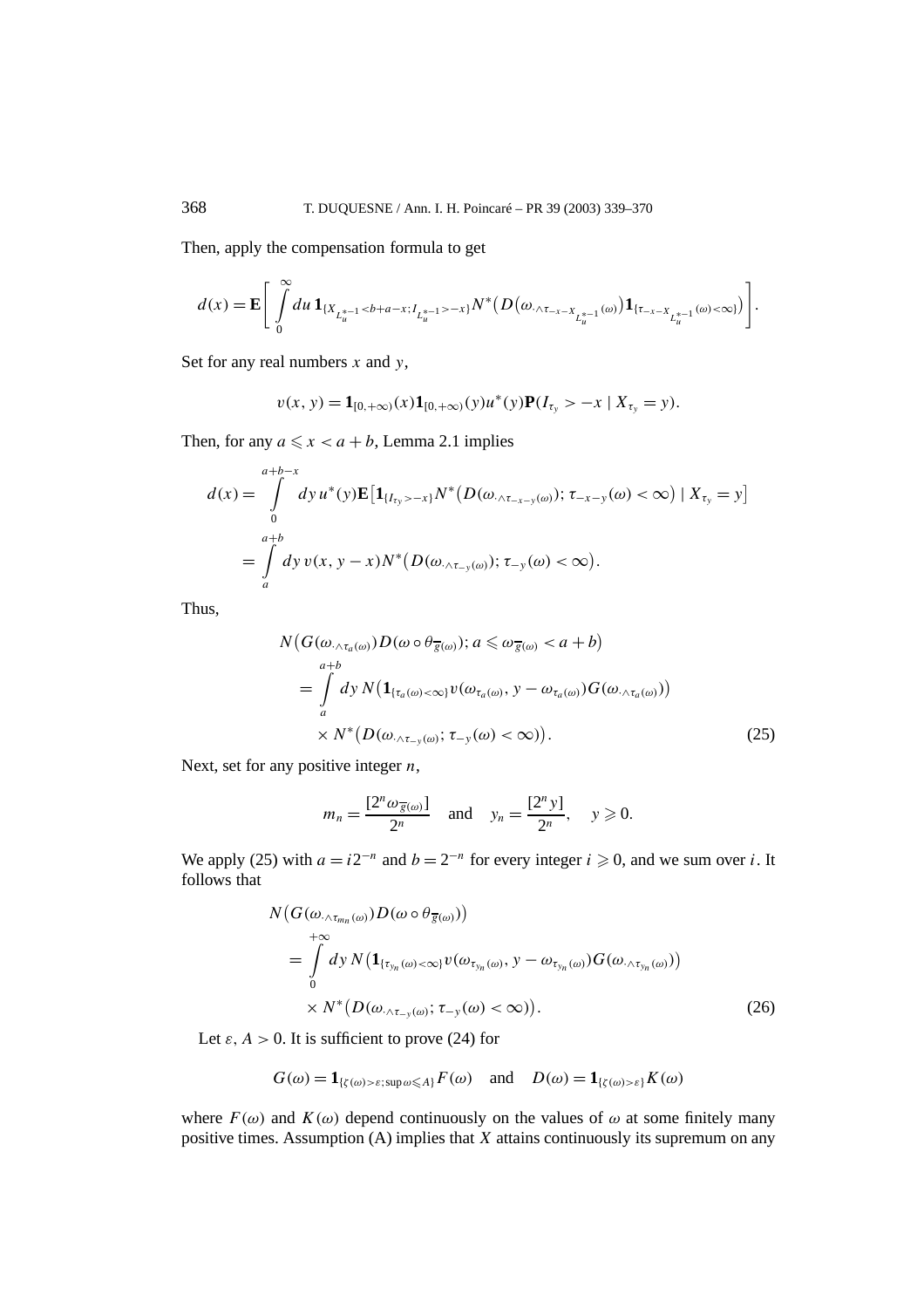finite time interval (see Millar [15]). So does the excursion above the infimum. Thus,  $\tau_{m_n}(\omega)$  increases to  $\overline{g}(\omega)$  when *n* goes to infinity *N*-almost everywhere. Then,

$$
\lim_{n\to\infty} \mathbf{1}_{\{\tau_{m_n}(\omega)>\varepsilon; m_n\leqslant A\}} = \mathbf{1}_{\{\overline{g}(\omega)>\varepsilon; \sup \omega \leqslant A\}}, \quad N\text{-a.e.}
$$

Since  $N(\overline{g}(\omega) > \varepsilon; \sup \omega \leq A) \leq N(\zeta(\omega) > \varepsilon) < \infty$ , dominated convergence applies in the left side of (26) and we get:

$$
\lim_{n \to \infty} N\big(G(\omega_{\cdot \wedge \overline{\epsilon}_{m_n}(\omega)})D(\omega \circ \theta_{\overline{g}(\omega)})\big) \n= N\big(F(\omega_{\cdot \wedge \overline{g}(\omega)})K(\omega \circ \theta_{\overline{g}(\omega)})\big; \sup \omega \leqslant A; \big(\zeta - \overline{g}(\omega)\big) \wedge \overline{g}(\omega) > \varepsilon\big).
$$
\n(27)

We now turn to the limit of the right hand side of (26): Recall (2) from Section 2.1

$$
\mathbf{P}(\exists t \in (0, +\infty): S_{t-} = X_{t-} < X_t) = 0.
$$

It implies that for any positive number *y*,  $N(\omega_{\tau_y(\omega)-} = y < \omega_{\tau_y(\omega)}) = 0$ . We also recall that  $\omega(0) = 0$ , *N*-a.e. Thus,

$$
N\text{-a.e. } \lim_{n \to \infty} \mathbf{1}_{\{\omega_{\tau_{yn}(\omega)} \leq y\}} = \mathbf{1}_{\{\omega_{\tau_y(\omega)} = y\}}.
$$
\n(28)

Next, for any  $x > 0$ ,  $\lim_{\varepsilon \to 0} v(x, \varepsilon) = u^*(0+) = \frac{1}{d^*}$  because

$$
0\leq d^*u^*(\varepsilon)-d^*v(x,\varepsilon)=d^*u^*(\varepsilon)\mathbf{P}(I_{\tau_{\varepsilon}}\leq -x\mid X_{\tau_{\varepsilon}}=\varepsilon)\leqslant \mathbf{P}(I_{\tau_{\varepsilon}}\leqslant -x)\xrightarrow[\varepsilon\to 0]{}0.
$$

Thanks to (28) we get *N*-a.e.

$$
\lim_{n\to\infty} \mathbf{1}_{\{\tau_{y_n}(\omega)<\infty\}} \nu(\omega_{\tau_{y_n}(\omega)}, y - \omega_{\tau_{y_n}(\omega)}) = u^*(0+) \mathbf{1}_{\{\omega_{\tau_y(\omega)}=y\}} = \frac{1}{d^*} \mathbf{1}_{\{\omega_{\tau_y(\omega)}=y\}}.
$$

Observe that *N*-a.e. on  $\{\omega_{\tau_{\nu}(\omega)} = y\}$ ,  $\tau_{\nu_n}(\omega)$  increases towards  $\tau_{\nu}(\omega)$ . Therefore, by dominated convergence

$$
\lim_{n\to\infty} N\big(\mathbf{1}_{\{\tau_{y_n}(\omega)<\infty\}}v(\omega_{\tau_{y_n}(\omega)}, y-\omega_{\tau_{y_n}(\omega)})G(\omega_{\cdot\wedge\tau_{y_n}(\omega)})\big) \n= \frac{1}{d^*}\mathbf{1}_{(0,A]}(y)N\big(F(\omega_{\cdot\wedge\tau_y(\omega)}); \varepsilon<\tau_y(\omega)<\infty; \omega_{\tau_y(\omega)}=y\big).
$$

However, for any  $y > 0$ , we have

$$
N\big(\mathbf{1}_{\{\tau_{y_n}(\omega)<\infty\}}\nu(\omega_{\tau_{y_n}(\omega)},\mathbf{y}-\omega_{\tau_{y_n}(\omega)})G(\omega_{\cdot\wedge\tau_{y_n}(\omega)})\big)N^*\big(D(\omega_{\cdot\wedge\tau_{-y}(\omega)};\tau_{-y}(\omega)<\infty)\big)\\ \leq M^2\mathbf{1}_{(0,A]}(\mathbf{y})\sup_{x\in(0,2^{-n}]}\mu^*(x)N(\zeta>\varepsilon)N^*(\zeta>\varepsilon),
$$

where *M* is a bounding constant of *F* and *K*. Then, dominated convergence applies in the right side of (26), which yields the desired identity (24) thanks to (25).  $\Box$ 

#### **REFERENCES**

[1] J. Bertoin, Sur la décomposition de la trajectoire d'un processus de Lévy spectralement positif en son minimum, Ann. Inst. H. Poincaré. 27 (4) (1991) 537–547.